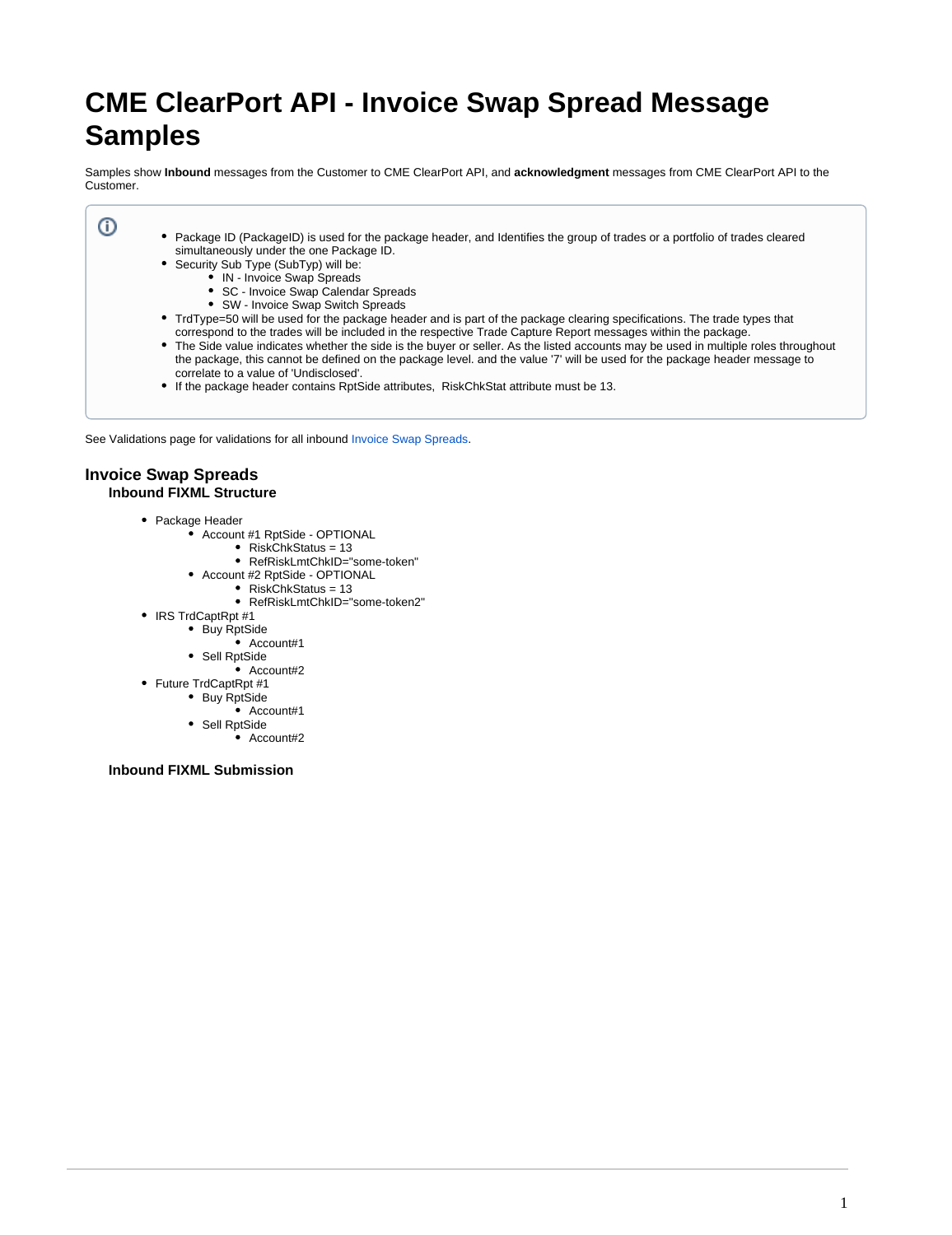```
<FIXML v="5.0 SP2" s="20090815" xv="109" cv="CME.0001"> <Batch>
         <Hdr SID="ATSB1" SSub="API_ATS_BRK1_TSUB" TID="CME" TSub="CPAPI"/>
         <TrdCaptRpt PackageID="pkg:10" RptID="12345" TotNumTrdRpts="2" TrdDt="2015-08-22" TrdTyp="50" 
TxnTm="2015-08-22T07:53:30-00:00">
             <Instrmt SecTyp="IRS" SubTyp="IN"/>
             <RptSide Side="7" RiskChkStat="13" RefRiskLmtChkID="credit-approval-token">
                 <Pty ID="DEMOACCT1" R="24" Src="N"/>
             </RptSide>
             <RptSide Side="7" RiskChkStat="13" RefRiskLmtChkID="credit-approval-token">
                 <Pty ID="A-107838" R="24" Src="N"/>
             </RptSide>
         </TrdCaptRpt>
         <TrdCaptRpt RptID="23456" TransTyp="0" TrdTyp="58" LastQty="20000" QtyTyp="1" LastPx="0.0415" 
ExecID2="pkg:10:Test1:Test1" RptTyp="0" TxnTm="2014-02-03T16:53:28.629517Z" VenuTyp="R" TrdDt="2015-10-
22" <Pty R="73" ID="549300EX04Q2QBFQTQ27" Src="N"/>
             <Pty R="102" ID="SNZ2OJLFK8MNNCLQOF39" Src="N"/>
             <Instrmt SecTyp="IRS" Exch="CBT" ID="TYA" Src="H" MMY="201606"/>
             <TrdRegTS TS="2014-02-13T16:53:28.629517Z" Typ="1"/>
             <RptSide InptSrc="ATSB1" Side="1">
                 <Pty ID="880" R="1"/>
                 <Pty ID="DEMOACCT1" R="24"/>
                 <Pty ID="ATS_BROKER1" R="30"/>
                 <Pty ID="ATS_BRK1USER" R="62"/>
                 <Pty ID="ATS_TRD1USER" R="36"/>
             </RptSide>
             <RptSide InptSrc="ATSB1" Side="2">
                 <Pty ID="193" R="1"/>
                 <Pty ID="A-107838" R="24" Src="H"/>
                 <Pty ID="ATS_BROKER1" R="30"/>
                 <Pty ID="ATS_BRK1USER" R="62"/>
                 <Pty ID="ATS_TRD1USER" R="36"/>
             </RptSide>
         </TrdCaptRpt>
         <TrdCaptRpt RptID="34567" RptTyp="0" TransTyp="0" TrdTyp="1" LastQty="20000" QtyTyp="1" LastPx="
109" ExecID2="pkg:10:Test2:Test2" TxnTm="2014-02-03T16:53:28.629517Z" VenuTyp="R">
             <Instrmt SecTyp="FUT" Exch="CBT" ID="21" Src="H" MMY="201606"/>
             <TrdRegTS TS="2014-02-03T16:53:28.629517Z" Typ="1"/>
             <RptSide InptSrc="ATSB1" Side="1">
                 <Pty ID="880" R="1"/>
                 <Pty ID="DEMOACCT1" R="24"/>
                 <Pty ID="ATS_BROKER1" R="30"/>
                 <Pty ID="ATS_BRK1USER" R="62"/>
                 <Pty ID="ATS_TRD1USER" R="36"/>
             </RptSide>
             <RptSide InptSrc="ATSB1" Side="2">
                 <Pty ID="193" R="1"/>
                 <Pty ID="A-107838" R="24" Src="H"/>
                 <Pty ID="ATS_BROKER1" R="30"/>
                 <Pty ID="ATS_BRK1USER" R="62"/>
                 <Pty ID="ATS_TRD1USER" R="36"/>
             </RptSide>
         </TrdCaptRpt>
     </Batch>
\epsilon/FTYML\sim
```
## **HTTP Outbound FIXML Acknowledgment**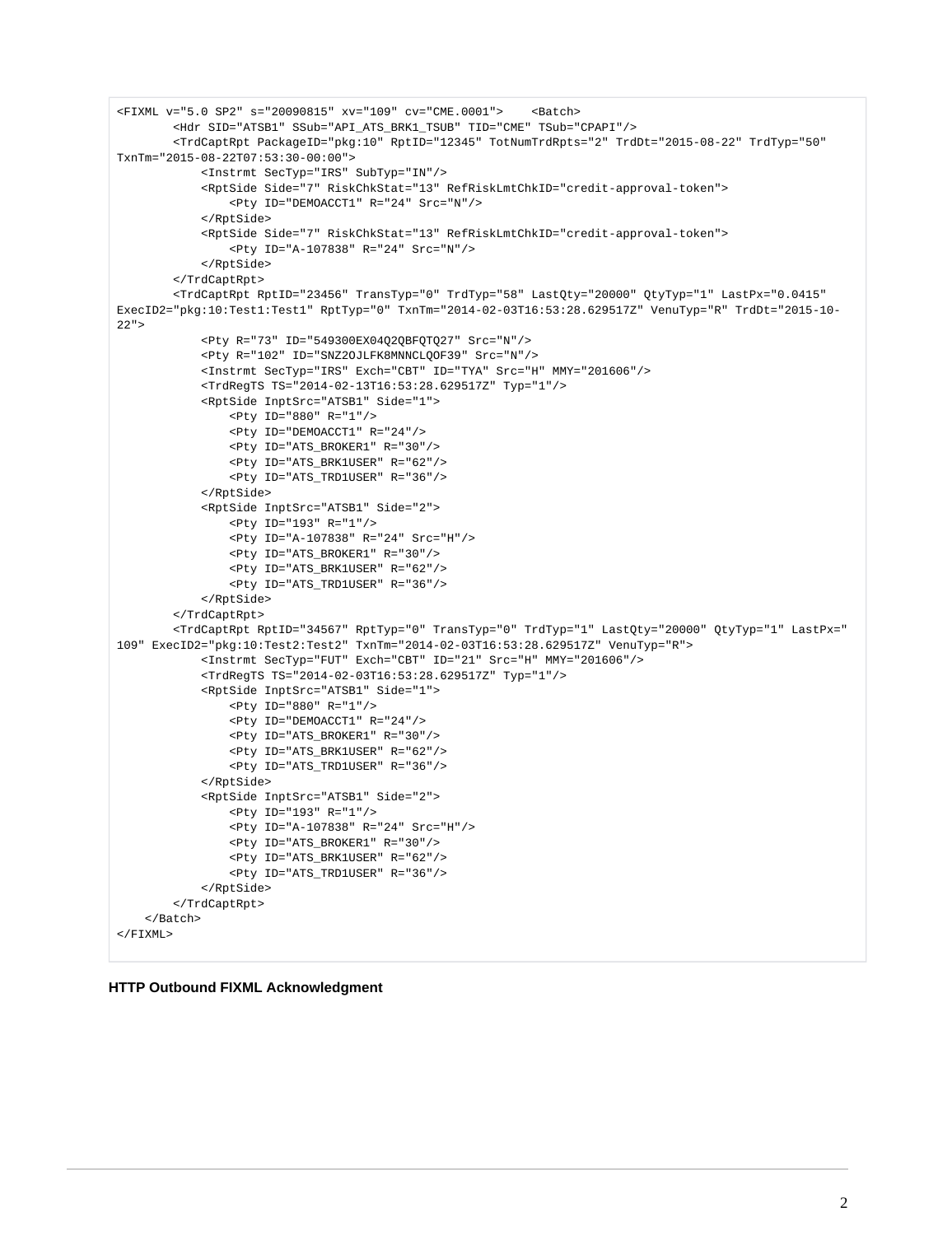```
<FIXML v="5.0 SP2" xv="109" s="20090815" cv="CME.0001"> <Batch TotMsg="3">
         <Hdr SID="CME" SSub="CPAPI" TID="ATSB1" TSub="API_ATS_BRK1_TSUB"/>
         <TrdCaptRptAck RptID="1459708255059" TransTyp="0" TrdTyp="50" TxnTm="2016-03-21T13:40:10.691-04:
00" TrdRptStat="4" RptRefID="12345" RptTyp="0" TrdAckStat="0" PackageID="pkg:10">
             <Instrmt SecTyp="IRS" SubTyp="IN"/>
             <RptSide Side="7" RiskChkStat="13" RefRiskLmtChkID="credit-approval-token">
                 <Pty ID="DEMOACCT1" R="24" Src="N"/>
             </RptSide>
             <RptSide Side="7" RiskChkStat="13" RefRiskLmtChkID="credit-approval-token">
                 <Pty ID="A-107838" R="24" Src="N"/>
             </RptSide>
         </TrdCaptRptAck>
         <TrdCaptRptAck RptID="1459708252209" TransTyp="0" ExecID2="pkg:10:Test1:Test1" TrdTyp="58" 
LastQty="20000" QtyTyp="1" LastPx="0.0415" TxnTm="2016-03-21T13:40:07.841-04:00" VenuTyp="R" TrdRptStat="
4" RptRefID="23456" RptTyp="0" TrdAckStat="0" ExecID="5988883" LinkID="5988882">
             <Pty R="73" ID="549300EX04Q2QBFQTQ27" Src="N"/>
             <Pty R="102" ID="SNZ2OJLFK8MNNCLQOF39" Src="N"/>
             <Instrmt SecTyp="IRS" Exch="CBT" ID="TYA" Src="H" MMY="201606"/>
             <TrdRegTS TS="2014-02-13T16:53:28.629517Z" Typ="1"/>
             <RptSide InptSrc="ATSB1" Side="1">
                 <Pty ID="880" R="1"/>
                 <Pty ID="DEMOACCT1" R="24"/>
                 <Pty ID="ATS_BROKER1" R="30"/>
                 <Pty ID="ATS_BRK1USER" R="62"/>
                 <Pty ID="ATS_TRD1USER" R="36"/>
             </RptSide>
             <RptSide InptSrc="ATSB1" Side="2">
                 <Pty ID="193" R="1"/>
                 <Pty ID="A-107838" R="24" Src="H"/>
                 <Pty ID="ATS_BROKER1" R="30"/>
                 <Pty ID="ATS_BRK1USER" R="62"/>
                 <Pty ID="ATS_TRD1USER" R="36"/>
             </RptSide>
         </TrdCaptRptAck>
         <TrdCaptRptAck RptID="1459708253854" TransTyp="0" ExecID2="pkg:10:Test2:Test2" TrdTyp="1" 
LastQty="20000" QtyTyp="1" LastPx="109" TxnTm="2016-03-21T13:40:09.486-04:00" VenuTyp="R" TrdRptStat="4" 
RptRefID="34567" RptTyp="0" TrdAckStat="0" ExecID="5988884" LinkID="5988882">
             <Instrmt SecTyp="FUT" Exch="CBT" ID="21" Src="H" MMY="201606"/>
             <TrdRegTS TS="2014-02-03T16:53:28.629517Z" Typ="1"/>
             <RptSide InptSrc="ATSB1" Side="1">
                 <Pty ID="880" R="1"/>
                 <Pty ID="DEMOACCT1" R="24"/>
                 <Pty ID="ATS_BROKER1" R="30"/>
                 <Pty ID="ATS_BRK1USER" R="62"/>
                 <Pty ID="ATS_TRD1USER" R="36"/>
             </RptSide>
             <RptSide InptSrc="ATSB1" Side="2">
                 <Pty ID="193" R="1"/>
                 <Pty ID="A-107838" R="24" Src="H"/>
                 <Pty ID="ATS_BROKER1" R="30"/>
                 <Pty ID="ATS_BRK1USER" R="62"/>
                 <Pty ID="ATS_TRD1USER" R="36"/> 
             </RptSide>
         </TrdCaptRptAck>
    \epsilon/Batch>
\epsilon/FTYML\sim
```
## **MQ Outbound FIXML Acknowledgment**

```
<FIXML v="5.0 SP2" xv="109" s="20090815" cv="CME.0001"> <Batch TotMsg="3">
         <Hdr SID="CME" SSub="CPAPI" TID="ATSB1" TSub="API_ATS_BRK1_TSUB"/>
         <TrdCaptRptAck RptID="1459708325281" RptRefID="12345" TransTyp="0" TrdAckStat="0" TrdRptStat="0" 
RptTyp="0" TrdTyp="50" TxnTm="2016-03-21T13:41:15.332-04:00">
             <Instrmt SubTyp="IN" SecTyp="IRS"/>
             <RptSide Side="7" RiskChkStat="13" RefRiskLmtChkID="credit-approval-token">
                 <Pty ID="DEMOACCT1" Src="N" R="24"/>
```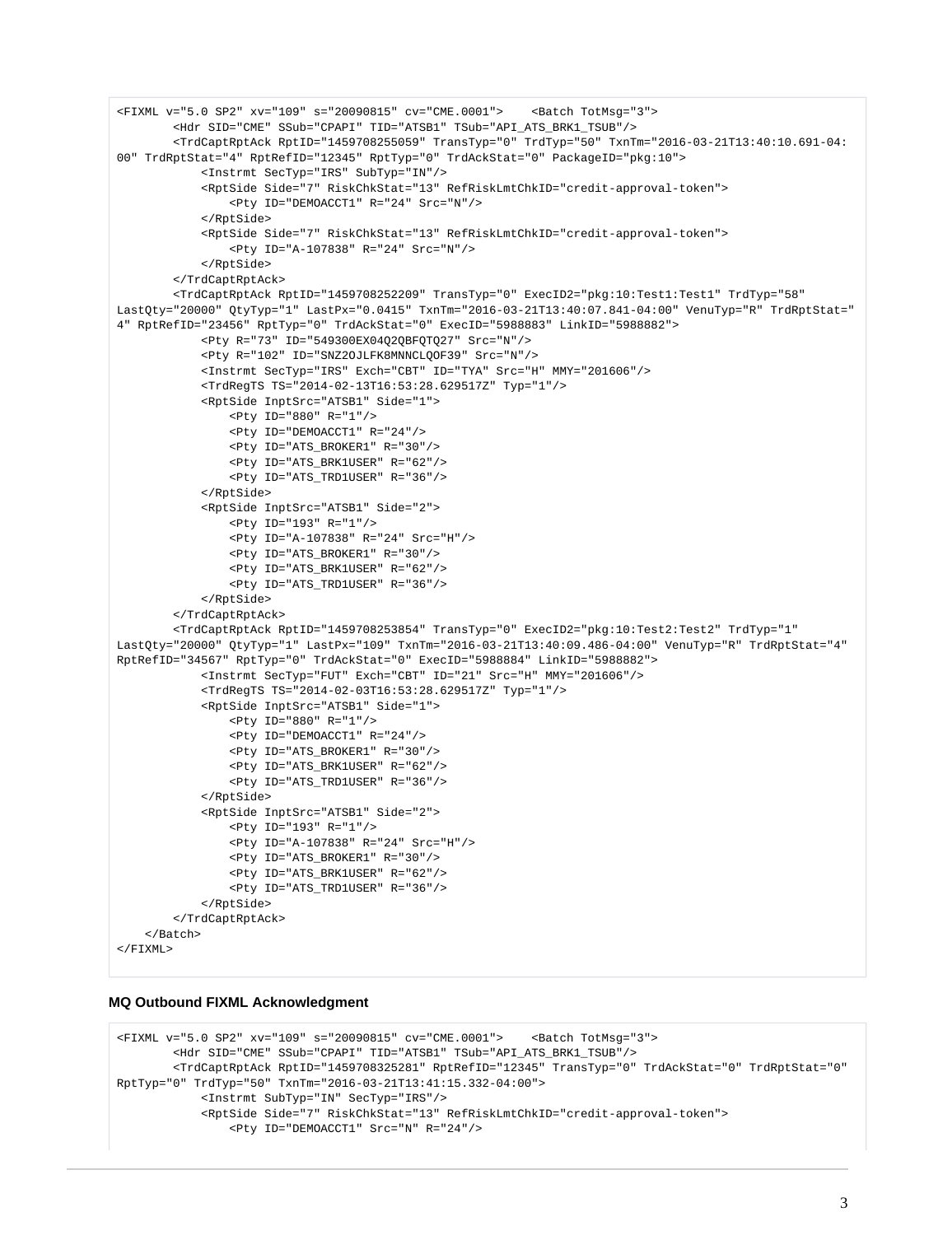```
 </RptSide>
             <RptSide Side="7" RiskChkStat="13" RefRiskLmtChkID="credit-approval-token">
                 <Pty ID="A-107838" Src="N" R="24"/>
             </RptSide>
         </TrdCaptRptAck>
         <TrdCaptRptAck RptID="1459708326093" RptRefID="23456" TransTyp="0" TrdAckStat="0" TrdRptStat="
101" TrdTyp="58" TrdDt="2016-03-22" BizDt="2016-03-22" ExecID="5988898" ExecID2="pkg:10:Test1:Test1" 
LastQty="20000" QtyTyp="1" LastPx="0.0415" TxnTm="2016-03-21T13:41:15.332-04:00" RegRptTyp="1" VenuTyp="
R" TotTrdMultdQty="2000000000" TotTrdQty="20000" LinkID="5988897" RptTyp="0">
             <RegTrdID ID="CPB000005988898TN0001" Src="1010000023" Typ="0" Evnt="1"/>
             <Pty R="102" ID="SNZ2OJLFK8MNNCLQOF39" Src="N"/>
             <Pty R="73" ID="549300EX04Q2QBFQTQ27" Src="N"/>
             <Instrmt ID="TYA" Src="H" SecTyp="IRS" MMY="201606" Exch="CBT" TmUnit="Mo"/>
             <TrdRegTS TS="2014-02-13T11:53:28-05:00" Typ="1"/>
             <RptSide Side="1" InptDev="API" InptSrc="ATSB1" CustCpcty="4">
                 <Pty R="44" ID="API_ATS_BRK1_TSUB"/>
                 <Pty R="30" ID="ATS_BROKER1">
                     <Sub Typ="5" ID="ATS_BROKER1"/>
                 </Pty>
                 <Pty R="62" ID="ATS_BRK1USER">
                     <Sub Typ="9" ID="ATS_BRK1USER_UFN ATS_BRK1USER_ULN"/>
                 </Pty>
                 <Pty R="36" ID="ATS_TRD1USER">
                     <Sub Typ="9" ID="ATS_TRD1 USER"/>
                 </Pty>
                 <Pty R="30" ID="549300EX04Q2QBFQTQ27" Src="N"/>
                 <Pty R="1" ID="880">
                     <Sub Typ="5" ID="ATS_CLEARING_CME1"/>
                  </Pty>
                 <Pty R="24" ID="DEMOACCT1" Src="C">
                     <Sub Typ="26" ID="1"/>
                 </Pty>
                 <Pty R="7" ID="ATS_TRADER1">
                     <Sub Typ="5" ID="ATS_TRADER1"/>
                \epsilon/Pty>
                 <Pty R="7" ID="CME000000000000ATST1" Src="N"/>
                 <RegTrdID ID="CPC000005988898BN0001" Src="1010000023" Typ="0" Evnt="2"/>
             </RptSide>
             <RptSide Side="2" InptDev="API" InptSrc="ATSB1" CustCpcty="4">
                 <Pty R="44" ID="API_ATS_BRK1_TSUB"/>
                 <Pty R="30" ID="ATS_BROKER1">
                     <Sub Typ="5" ID="ATS_BROKER1"/>
                 </Pty>
                 <Pty R="62" ID="ATS_BRK1USER">
                     <Sub Typ="9" ID="ATS_BRK1USER_UFN ATS_BRK1USER_ULN"/>
                 </Pty>
                 <Pty R="36" ID="ATS_TRD1USER">
                     <Sub Typ="9" ID="ATS_TRD1 USER"/>
                  </Pty>
                 <Pty R="30" ID="549300EX04Q2QBFQTQ27" Src="N"/>
                 <Pty R="1" ID="880">
                     <Sub Typ="5" ID="ATS_CLEARING_CME1"/>
                 </Pty>
                 <Pty R="24" ID="DEMOACCT2" Src="C">
                    \text{Sub} Typ="26" ID="1"/>
                  </Pty>
                 <Pty R="7" ID="ATS_TRADER1">
                     <Sub Typ="5" ID="ATS_TRADER1"/>
                 </Pty>
                 <Pty R="7" ID="CME000000000000ATST1" Src="N"/>
                 <RegTrdID ID="CPC000005988898SN0001" Src="1010000023" Typ="0" Evnt="2"/>
             </RptSide>
         </TrdCaptRptAck>
         <TrdCaptRptAck RptID="1459708326920" RptRefID="34567" TransTyp="0" TrdAckStat="0" TrdRptStat="0" 
TrdTyp="1" TrdDt="2016-03-22" BizDt="2016-03-22" ExecID="5988899" ExecID2="pkg:10:Test2:Test2" LastQty="
20000" QtyTyp="1" LastPx="109.0" TxnTm="2016-03-21T13:41:15.354-04:00" TotTrdMultdQty="2000000000" 
TotTrdQty="20000" LinkID="5988897" RptTyp="0">
             <Instrmt ID="21" Src="H" SecTyp="FUT" MMY="201606" Exch="CBT" TmUnit="Mo"/>
             <TrdRegTS TS="2014-02-03T11:53:28-05:00" Typ="1"/>
```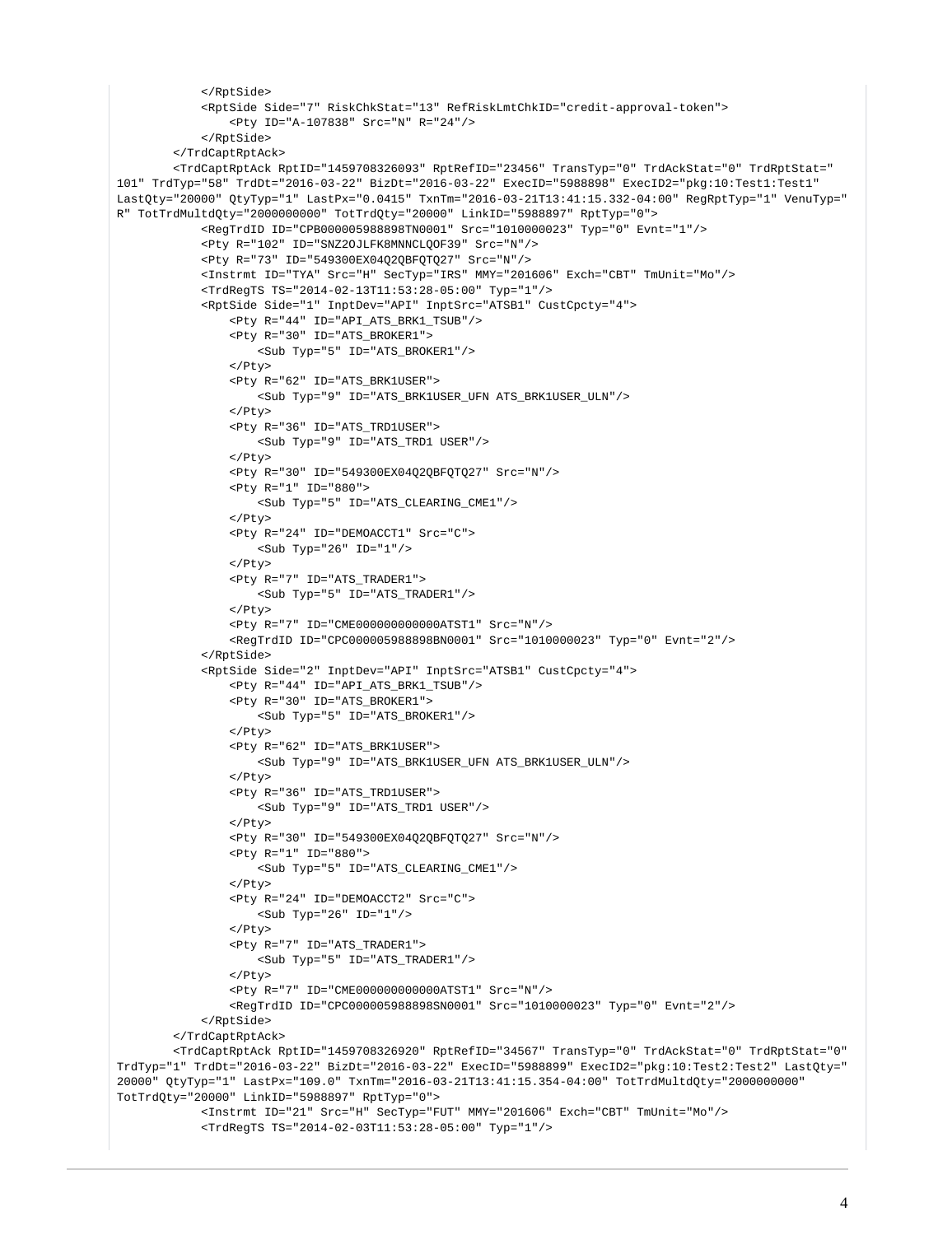```
 <RptSide Side="1" InptDev="API" InptSrc="ATSB1" CustCpcty="4">
                  <Pty R="44" ID="API_ATS_BRK1_TSUB"/>
                  <Pty R="30" ID="ATS_BROKER1">
                     <Sub Typ="5" ID="ATS_BROKER1"/>
                  </Pty>
                  <Pty R="62" ID="ATS_BRK1USER">
                     <Sub Typ="9" ID="ATS_BRK1USER_UFN ATS_BRK1USER_ULN"/>
                  </Pty>
                  <Pty R="36" ID="ATS_TRD1USER">
                     <Sub Typ="9" ID="ATS_TRD1 USER"/>
                 \epsilon/Pty>
                  <Pty R="1" ID="880">
                     <Sub Typ="5" ID="ATS_CLEARING_CME1"/>
                  </Pty>
                  <Pty R="24" ID="DEMOACCT1" Src="C">
                     <Sub Typ="26" ID="1"/>
                  </Pty>
                  <Pty R="7" ID="ATS_TRADER1">
                     <Sub Typ="5" ID="ATS_TRADER1"/>
                  </Pty>
                  <RegTrdID ID="CPC000005988899BN0001" Src="1010000023" Typ="0" Evnt="2"/>
             </RptSide>
             <RptSide Side="2" InptDev="API" InptSrc="ATSB1" CustCpcty="4">
                 <Pty R="44" ID="API_ATS_BRK1_TSUB"/>
                  <Pty R="30" ID="ATS_BROKER1">
                     <Sub Typ="5" ID="ATS_BROKER1"/>
                  </Pty>
                  <Pty R="62" ID="ATS_BRK1USER">
                     <Sub Typ="9" ID="ATS_BRK1USER_UFN ATS_BRK1USER_ULN"/>
                  </Pty>
                  <Pty R="36" ID="ATS_TRD1USER">
                     <Sub Typ="9" ID="ATS_TRD1 USER"/>
                  </Pty>
                  <Pty R="1" ID="880">
                     <Sub Typ="5" ID="ATS_CLEARING_CME1"/>
                  </Pty>
                  <Pty R="24" ID="DEMOACCT2" Src="C">
                     <Sub Typ="26" ID="1"/>
                  </Pty>
                  <Pty R="7" ID="ATS_TRADER1">
                     <Sub Typ="5" ID="ATS_TRADER1"/>
                  </Pty>
                  <RegTrdID ID="CPC000005988899SN0001" Src="1010000023" Typ="0" Evnt="2"/>
             </RptSide>
         </TrdCaptRptAck>
     </Batch>
\epsilon/FTXML>
```
# **Invoice Swap Calendar Spreads Inbound FIXML Structure**

```
• Package Header
```
- Account #1 RptSide OPTIONAL
	- $\bullet$  RiskChkStatus = 13
	- RefRiskLmtChkID="some-token"
- Account #2 RptSide OPTIONAL • RiskChkStatus = 13
	- RefRiskLmtChkID="some-token2"
- IRS TrdCaptRpt #1
	- Buy RptSide
		- Account#1
		- Sell RptSide
			- Account#2
- Future TrdCaptRpt #1
	- Buy RptSide  $\bullet$  Account#1
	- Sell RptSide
		- $\bullet$  Account#2
- IRS TrdCaptRpt #2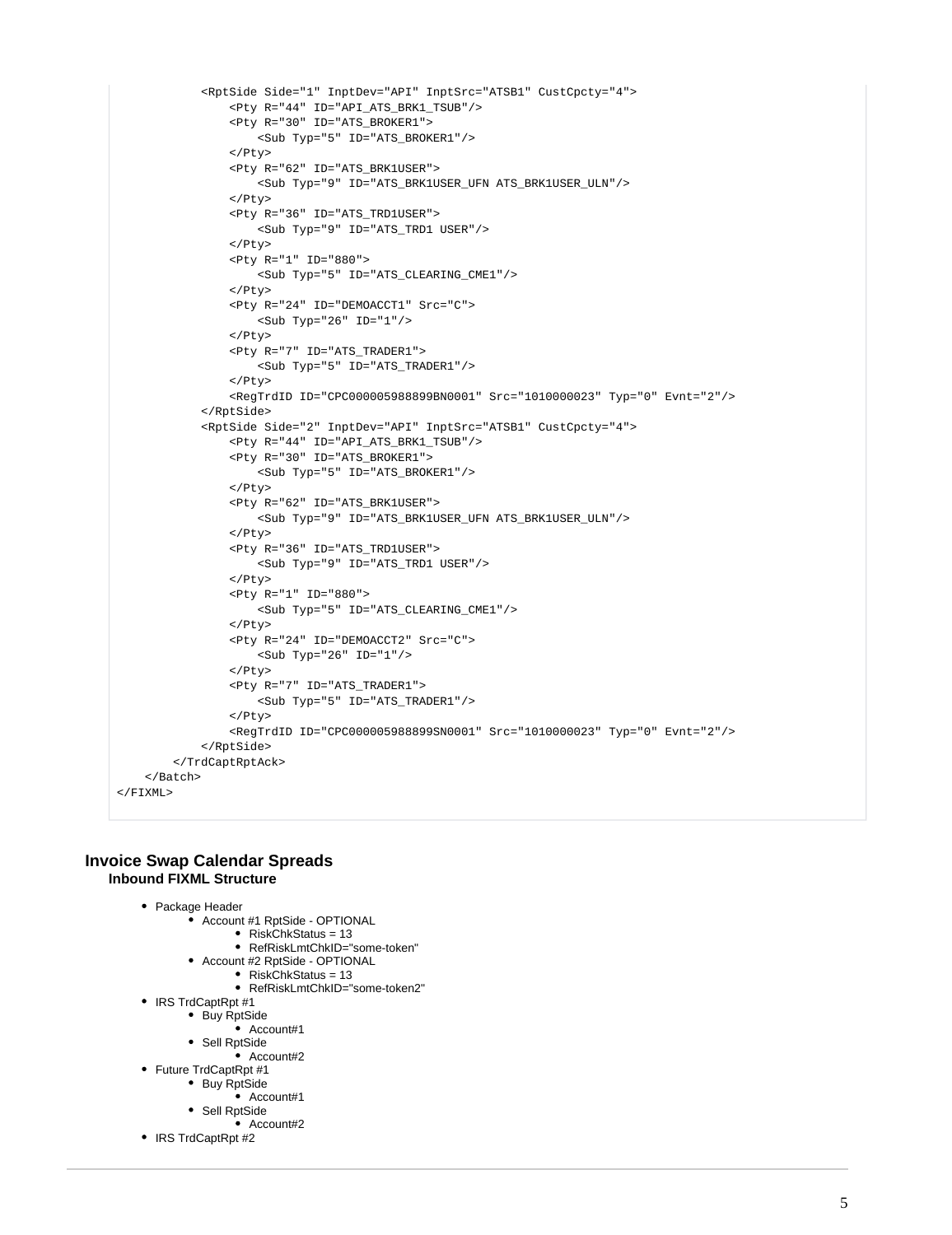- Buy RptSide
	- Account#2
- Sell RptSide
- $\bullet$  Account#1 ● Future TrdCaptRpt #2
	-
	- Buy RptSide Account#2
	- Sell RptSide
	- Account#1

#### **Inbound FIXML Submission**

```
<FIXML v="5.0 SP2" s="20090815" xv="109" cv="CME.0001"> <Batch>
         <Hdr SID="ATSB1" SSub="API_ATS_BRK1_TSUB" TID="CME" TSub="CPAPI"/>
         <TrdCaptRpt PackageID="pkg:10" RptID="12345" TotNumTrdRpts="4" TrdDt="2015-08-22" TrdTyp="50" 
TxnTm="2015-08-22T07:53:30-00:00">
             <Instrmt SecTyp="IRS" SubTyp="SC"/>
             <RptSide Side="7" RiskChkStat="13" RefRiskLmtChkID="credit-approval-token">
                 <Pty ID="DEMOACCT1" R="24" Src="N"/>
             </RptSide>
             <RptSide Side="7" RiskChkStat="13" RefRiskLmtChkID="credit-approval-token">
                 <Pty ID="A-107838" R="24" Src="N"/>
             </RptSide>
         </TrdCaptRpt>
         <TrdCaptRpt RptID="23456" TransTyp="0" TrdTyp="58" LastQty="20000" QtyTyp="1" LastPx="0.0415" 
ExecID2="pkg:10:Test1:Test1" RptTyp="0" TxnTm="2014-02-03T16:53:28.629517Z" VenuTyp="R" TrdDt="2015-10-
22" <Pty R="73" ID="549300EX04Q2QBFQTQ27" Src="N"/>
             <Pty R="102" ID="SNZ2OJLFK8MNNCLQOF39" Src="N"/>
             <Instrmt SecTyp="IRS" Exch="CBT" ID="TYA" Src="H" MMY="201606"/>
             <TrdRegTS TS="2014-02-13T16:53:28.629517Z" Typ="1"/>
             <RptSide InptSrc="ATSB1" Side="1">
                 <Pty ID="880" R="1"/>
                 <Pty ID="DEMOACCT1" R="24"/>
                 <Pty ID="ATS_BROKER1" R="30"/>
                 <Pty ID="ATS_BRK1USER" R="62"/>
                 <Pty ID="ATS_TRD1USER" R="36"/>
             </RptSide>
             <RptSide InptSrc="ATSB1" Side="2">
                 <Pty ID="193" R="1"/>
                 <Pty ID="A-107838" R="24" Src="H"/>
                 <Pty ID="ATS_BROKER1" R="30"/>
                 <Pty ID="ATS_BRK1USER" R="62"/>
                 <Pty ID="ATS_TRD1USER" R="36"/>
             </RptSide>
         </TrdCaptRpt>
         <TrdCaptRpt RptID="34567" RptTyp="0" TransTyp="0" TrdTyp="1" LastQty="20000" QtyTyp="1" LastPx="
109" ExecID2="pkg:10:Test2:Test2" TxnTm="2014-02-03T16:53:28.629517Z" VenuTyp="R">
             <Instrmt SecTyp="FUT" Exch="CBT" ID="21" Src="H" MMY="201606"/>
             <TrdRegTS TS="2014-02-03T16:53:28.629517Z" Typ="1"/>
             <RptSide InptSrc="ATSB1" Side="1">
                 <Pty ID="880" R="1"/>
                 <Pty ID="DEMOACCT1" R="24"/>
                 <Pty ID="ATS_BROKER1" R="30"/>
                 <Pty ID="ATS_BRK1USER" R="62"/>
                 <Pty ID="ATS_TRD1USER" R="36"/>
             </RptSide>
             <RptSide InptSrc="ATSB1" Side="2">
                 <Pty ID="193" R="1"/>
                 <Pty ID="A-107838" R="24" Src="H"/>
                 <Pty ID="ATS_BROKER1" R="30"/>
                 <Pty ID="ATS_BRK1USER" R="62"/>
                 <Pty ID="ATS_TRD1USER" R="36"/>
             </RptSide>
         </TrdCaptRpt>
         <TrdCaptRpt RptID="23456" TransTyp="0" TrdTyp="58" LastQty="20000" QtyTyp="1" LastPx="0.0415" 
ExecID2="pkg:10:Test1:Test1" RptTyp="0" TxnTm="2014-02-03T16:53:28.629517Z" VenuTyp="R" TrdDt="2015-10-
22" <Pty R="73" ID="549300EX04Q2QBFQTQ27" Src="N"/>
             <Pty R="102" ID="SNZ2OJLFK8MNNCLQOF39" Src="N"/>
```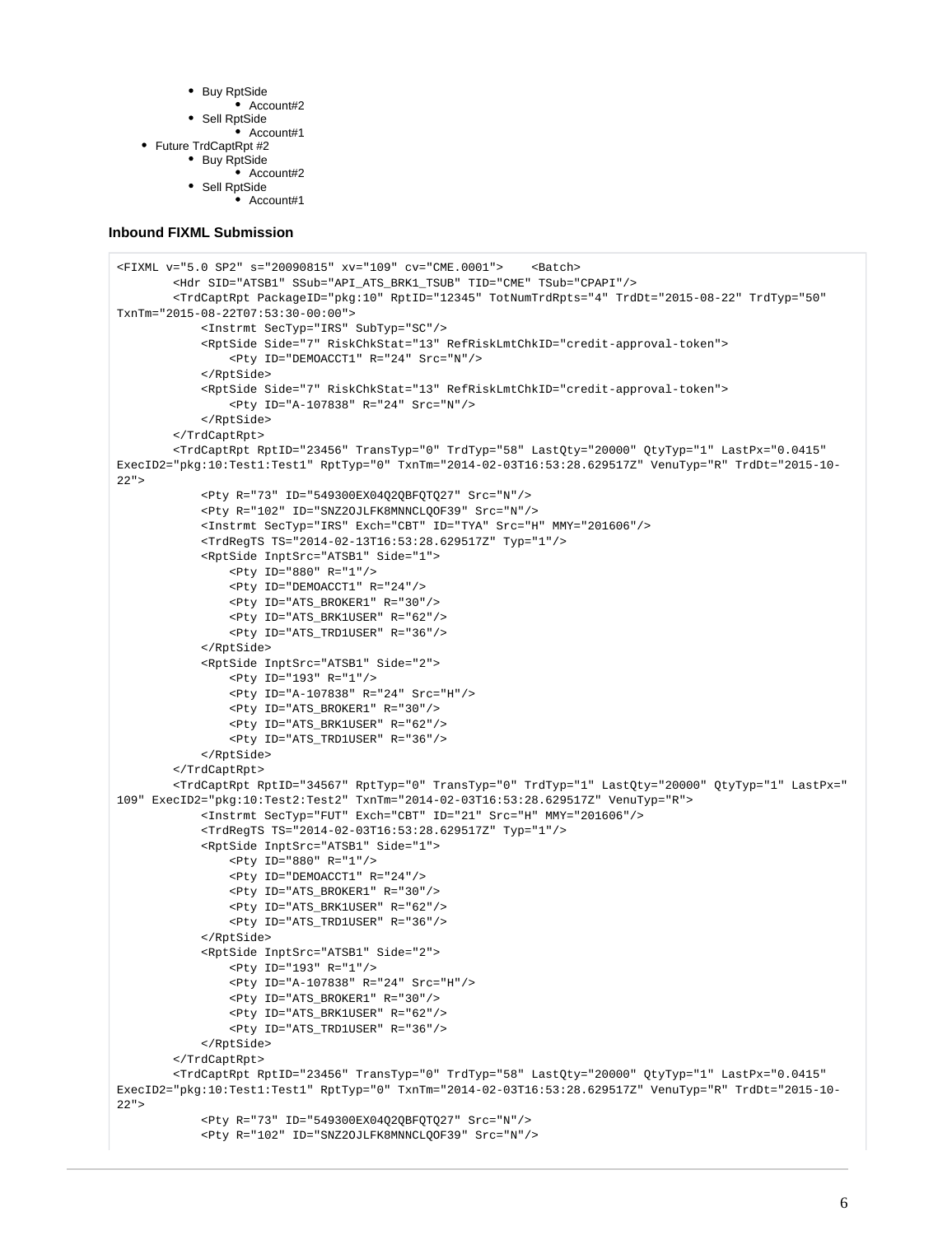```
 <Instrmt SecTyp="IRS" Exch="CBT" ID="TYA" Src="H" MMY="201609"/>
             <TrdRegTS TS="2014-02-13T16:53:28.629517Z" Typ="1"/>
             <RptSide InptSrc="ATSB1" Side="1">
                  <Pty ID="193" R="1"/>
                  <Pty ID="A-107838" R="24" Src="H"/>
                  <Pty ID="ATS_BROKER1" R="30"/>
                  <Pty ID="ATS_BRK1USER" R="62"/>
                  <Pty ID="ATS_TRD1USER" R="36"/>
             </RptSide>
             <RptSide InptSrc="ATSB1" Side="2">
                 <Pty ID="880" R="1"/>
                  <Pty ID="DEMOACCT1" R="24"/>
                  <Pty ID="ATS_BROKER1" R="30"/>
                  <Pty ID="ATS_BRK1USER" R="62"/>
                  <Pty ID="ATS_TRD1USER" R="36"/>
             </RptSide>
         </TrdCaptRpt>
         <TrdCaptRpt RptID="34567" RptTyp="0" TransTyp="0" TrdTyp="1" LastQty="20000" QtyTyp="1" LastPx="
109" ExecID2="pkg:10:Test2:Test2" TxnTm="2014-02-03T16:53:28.629517Z" VenuTyp="R">
             <Instrmt SecTyp="FUT" Exch="CBT" ID="21" Src="H" MMY="201609"/>
             <TrdRegTS TS="2014-02-03T16:53:28.629517Z" Typ="1"/>
             <RptSide InptSrc="ATSB1" Side="1">
                  <Pty ID="193" R="1"/>
                  <Pty ID="A-107838" R="24" Src="H"/>
                  <Pty ID="ATS_BROKER1" R="30"/>
                  <Pty ID="ATS_BRK1USER" R="62"/>
                  <Pty ID="ATS_TRD1USER" R="36"/>
             </RptSide>
             <RptSide InptSrc="ATSB1" Side="2">
                 <Pty ID="880" R="1"/>
                  <Pty ID="DEMOACCT1" R="24"/>
                  <Pty ID="ATS_BROKER1" R="30"/>
                  <Pty ID="ATS_BRK1USER" R="62"/>
                  <Pty ID="ATS_TRD1USER" R="36"/>
             </RptSide>
         </TrdCaptRpt>
    \epsilon/Batch\epsilon\epsilon/FTXML>
```
# **HTTP Outbound FIXML Acknowledgment**

```
<FIXML v="5.0 SP2" xv="109" s="20090815" cv="CME.0001"> <Batch TotMsg="5">
         <Hdr SID="CME" SSub="CPAPI" TID="ATSB1" TSub="API_ATS_BRK1_TSUB"/>
         <TrdCaptRptAck RptID="1459708344674" TransTyp="0" TrdTyp="50" TxnTm="2016-03-21T13:41:40.306-04:
00" TrdRptStat="4" RptRefID="12345" RptTyp="0" TrdAckStat="0" PackageID="pkg:10">
             <Instrmt SecTyp="IRS" SubTyp="SC"/>
             <RptSide Side="7" RiskChkStat="13" RefRiskLmtChkID="credit-approval-token">
                 <Pty ID="DEMOACCT1" R="24" Src="N"/>
             </RptSide>
             <RptSide Side="7" RiskChkStat="13" RefRiskLmtChkID="credit-approval-token">
                 <Pty ID="A-107838" R="24" Src="N"/>
             </RptSide>
         </TrdCaptRptAck>
         <TrdCaptRptAck RptID="1459708343159" TransTyp="0" ExecID2="pkg:10:Test1:Test1" TrdTyp="58" 
LastQty="20000" QtyTyp="1" LastPx="0.0415" TxnTm="2016-03-21T13:41:38.791-04:00" VenuTyp="R" TrdRptStat="
4" RptRefID="23456" RptTyp="0" TrdAckStat="0" ExecID="5988901" LinkID="5988900">
             <Pty R="73" ID="549300EX04Q2QBFQTQ27" Src="N"/>
             <Pty R="102" ID="SNZ2OJLFK8MNNCLQOF39" Src="N"/>
             <Instrmt SecTyp="IRS" Exch="CBT" ID="TYA" Src="H" MMY="201606"/>
             <TrdRegTS TS="2014-02-13T16:53:28.629517Z" Typ="1"/>
             <RptSide InptSrc="ATSB1" Side="1">
                 <Pty ID="880" R="1"/>
                 <Pty ID="DEMOACCT1" R="24"/>
                 <Pty ID="ATS_BROKER1" R="30"/>
                 <Pty ID="ATS_BRK1USER" R="62"/>
                 <Pty ID="ATS_TRD1USER" R="36"/>
             </RptSide>
             <RptSide InptSrc="ATSB1" Side="2">
```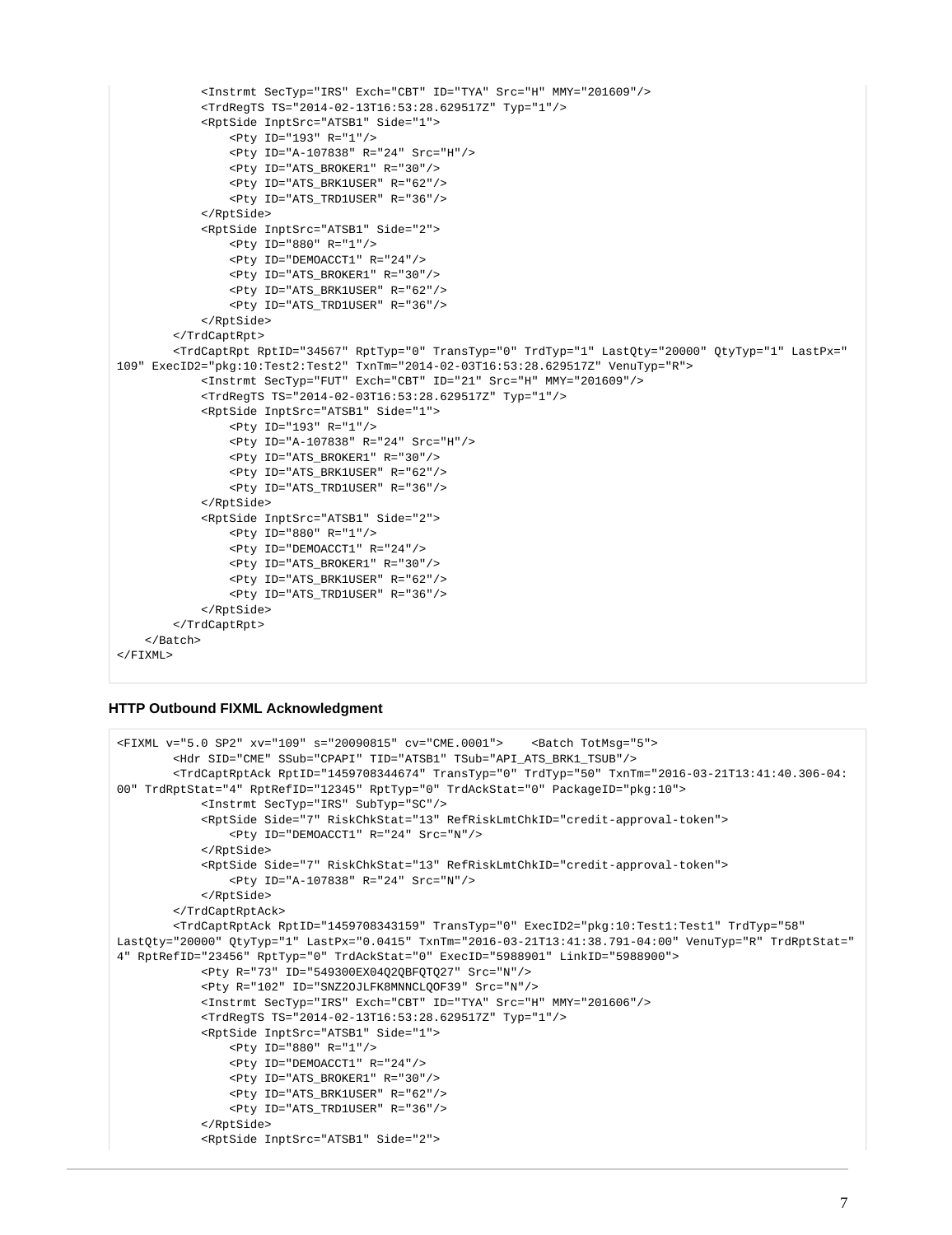```
 <Pty ID="193" R="1"/>
                 <Pty ID="A-107838" R="24" Src="H"/>
                 <Pty ID="ATS_BROKER1" R="30"/>
                 <Pty ID="ATS_BRK1USER" R="62"/>
                 <Pty ID="ATS_TRD1USER" R="36"/>
             </RptSide>
         </TrdCaptRptAck>
         <TrdCaptRptAck RptID="1459708343164" TransTyp="0" ExecID2="pkg:10:Test2:Test2" TrdTyp="1" 
LastQty="20000" QtyTyp="1" LastPx="109" TxnTm="2016-03-21T13:41:38.796-04:00" VenuTyp="R" TrdRptStat="4" 
RptRefID="34567" RptTyp="0" TrdAckStat="0" ExecID="5988902" LinkID="5988900">
             <Instrmt SecTyp="FUT" Exch="CBT" ID="21" Src="H" MMY="201606"/>
             <TrdRegTS TS="2014-02-03T16:53:28.629517Z" Typ="1"/>
             <RptSide InptSrc="ATSB1" Side="1">
                 <Pty ID="880" R="1"/>
                 <Pty ID="DEMOACCT1" R="24"/>
                 <Pty ID="ATS_BROKER1" R="30"/>
                 <Pty ID="ATS_BRK1USER" R="62"/>
                 <Pty ID="ATS_TRD1USER" R="36"/> 
             </RptSide>
             <RptSide InptSrc="ATSB1" Side="2">
                 <Pty ID="193" R="1"/>
                 <Pty ID="A-107838" R="24" Src="H"/>
                 <Pty ID="ATS_BROKER1" R="30"/>
                 <Pty ID="ATS_BRK1USER" R="62"/>
                 <Pty ID="ATS_TRD1USER" R="36"/> 
             </RptSide>
         </TrdCaptRptAck>
         <TrdCaptRptAck RptID="1459708343188" TransTyp="0" ExecID2="pkg:10:Test1:Test1" TrdTyp="58" 
LastQty="20000" QtyTyp="1" LastPx="0.0415" TxnTm="2016-03-21T13:41:38.820-04:00" VenuTyp="R" TrdRptStat="
4" RptRefID="23456" RptTyp="0" TrdAckStat="0" ExecID="5988903" LinkID="5988900">
             <Pty R="73" ID="549300EX04Q2QBFQTQ27" Src="N"/>
             <Pty R="102" ID="SNZ2OJLFK8MNNCLQOF39" Src="N"/>
             <Instrmt SecTyp="IRS" Exch="CBT" ID="TYA" Src="H" MMY="201609"/>
             <TrdRegTS TS="2014-02-13T16:53:28.629517Z" Typ="1"/>
             <RptSide InptSrc="ATSB1" Side="1">
                 <Pty ID="193" R="1"/>
                 <Pty ID="A-107838" R="24" Src="H"/>
                 <Pty ID="ATS_BROKER1" R="30"/>
                 <Pty ID="ATS_BRK1USER" R="62"/>
                 <Pty ID="ATS_TRD1USER" R="36"/>
             </RptSide>
             <RptSide InptSrc="ATSB1" Side="2">
                 <Pty ID="880" R="1"/>
                 <Pty ID="DEMOACCT1" R="24"/>
                 <Pty ID="ATS_BROKER1" R="30"/>
                 <Pty ID="ATS_BRK1USER" R="62"/>
                 <Pty ID="ATS_TRD1USER" R="36"/>
             </RptSide>
         </TrdCaptRptAck>
         <TrdCaptRptAck RptID="1459708343195" TransTyp="0" ExecID2="pkg:10:Test2:Test2" TrdTyp="1" 
LastQty="20000" QtyTyp="1" LastPx="109" TxnTm="2016-03-21T13:41:38.827-04:00" VenuTyp="R" TrdRptStat="4" 
RptRefID="34567" RptTyp="0" TrdAckStat="0" ExecID="5988904" LinkID="5988900">
             <Instrmt SecTyp="FUT" Exch="CBT" ID="21" Src="H" MMY="201609"/>
             <TrdRegTS TS="2014-02-03T16:53:28.629517Z" Typ="1"/>
             <RptSide InptSrc="ATSB1" Side="1">
                 <Pty ID="193" R="1"/>
                 <Pty ID="A-107838" R="24" Src="H"/>
                 <Pty ID="ATS_BROKER1" R="30"/>
                 <Pty ID="ATS_BRK1USER" R="62"/>
                 <Pty ID="ATS_TRD1USER" R="36"/> 
             </RptSide>
             <RptSide InptSrc="ATSB1" Side="2">
                 <Pty ID="880" R="1"/>
                 <Pty ID="DEMOACCT1" R="24"/>
                 <Pty ID="ATS_BROKER1" R="30"/>
                 <Pty ID="ATS_BRK1USER" R="62"/>
                 <Pty ID="ATS_TRD1USER" R="36"/> 
             </RptSide>
         </TrdCaptRptAck>
```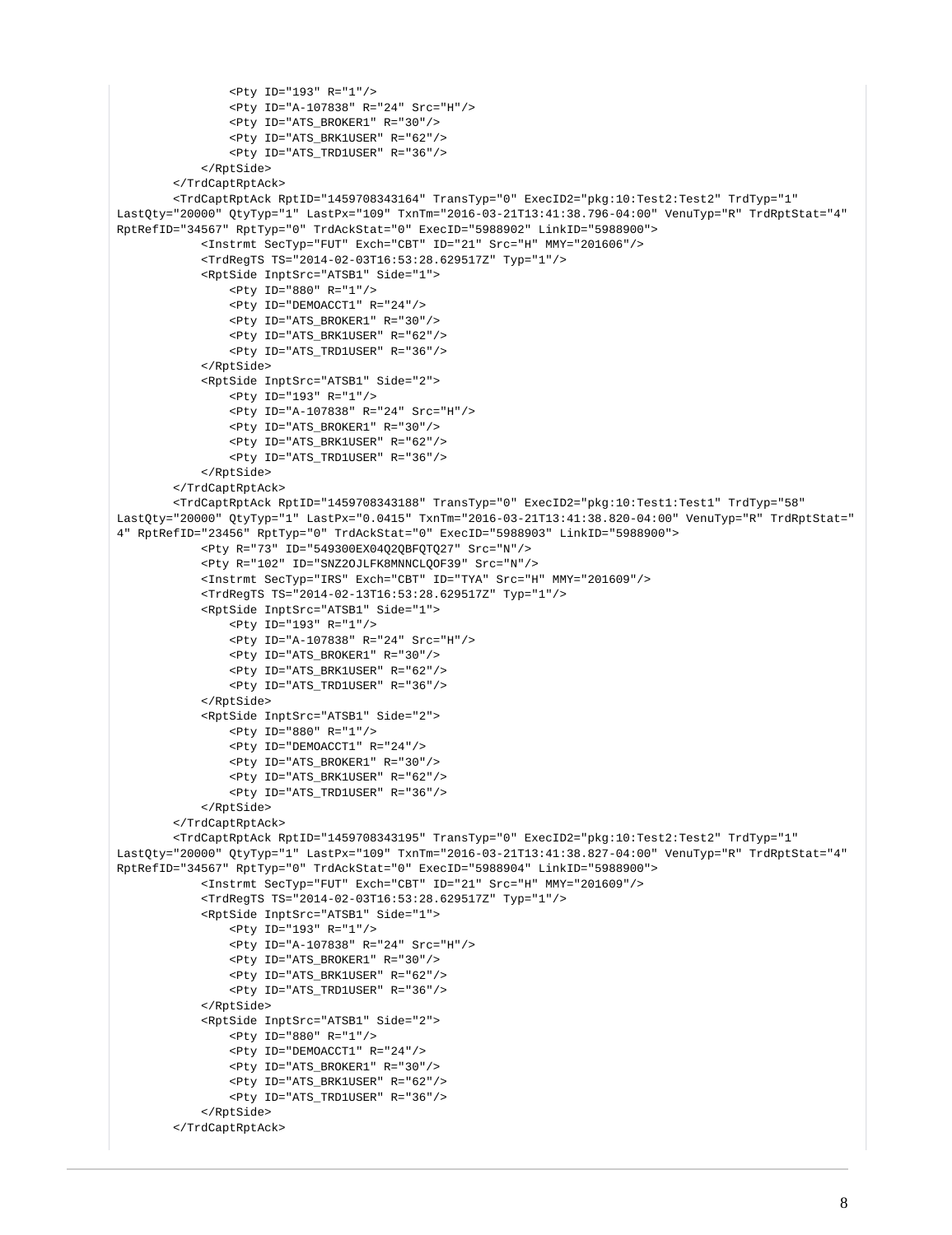```
 </Batch>
\epsilon/FTXML>
```
## **MQ Outbound FIXML Acknowledgment**

```
 <FIXML v="5.0 SP2" xv="109" s="20090815" cv="CME.0001"> <Batch TotMsg="5">
         <Hdr SID="CME" SSub="CPAPI" TID="ATSB1" TSub="API_ATS_BRK1_TSUB"/>
         <TrdCaptRptAck RptID="1459708384457" RptRefID="12345" TransTyp="0" TrdAckStat="0" TrdRptStat="0" 
RptTyp="0" TrdTyp="50" TxnTm="2016-03-21T13:42:13.161-04:00">
             <Instrmt SubTyp="SC" SecTyp="IRS"/>
             <RptSide Side="7" RiskChkStat="13" RefRiskLmtChkID="credit-approval-token">
                 <Pty ID="DEMOACCT1" Src="N" R="24"/>
             </RptSide>
             <RptSide Side="7" RiskChkStat="13" RefRiskLmtChkID="credit-approval-token">
                 <Pty ID="A-107838" Src="N" R="24"/>
             </RptSide>
         </TrdCaptRptAck>
         <TrdCaptRptAck RptID="1459708385331" RptRefID="23456" TransTyp="0" TrdAckStat="0" TrdRptStat="
101" TrdTyp="58" TrdDt="2016-03-22" BizDt="2016-03-22" ExecID="5988911" ExecID2="pkg:10:Test1:Test1" 
LastQty="20000" QtyTyp="1" LastPx="0.0415" TxnTm="2016-03-21T13:42:13.161-04:00" RegRptTyp="1" VenuTyp="
R" TotTrdMultdQty="2000000000" TotTrdQty="20000" LinkID="5988910" RptTyp="0">
             <RegTrdID ID="CPB000005988911TN0001" Src="1010000023" Typ="0" Evnt="1"/>
             <Pty R="102" ID="SNZ2OJLFK8MNNCLQOF39" Src="N"/>
             <Pty R="73" ID="549300EX04Q2QBFQTQ27" Src="N"/>
             <Instrmt ID="TYA" Src="H" SecTyp="IRS" MMY="201606" Exch="CBT" TmUnit="Mo"/>
             <TrdRegTS TS="2014-02-13T11:53:28-05:00" Typ="1"/>
             <RptSide Side="1" InptDev="API" InptSrc="ATSB1" CustCpcty="4">
                 <Pty R="44" ID="API_ATS_BRK1_TSUB"/>
                 <Pty R="30" ID="ATS_BROKER1">
                     <Sub Typ="5" ID="ATS_BROKER1"/>
                 </Pty>
                 <Pty R="62" ID="ATS_BRK1USER">
                     <Sub Typ="9" ID="ATS_BRK1USER_UFN ATS_BRK1USER_ULN"/>
                 </Pty>
                 <Pty R="36" ID="ATS_TRD1USER">
                     <Sub Typ="9" ID="ATS_TRD1 USER"/>
                </Pty>
                 <Pty R="30" ID="549300EX04Q2QBFQTQ27" Src="N"/>
                  <Pty R="1" ID="880">
                     <Sub Typ="5" ID="ATS_CLEARING_CME1"/>
                 </Pty>
                 <Pty R="24" ID="DEMOACCT1" Src="C">
                     <Sub Typ="26" ID="1"/>
                </Pty>
                 <Pty R="7" ID="ATS_TRADER1">
                     <Sub Typ="5" ID="ATS_TRADER1"/>
                </Pty>
                 <Pty R="7" ID="CME000000000000ATST1" Src="N"/>
                 <RegTrdID ID="CPC000005988911BN0001" Src="1010000023" Typ="0" Evnt="2"/>
             </RptSide>
             <RptSide Side="2" InptDev="API" InptSrc="ATSB1" CustCpcty="4">
                 <Pty R="44" ID="API_ATS_BRK1_TSUB"/>
                 <Pty R="30" ID="ATS_BROKER1">
                     <Sub Typ="5" ID="ATS_BROKER1"/>
                 </Pty>
                 <Pty R="62" ID="ATS_BRK1USER">
                     <Sub Typ="9" ID="ATS_BRK1USER_UFN ATS_BRK1USER_ULN"/>
                </Pty>
                 <Pty R="36" ID="ATS_TRD1USER">
                     <Sub Typ="9" ID="ATS_TRD1 USER"/>
                </Pty>
                 <Pty R="30" ID="549300EX04Q2QBFQTQ27" Src="N"/>
                Pty R="1" ID="880" <Sub Typ="5" ID="ATS_CLEARING_CME1"/>
                  </Pty>
                 <Pty R="24" ID="DEMOACCT2" Src="C">
                     <Sub Typ="26" ID="1"/>
                 </Pty>
```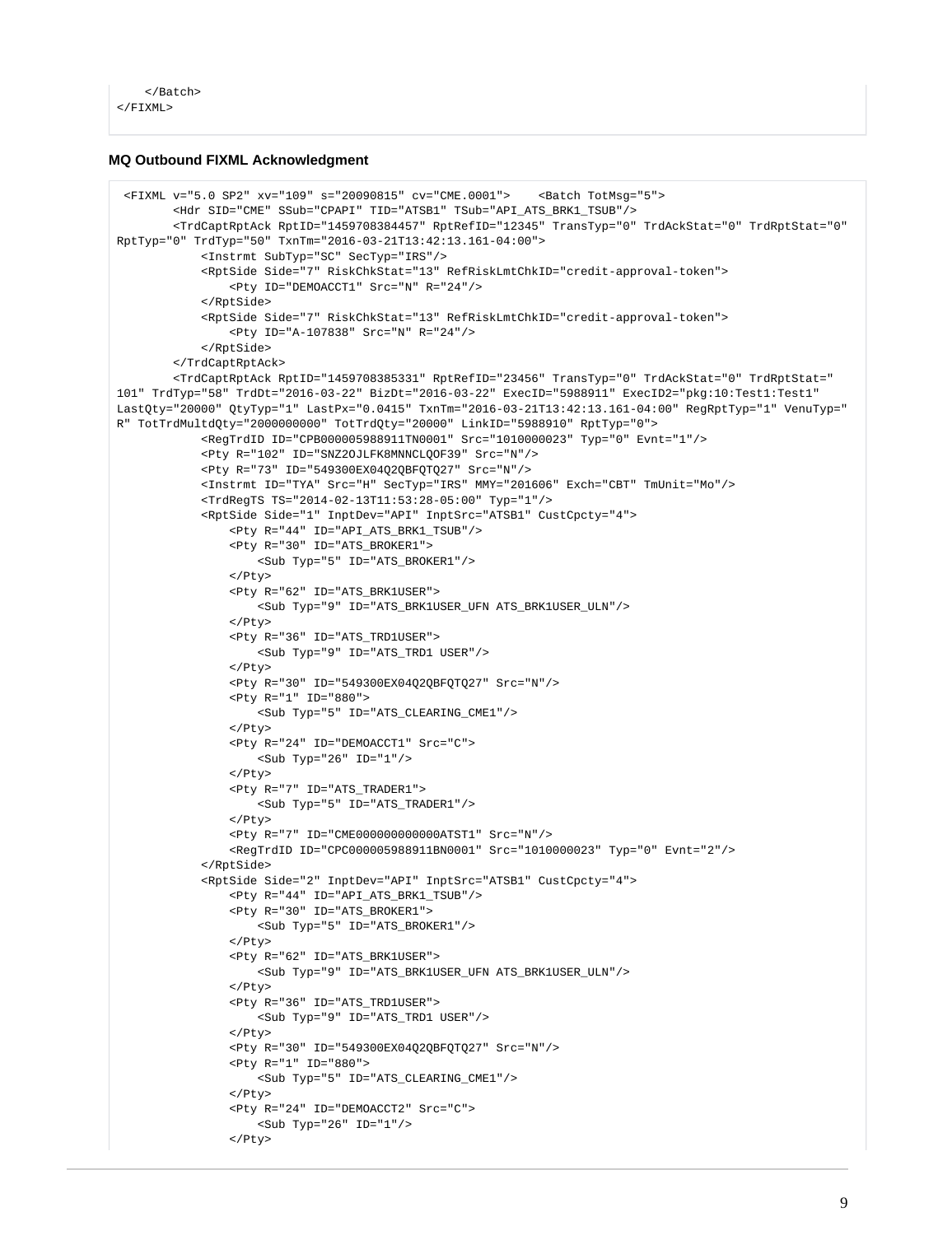```
 <Pty R="7" ID="ATS_TRADER1">
                     <Sub Typ="5" ID="ATS_TRADER1"/>
                  </Pty>
                 <Pty R="7" ID="CME000000000000ATST1" Src="N"/>
                 <RegTrdID ID="CPC000005988911SN0001" Src="1010000023" Typ="0" Evnt="2"/>
             </RptSide>
         </TrdCaptRptAck>
         <TrdCaptRptAck RptID="1459708386121" RptRefID="34567" TransTyp="0" TrdAckStat="0" TrdRptStat="0" 
TrdTyp="1" TrdDt="2016-03-22" BizDt="2016-03-22" ExecID="5988912" ExecID2="pkg:10:Test2:Test2" LastQty="
20000" QtyTyp="1" LastPx="109.0" TxnTm="2016-03-21T13:42:13.192-04:00" TotTrdMultdQty="2000000000" 
TotTrdQty="20000" LinkID="5988910" RptTyp="0">
             <Instrmt ID="21" Src="H" SecTyp="FUT" MMY="201606" Exch="CBT" TmUnit="Mo"/>
             <TrdRegTS TS="2014-02-03T11:53:28-05:00" Typ="1"/>
             <RptSide Side="1" InptDev="API" InptSrc="ATSB1" CustCpcty="4">
                 <Pty R="44" ID="API_ATS_BRK1_TSUB"/>
                 <Pty R="30" ID="ATS_BROKER1">
                     <Sub Typ="5" ID="ATS_BROKER1"/>
                 </Pty>
                  <Pty R="62" ID="ATS_BRK1USER">
                     <Sub Typ="9" ID="ATS_BRK1USER_UFN ATS_BRK1USER_ULN"/>
                \langle/Ptv>
                 <Pty R="36" ID="ATS_TRD1USER">
                     <Sub Typ="9" ID="ATS_TRD1 USER"/>
                \epsilon/Dty>
                 <Pty R="1" ID="880">
                     <Sub Typ="5" ID="ATS_CLEARING_CME1"/>
                 </Pty>
                 <Pty R="24" ID="DEMOACCT1" Src="C">
                     <Sub Typ="26" ID="1"/>
                \epsilon/Pty>
                 <Pty R="7" ID="ATS_TRADER1">
                     <Sub Typ="5" ID="ATS_TRADER1"/>
                 </Pty>
                 <RegTrdID ID="CPC000005988912BN0001" Src="1010000023" Typ="0" Evnt="2"/>
             </RptSide>
             <RptSide Side="2" InptDev="API" InptSrc="ATSB1" CustCpcty="4">
                 <Pty R="44" ID="API_ATS_BRK1_TSUB"/>
                 <Pty R="30" ID="ATS_BROKER1">
                     <Sub Typ="5" ID="ATS_BROKER1"/>
                \langle/Ptv>
                 <Pty R="62" ID="ATS_BRK1USER">
                     <Sub Typ="9" ID="ATS_BRK1USER_UFN ATS_BRK1USER_ULN"/>
                 </Pty>
                 <Pty R="36" ID="ATS_TRD1USER">
                     <Sub Typ="9" ID="ATS_TRD1 USER"/>
                 </Pty>
                 <Pty R="1" ID="880">
                     <Sub Typ="5" ID="ATS_CLEARING_CME1"/>
                  </Pty>
                 <Pty R="24" ID="DEMOACCT2" Src="C">
                     <Sub Typ="26" ID="1"/>
                 </Pty>
                 <Pty R="7" ID="ATS_TRADER1">
                     <Sub Typ="5" ID="ATS_TRADER1"/>
                \langle/Ptv>
                 <RegTrdID ID="CPC000005988912SN0001" Src="1010000023" Typ="0" Evnt="2"/>
             </RptSide>
         </TrdCaptRptAck>
         <TrdCaptRptAck RptID="1459708386927" RptRefID="23456" TransTyp="0" TrdAckStat="0" TrdRptStat="
101" TrdTyp="58" TrdDt="2016-03-22" BizDt="2016-03-22" ExecID="5988913" ExecID2="pkg:10:Test1:Test1" 
LastQty="20000" QtyTyp="1" LastPx="0.0415" TxnTm="2016-03-21T13:42:13.196-04:00" RegRptTyp="1" VenuTyp="
R" TotTrdMultdQty="2000000000" TotTrdQty="20000" LinkID="5988910" RptTyp="0">
             <RegTrdID ID="CPB000005988913TN0001" Src="1010000023" Typ="0" Evnt="1"/>
             <Pty R="102" ID="SNZ2OJLFK8MNNCLQOF39" Src="N"/>
             <Pty R="73" ID="549300EX04Q2QBFQTQ27" Src="N"/>
             <Instrmt ID="TYA" Src="H" SecTyp="IRS" MMY="201609" Exch="CBT" TmUnit="Mo"/>
             <TrdRegTS TS="2014-02-13T11:53:28-05:00" Typ="1"/>
             <RptSide Side="1" InptDev="API" InptSrc="ATSB1" CustCpcty="4">
                 <Pty R="44" ID="API_ATS_BRK1_TSUB"/>
```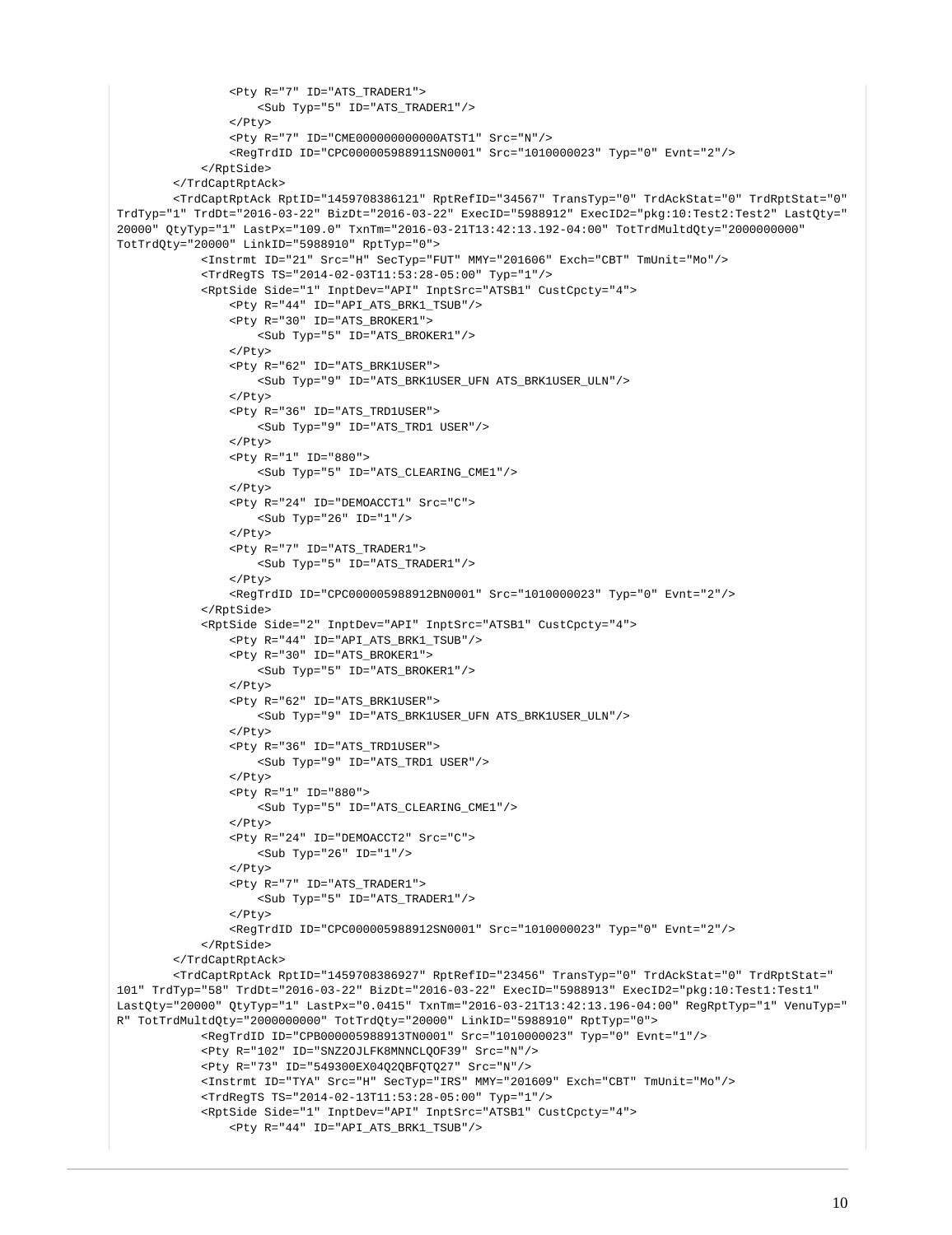```
 <Pty R="30" ID="ATS_BROKER1">
                      <Sub Typ="5" ID="ATS_BROKER1"/>
                  </Pty>
                  <Pty R="62" ID="ATS_BRK1USER">
                     <Sub Typ="9" ID="ATS_BRK1USER_UFN ATS_BRK1USER_ULN"/>
                  </Pty>
                  <Pty R="36" ID="ATS_TRD1USER">
                     <Sub Typ="9" ID="ATS_TRD1 USER"/>
                  </Pty>
                  <Pty R="30" ID="549300EX04Q2QBFQTQ27" Src="N"/>
                  <Pty R="1" ID="880">
                     <Sub Typ="5" ID="ATS_CLEARING_CME1"/>
                  </Pty>
                  <Pty R="24" ID="DEMOACCT2" Src="C">
                    \text{Sub Type} "26" ID="1"/>
                  </Pty>
                  <Pty R="7" ID="ATS_TRADER1">
                     <Sub Typ="5" ID="ATS_TRADER1"/>
                  </Pty>
                  <Pty R="7" ID="CME000000000000ATST1" Src="N"/>
                  <RegTrdID ID="CPC000005988913BN0001" Src="1010000023" Typ="0" Evnt="2"/>
             </RptSide>
             <RptSide Side="2" InptDev="API" InptSrc="ATSB1" CustCpcty="4">
                 <Pty R="44" ID="API_ATS_BRK1_TSUB"/>
                  <Pty R="30" ID="ATS_BROKER1">
                     <Sub Typ="5" ID="ATS_BROKER1"/>
                  </Pty>
                  <Pty R="62" ID="ATS_BRK1USER">
                      <Sub Typ="9" ID="ATS_BRK1USER_UFN ATS_BRK1USER_ULN"/>
                 \epsilon/Ptys
                  <Pty R="36" ID="ATS_TRD1USER">
                     <Sub Typ="9" ID="ATS_TRD1 USER"/>
                  </Pty>
                  <Pty R="30" ID="549300EX04Q2QBFQTQ27" Src="N"/>
                  <Pty R="1" ID="880">
                      <Sub Typ="5" ID="ATS_CLEARING_CME1"/>
                 \epsilon/Dtys
                  <Pty R="24" ID="DEMOACCT1" Src="C">
                     <Sub Typ="26" ID="1"/>
                 \langle/Ptv>
                  <Pty R="7" ID="ATS_TRADER1">
                      <Sub Typ="5" ID="ATS_TRADER1"/>
                  </Pty>
                  <Pty R="7" ID="CME000000000000ATST1" Src="N"/>
                  <RegTrdID ID="CPC000005988913SN0001" Src="1010000023" Typ="0" Evnt="2"/>
             </RptSide>
         </TrdCaptRptAck>
         <TrdCaptRptAck RptID="1459708387728" RptRefID="34567" TransTyp="0" TrdAckStat="0" TrdRptStat="0" 
TrdTyp="1" TrdDt="2016-03-22" BizDt="2016-03-22" ExecID="5988914" ExecID2="pkg:10:Test2:Test2" LastQty="
20000" QtyTyp="1" LastPx="109.0" TxnTm="2016-03-21T13:42:13.220-04:00" TotTrdMultdQty="2000000000" 
TotTrdQty="20000" LinkID="5988910" RptTyp="0">
             <Instrmt ID="21" Src="H" SecTyp="FUT" MMY="201609" Exch="CBT" TmUnit="Mo"/>
             <TrdRegTS TS="2014-02-03T11:53:28-05:00" Typ="1"/>
             <RptSide Side="1" InptDev="API" InptSrc="ATSB1" CustCpcty="4">
                  <Pty R="44" ID="API_ATS_BRK1_TSUB"/>
                  <Pty R="30" ID="ATS_BROKER1">
                     <Sub Typ="5" ID="ATS_BROKER1"/>
                  </Pty>
                  <Pty R="62" ID="ATS_BRK1USER">
                      <Sub Typ="9" ID="ATS_BRK1USER_UFN ATS_BRK1USER_ULN"/>
                  </Pty>
                  <Pty R="36" ID="ATS_TRD1USER">
                     <Sub Typ="9" ID="ATS_TRD1 USER"/>
                 \langle/Ptv>
                  <Pty R="1" ID="880">
                      <Sub Typ="5" ID="ATS_CLEARING_CME1"/>
                 \langle/Ptv>
                  <Pty R="24" ID="DEMOACCT2" Src="C">
                      <Sub Typ="26" ID="1"/>
```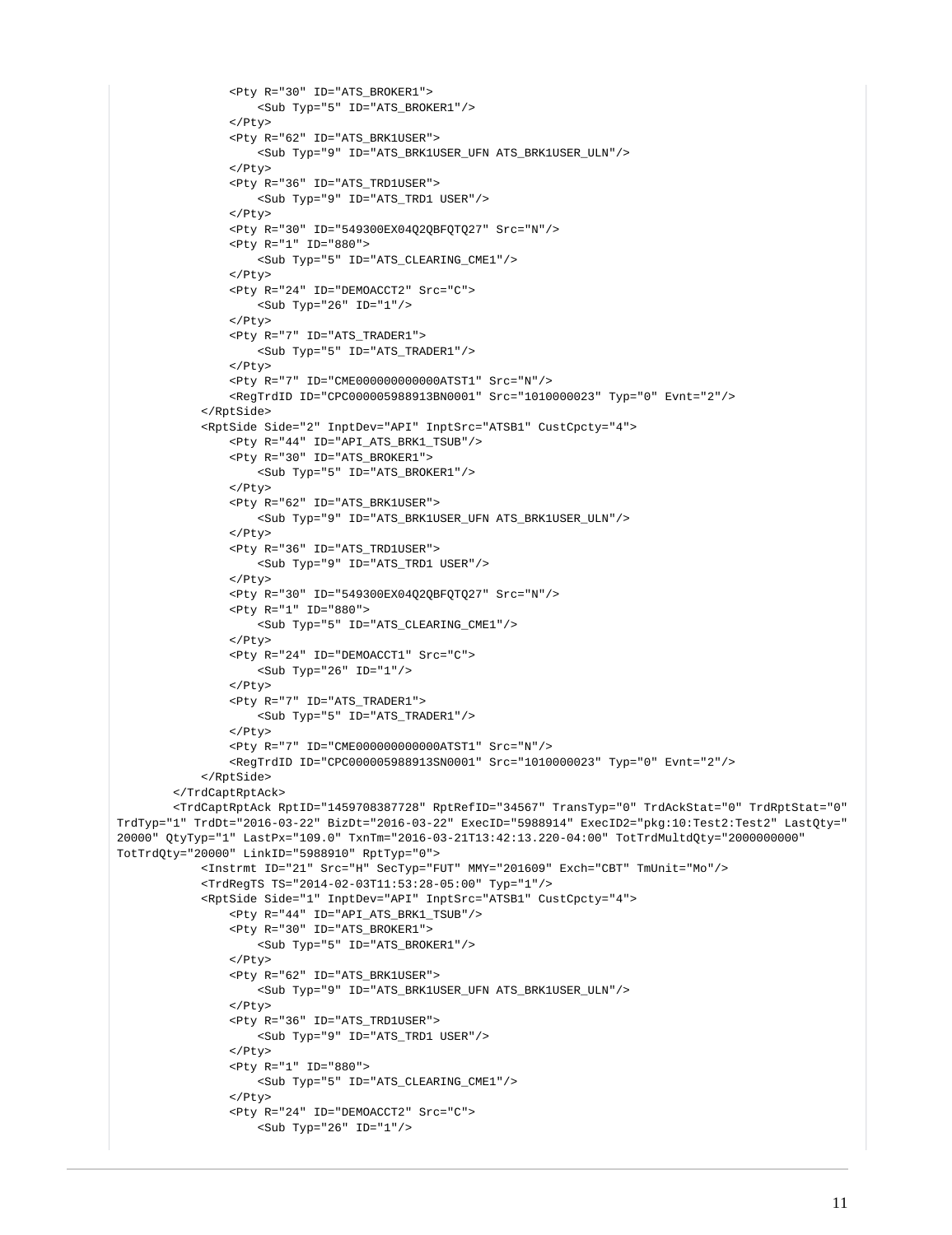```
 </Pty>
                  <Pty R="7" ID="ATS_TRADER1">
                     <Sub Typ="5" ID="ATS TRADER1"/>
                 \epsilon/Pty>
                  <RegTrdID ID="CPC000005988914BN0001" Src="1010000023" Typ="0" Evnt="2"/>
             </RptSide>
             <RptSide Side="2" InptDev="API" InptSrc="ATSB1" CustCpcty="4">
                  <Pty R="44" ID="API_ATS_BRK1_TSUB"/>
                  <Pty R="30" ID="ATS_BROKER1">
                      <Sub Typ="5" ID="ATS_BROKER1"/>
                 \epsilon/Ptys
                  <Pty R="62" ID="ATS_BRK1USER">
                      <Sub Typ="9" ID="ATS_BRK1USER_UFN ATS_BRK1USER_ULN"/>
                  </Pty>
                  <Pty R="36" ID="ATS_TRD1USER">
                      <Sub Typ="9" ID="ATS_TRD1 USER"/>
                  </Pty>
                  <Pty R="1" ID="880">
                     <Sub Typ="5" ID="ATS_CLEARING_CME1"/>
                  </Pty>
                  <Pty R="24" ID="DEMOACCT1" Src="C">
                     \text{Sub Type} "26" ID="1"/>
                  </Pty>
                  <Pty R="7" ID="ATS_TRADER1">
                     <Sub Typ="5" ID="ATS_TRADER1"/>
                  </Pty>
                  <RegTrdID ID="CPC000005988914SN0001" Src="1010000023" Typ="0" Evnt="2"/>
             </RptSide>
         </TrdCaptRptAck>
     </Batch>
</FIXML>
```
# **Invoice Swap Switch Spreads Inbound FIXML Structure**

- Package Header
	- Account #1 RptSide OPTIONAL
		- RiskChkStatus = 13
		- RefRiskLmtChkID="some-token"
		- Account #2 RptSide OPTIONAL
			- RiskChkStatus = 13
			- RefRiskLmtChkID="some-token2"
- IRS TrdCaptRpt #1
	- Buy RptSide
		- Account#1
	- Sell RptSide
	- $\bullet$  Account#2
- Future TrdCaptRpt #1
	- Buy RptSide
		- Account#1
		- Sell RptSide
			- $\bullet$  Account#2
- IRS TrdCaptRpt #2
	- Buy RptSide
		- Account#2
		- Sell RptSide
	- Account#1
- Future TrdCaptRpt #2 • Buy RptSide
	- $\bullet$  Account#2
	- Sell RptSide
		- Account#1

## **Inbound FIXML Submission**

```
<FIXML v="5.0 SP2" s="20090815" xv="109" cv="CME.0001"> <Batch>
         <Hdr SID="ATSB1" SSub="API_ATS_BRK1_TSUB" TID="CME" TSub="CPAPI"/>
         <TrdCaptRpt PackageID="pkg:10" RptID="12345" TotNumTrdRpts="4" TrdDt="2015-08-22" TrdTyp="50" 
TxnTm="2015-08-22T07:53:30-00:00">
```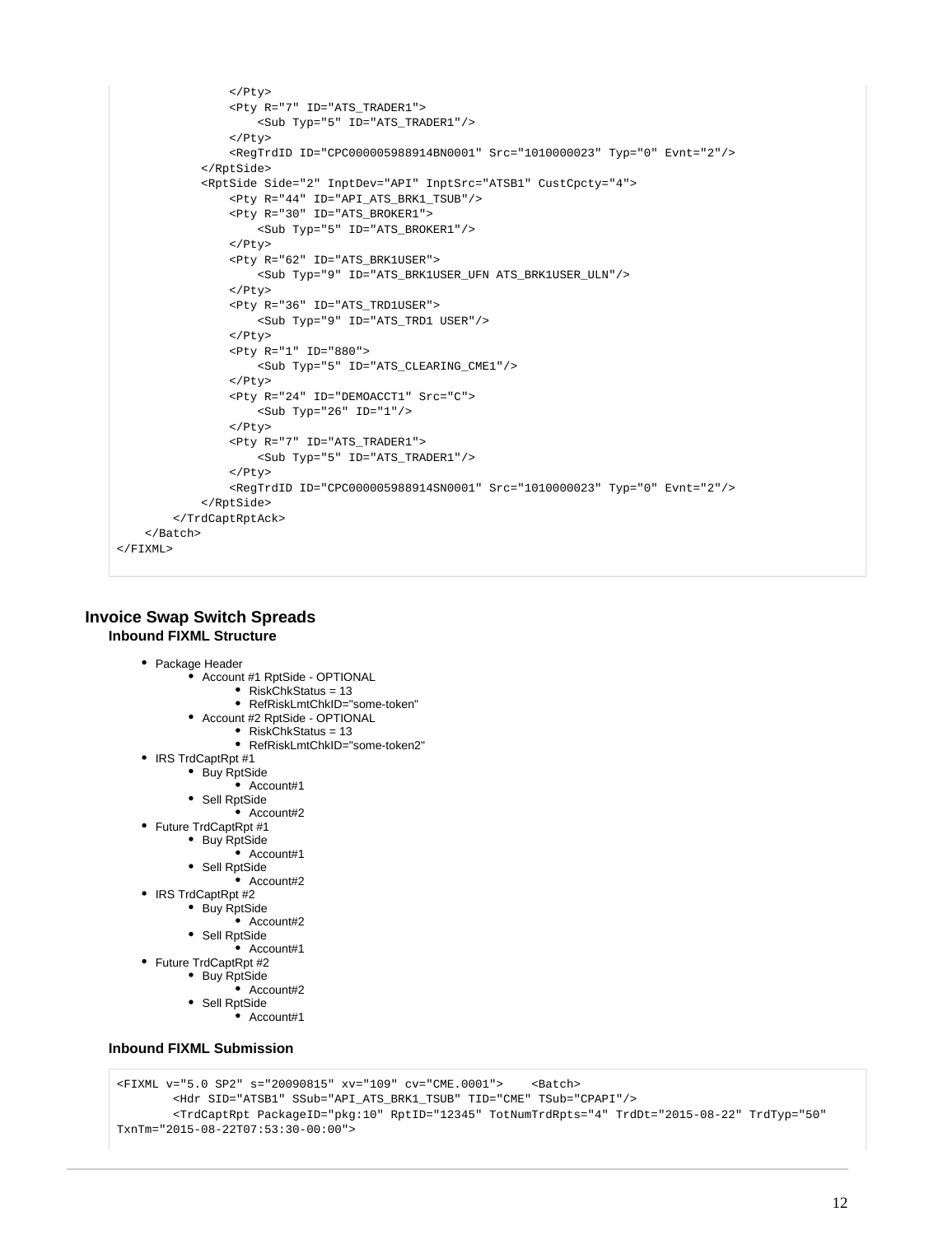```
 <Instrmt SecTyp="IRS" SubTyp="SW"/>
             <RptSide Side="7" RiskChkStat="13" RefRiskLmtChkID="credit-approval-token">
                 <Pty ID="DEMOACCT1" R="24" Src="N"/>
             </RptSide>
             <RptSide Side="7" RiskChkStat="13" RefRiskLmtChkID="credit-approval-token">
                 <Pty ID="A-107838" R="24" Src="N"/>
             </RptSide>
         </TrdCaptRpt>
         <TrdCaptRpt RptID="23456" TransTyp="0" TrdTyp="58" LastQty="20000" QtyTyp="1" LastPx="0.0415" 
ExecID2="pkg:10:Test1:Test1" RptTyp="0" TxnTm="2014-02-03T16:53:28.629517Z" VenuTyp="R" TrdDt="2015-10-
22" <Pty R="73" ID="549300EX04Q2QBFQTQ27" Src="N"/>
             <Pty R="102" ID="SNZ2OJLFK8MNNCLQOF39" Src="N"/>
             <Instrmt SecTyp="IRS" Exch="CBT" ID="TYA" Src="H" MMY="201606"/>
             <TrdRegTS TS="2014-02-13T16:53:28.629517Z" Typ="1"/>
             <RptSide InptSrc="ATSB1" Side="1">
                 <Pty ID="880" R="1"/>
                 <Pty ID="DEMOACCT1" R="24"/>
                 <Pty ID="ATS_BROKER1" R="30"/>
                 <Pty ID="ATS_BRK1USER" R="62"/>
                 <Pty ID="ATS_TRD1USER" R="36"/>
             </RptSide>
             <RptSide InptSrc="ATSB1" Side="2">
                 <Pty ID="193" R="1"/>
                 <Pty ID="A-107838" R="24" Src="H"/>
                 <Pty ID="ATS_BROKER1" R="30"/>
                 <Pty ID="ATS_BRK1USER" R="62"/>
                 <Pty ID="ATS_TRD1USER" R="36"/>
             </RptSide>
         </TrdCaptRpt>
         <TrdCaptRpt RptID="34567" RptTyp="0" TransTyp="0" TrdTyp="1" LastQty="20000" QtyTyp="1" LastPx="
109" ExecID2="pkg:10:Test2:Test2" TxnTm="2014-02-03T16:53:28.629517Z" VenuTyp="R">
             <Instrmt SecTyp="FUT" Exch="CBT" ID="21" Src="H" MMY="201606"/>
             <TrdRegTS TS="2014-02-03T16:53:28.629517Z" Typ="1"/>
             <RptSide InptSrc="ATSB1" Side="1">
                 <Pty ID="880" R="1"/>
                 <Pty ID="DEMOACCT1" R="24"/>
                 <Pty ID="ATS_BROKER1" R="30"/>
                 <Pty ID="ATS_BRK1USER" R="62"/>
                 <Pty ID="ATS_TRD1USER" R="36"/>
             </RptSide>
             <RptSide InptSrc="ATSB1" Side="2">
                 <Pty ID="193" R="1"/>
                 <Pty ID="A-107838" R="24" Src="H"/>
                 <Pty ID="ATS_BROKER1" R="30"/>
                 <Pty ID="ATS_BRK1USER" R="62"/>
                 <Pty ID="ATS_TRD1USER" R="36"/>
             </RptSide>
         </TrdCaptRpt>
         <TrdCaptRpt RptID="23456" TransTyp="0" TrdTyp="58" LastQty="14000" QtyTyp="1" LastPx="0.0415" 
ExecID2="pkg:10:Test1:Test1" RptTyp="0" TxnTm="2014-02-03T16:53:28.629517Z" VenuTyp="R" TrdDt="2015-10-
22" <Pty R="73" ID="549300EX04Q2QBFQTQ27" Src="N"/>
             <Pty R="102" ID="SNZ2OJLFK8MNNCLQOF39" Src="N"/>
             <Instrmt SecTyp="IRS" Exch="CBT" ID="TVA" Src="H" MMY="201606"/>
             <TrdRegTS TS="2014-02-13T16:53:28.629517Z" Typ="1"/>
             <RptSide InptSrc="ATSB1" Side="2">
                 <Pty ID="880" R="1"/>
                 <Pty ID="DEMOACCT1" R="24"/>
                 <Pty ID="ATS_BROKER1" R="30"/>
                 <Pty ID="ATS_BRK1USER" R="62"/>
                 <Pty ID="ATS_TRD1USER" R="36"/>
             </RptSide>
             <RptSide InptSrc="ATSB1" Side="1">
                 <Pty ID="193" R="1"/>
                 <Pty ID="A-107838" R="24" Src="H"/>
                 <Pty ID="ATS_BROKER1" R="30"/>
                 <Pty ID="ATS_BRK1USER" R="62"/>
                 <Pty ID="ATS_TRD1USER" R="36"/>
```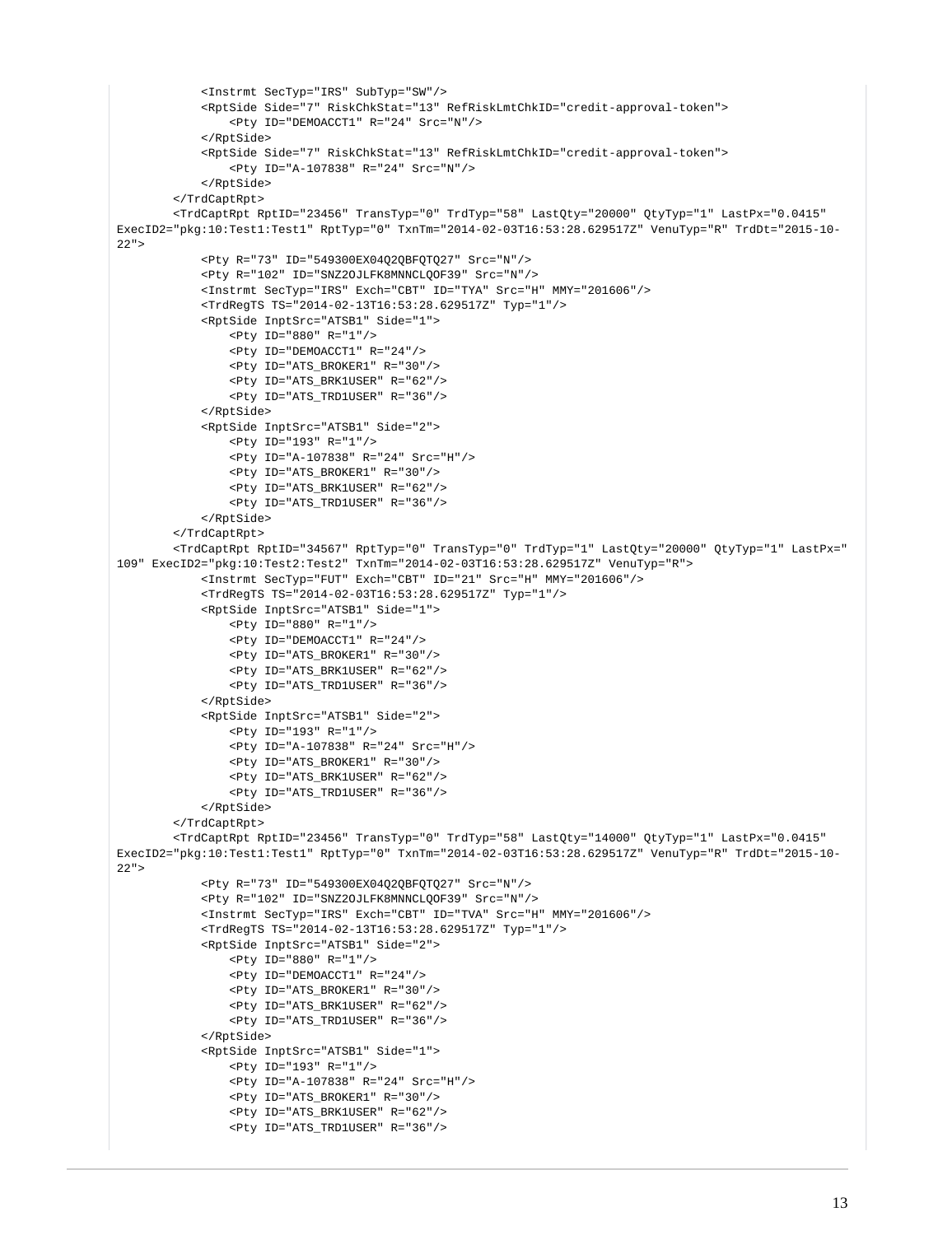```
 </RptSide>
         </TrdCaptRpt>
         <TrdCaptRpt RptID="34567" RptTyp="0" TransTyp="0" TrdTyp="1" LastQty="14000" QtyTyp="1" LastPx="
109.375" ExecID2="pkg:10:Test2:Test2" TxnTm="2014-02-03T16:53:28.629517Z" VenuTyp="R">
             <Instrmt SecTyp="FUT" Exch="CBT" ID="26" Src="H" MMY="201606"/>
             <TrdRegTS TS="2014-02-03T16:53:28.629517Z" Typ="1"/>
             <RptSide InptSrc="ATSB1" Side="2">
                 <Pty ID="880" R="1"/>
                  <Pty ID="DEMOACCT1" R="24"/>
                 <Pty ID="ATS_BROKER1" R="30"/>
                 <Pty ID="ATS_BRK1USER" R="62"/>
                 <Pty ID="ATS_TRD1USER" R="36"/>
             </RptSide>
             <RptSide InptSrc="ATSB1" Side="1">
                 <Pty ID="193" R="1"/>
                 <Pty ID="A-107838" R="24" Src="H"/>
                 <Pty ID="ATS_BROKER1" R="30"/>
                 <Pty ID="ATS_BRK1USER" R="62"/>
                 <Pty ID="ATS_TRD1USER" R="36"/>
             </RptSide>
         </TrdCaptRpt>
     </Batch>
</FIXML>
```
# **HTTP Outbound FIXML Acknowledgment**

```
<FIXML v="5.0 SP2" xv="109" s="20090815" cv="CME.0001"> <Batch TotMsg="5">
         <Hdr SID="CME" SSub="CPAPI" TID="ATSB1" TSub="API_ATS_BRK1_TSUB"/>
         <TrdCaptRptAck RptID="1459708420101" TransTyp="0" TrdTyp="50" TxnTm="2016-03-21T13:42:55.733-04:
00" TrdRptStat="4" RptRefID="12345" RptTyp="0" TrdAckStat="0" PackageID="pkg:10">
             <Instrmt SecTyp="IRS" SubTyp="SW"/>
             <RptSide Side="7" RiskChkStat="13" RefRiskLmtChkID="credit-approval-token">
                 <Pty ID="DEMOACCT1" R="24" Src="N"/>
             </RptSide>
             <RptSide Side="7" RiskChkStat="13" RefRiskLmtChkID="credit-approval-token">
                 <Pty ID="A-107838" R="24" Src="N"/>
             </RptSide>
         </TrdCaptRptAck>
         <TrdCaptRptAck RptID="1459708416925" TransTyp="0" ExecID2="pkg:10:Test1:Test1" TrdTyp="58" 
LastQty="20000" QtyTyp="1" LastPx="0.0415" TxnTm="2016-03-21T13:42:52.557-04:00" VenuTyp="R" TrdRptStat="
4" RptRefID="23456" RptTyp="0" TrdAckStat="0" ExecID="5988916" LinkID="5988915">
             <Pty R="73" ID="549300EX04Q2QBFQTQ27" Src="N"/>
             <Pty R="102" ID="SNZ2OJLFK8MNNCLQOF39" Src="N"/>
             <Instrmt SecTyp="IRS" Exch="CBT" ID="TYA" Src="H" MMY="201606"/>
             <TrdRegTS TS="2014-02-13T16:53:28.629517Z" Typ="1"/>
             <RptSide InptSrc="ATSB1" Side="1">
                 <Pty ID="880" R="1"/>
                 <Pty ID="DEMOACCT1" R="24"/>
                 <Pty ID="ATS_BROKER1" R="30"/>
                 <Pty ID="ATS_BRK1USER" R="62"/>
                 <Pty ID="ATS_TRD1USER" R="36"/>
             </RptSide>
             <RptSide InptSrc="ATSB1" Side="2">
                 <Pty ID="193" R="1"/>
                 <Pty ID="A-107838" R="24" Src="H"/>
                 <Pty ID="ATS_BROKER1" R="30"/>
                 <Pty ID="ATS_BRK1USER" R="62"/>
                 <Pty ID="ATS_TRD1USER" R="36"/>
             </RptSide>
         </TrdCaptRptAck>
         <TrdCaptRptAck RptID="1459708416931" TransTyp="0" ExecID2="pkg:10:Test2:Test2" TrdTyp="1" 
LastQty="20000" QtyTyp="1" LastPx="109" TxnTm="2016-03-21T13:42:52.563-04:00" VenuTyp="R" TrdRptStat="4" 
RptRefID="34567" RptTyp="0" TrdAckStat="0" ExecID="5988917" LinkID="5988915">
             <Instrmt SecTyp="FUT" Exch="CBT" ID="21" Src="H" MMY="201606"/>
             <TrdRegTS TS="2014-02-03T16:53:28.629517Z" Typ="1"/>
             <RptSide InptSrc="ATSB1" Side="1">
                 <Pty ID="880" R="1"/>
                 <Pty ID="DEMOACCT1" R="24"/>
```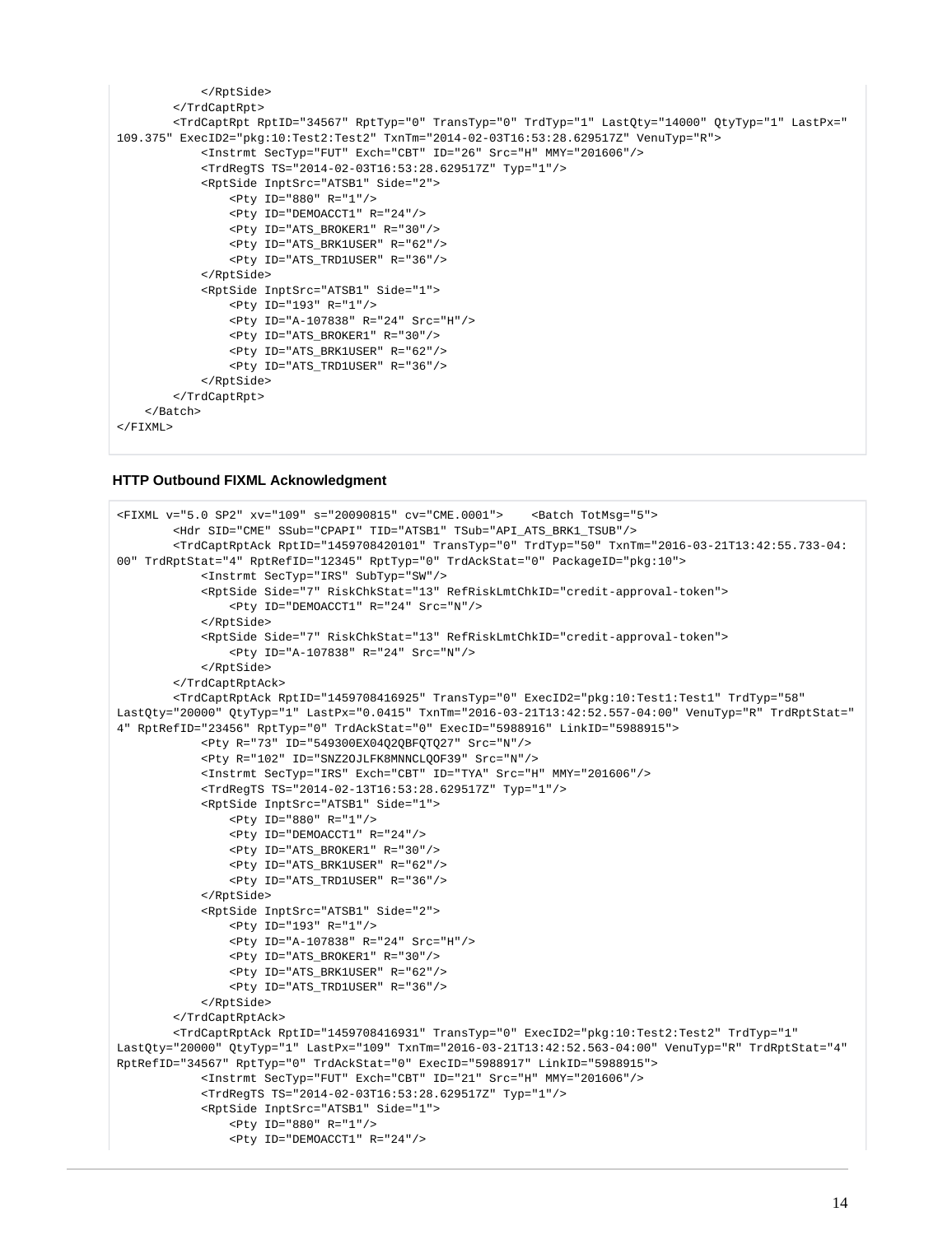```
 <Pty ID="ATS_BROKER1" R="30"/>
                 <Pty ID="ATS_BRK1USER" R="62"/>
                 <Pty ID="ATS_TRD1USER" R="36"/> 
             </RptSide>
             <RptSide InptSrc="ATSB1" Side="2">
                 <Pty ID="193" R="1"/>
                 <Pty ID="A-107838" R="24" Src="H"/>
                 <Pty ID="ATS_BROKER1" R="30"/>
                 <Pty ID="ATS_BRK1USER" R="62"/>
                 <Pty ID="ATS_TRD1USER" R="36"/> 
             </RptSide>
         </TrdCaptRptAck>
         <TrdCaptRptAck RptID="1459708417768" TransTyp="0" ExecID2="pkg:10:Test1:Test1" TrdTyp="58" 
LastQty="14000" QtyTyp="1" LastPx="0.0415" TxnTm="2016-03-21T13:42:53.400-04:00" VenuTyp="R" TrdRptStat="
4" RptRefID="23456" RptTyp="0" TrdAckStat="0" ExecID="5988918" LinkID="5988915">
             <Pty R="73" ID="549300EX04Q2QBFQTQ27" Src="N"/>
             <Pty R="102" ID="SNZ2OJLFK8MNNCLQOF39" Src="N"/>
             <Instrmt SecTyp="IRS" Exch="CBT" ID="TVA" Src="H" MMY="201606"/>
             <TrdRegTS TS="2014-02-13T16:53:28.629517Z" Typ="1"/>
             <RptSide InptSrc="ATSB1" Side="2">
                 <Pty ID="880" R="1"/>
                 <Pty ID="DEMOACCT1" R="24"/>
                 <Pty ID="ATS_BROKER1" R="30"/>
                 <Pty ID="ATS_BRK1USER" R="62"/>
                 <Pty ID="ATS_TRD1USER" R="36"/>
             </RptSide>
             <RptSide InptSrc="ATSB1" Side="1">
                 <Pty ID="193" R="1"/>
                 <Pty ID="A-107838" R="24" Src="H"/>
                 <Pty ID="ATS_BROKER1" R="30"/>
                 <Pty ID="ATS_BRK1USER" R="62"/>
                 <Pty ID="ATS_TRD1USER" R="36"/>
             </RptSide>
         </TrdCaptRptAck>
         <TrdCaptRptAck RptID="1459708418554" TransTyp="0" ExecID2="pkg:10:Test2:Test2" TrdTyp="1" 
LastQty="14000" QtyTyp="1" LastPx="109.375" TxnTm="2016-03-21T13:42:54.187-04:00" VenuTyp="R" 
TrdRptStat="4" RptRefID="34567" RptTyp="0" TrdAckStat="0" ExecID="5988919" LinkID="5988915">
             <Instrmt SecTyp="FUT" Exch="CBT" ID="26" Src="H" MMY="201606"/>
             <TrdRegTS TS="2014-02-03T16:53:28.629517Z" Typ="1"/>
             <RptSide InptSrc="ATSB1" Side="2">
                 <Pty ID="880" R="1"/>
                 <Pty ID="DEMOACCT1" R="24"/>
                 <Pty ID="ATS_BROKER1" R="30"/>
                 <Pty ID="ATS_BRK1USER" R="62"/>
                 <Pty ID="ATS_TRD1USER" R="36"/> 
             </RptSide>
             <RptSide InptSrc="ATSB1" Side="1">
                 <Pty ID="193" R="1"/>
                 <Pty ID="A-107838" R="24" Src="H"/>
                 <Pty ID="ATS_BROKER1" R="30"/>
                 <Pty ID="ATS_BRK1USER" R="62"/>
                 <Pty ID="ATS_TRD1USER" R="36"/> 
             </RptSide>
         </TrdCaptRptAck>
     </Batch>
\epsilon/FTYML\sim
```
#### **MQ Outbound FIXML Acknowledgment**

```
<FIXML v="5.0 SP2" xv="109" s="20090815" cv="CME.0001"> <Batch TotMsg="5">
         <Hdr SID="CME" SSub="CPAPI" TID="ATSB1" TSub="API_ATS_BRK1_TSUB"/>
         <TrdCaptRptAck RptID="1459708453495" RptRefID="12345" TransTyp="0" TrdAckStat="0" TrdRptStat="0" 
RptTyp="0" TrdTyp="50" TxnTm="2016-03-21T13:43:21.568-04:00">
             <Instrmt SubTyp="SW" SecTyp="IRS"/>
             <RptSide Side="7" RiskChkStat="13" RefRiskLmtChkID="credit-approval-token">
                 <Pty ID="DEMOACCT1" Src="N" R="24"/>
             </RptSide>
             <RptSide Side="7" RiskChkStat="13" RefRiskLmtChkID="credit-approval-token">
```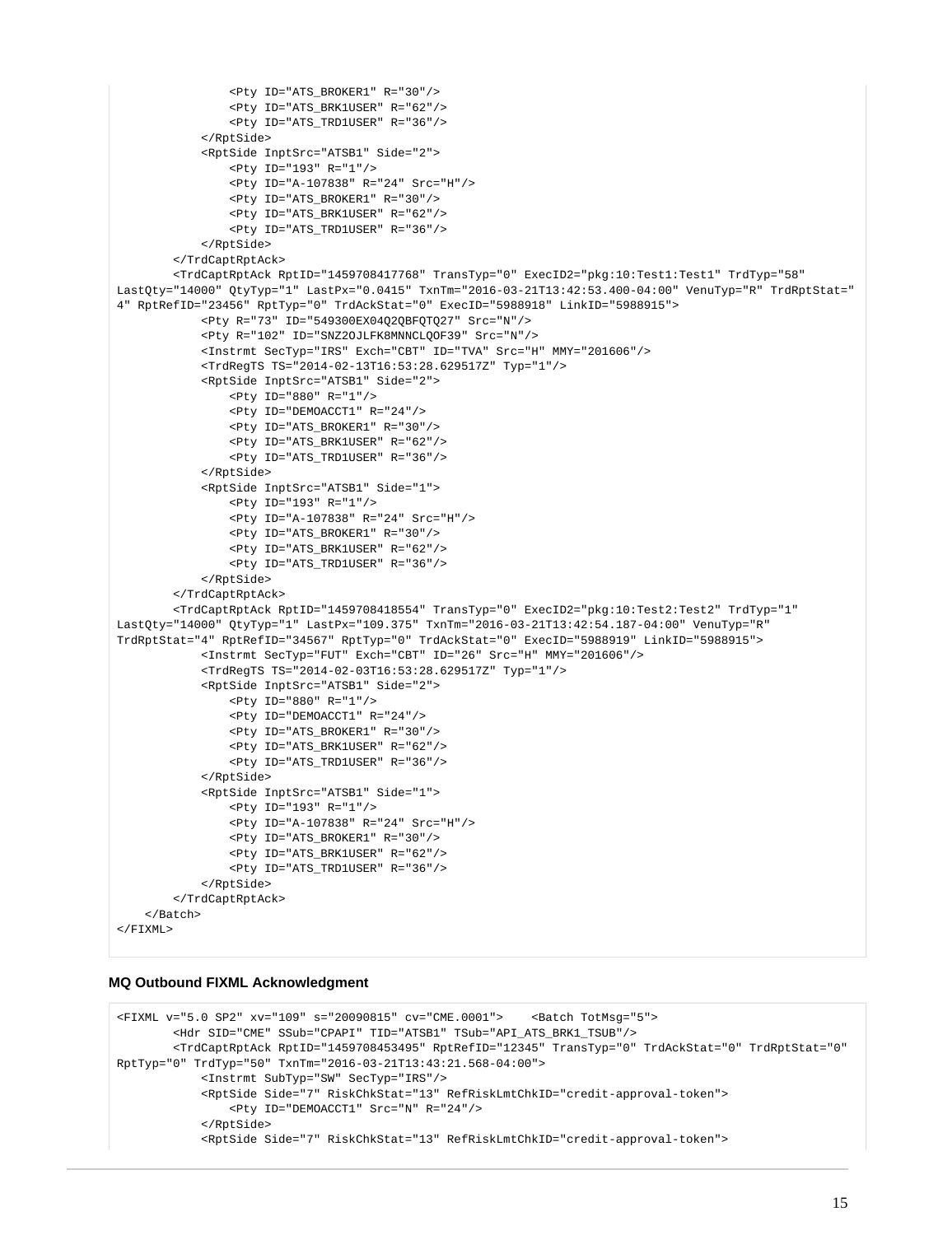```
 <Pty ID="A-107838" Src="N" R="24"/>
             </RptSide>
         </TrdCaptRptAck>
         <TrdCaptRptAck RptID="1459708454291" RptRefID="23456" TransTyp="0" TrdAckStat="0" TrdRptStat="
101" TrdTyp="58" TrdDt="2016-03-22" BizDt="2016-03-22" ExecID="5988926" ExecID2="pkg:10:Test1:Test1" 
LastQty="20000" QtyTyp="1" LastPx="0.0415" TxnTm="2016-03-21T13:43:21.568-04:00" RegRptTyp="1" VenuTyp="
R" TotTrdMultdQty="2000000000" TotTrdQty="20000" LinkID="5988925" RptTyp="0">
             <RegTrdID ID="CPB000005988926TN0001" Src="1010000023" Typ="0" Evnt="1"/>
             <Pty R="102" ID="SNZ2OJLFK8MNNCLQOF39" Src="N"/>
             <Pty R="73" ID="549300EX04Q2QBFQTQ27" Src="N"/>
             <Instrmt ID="TYA" Src="H" SecTyp="IRS" MMY="201606" Exch="CBT" TmUnit="Mo"/>
             <TrdRegTS TS="2014-02-13T11:53:28-05:00" Typ="1"/>
             <RptSide Side="1" InptDev="API" InptSrc="ATSB1" CustCpcty="4">
                 <Pty R="44" ID="API_ATS_BRK1_TSUB"/>
                 <Pty R="30" ID="ATS_BROKER1">
                     <Sub Typ="5" ID="ATS_BROKER1"/>
                </Pty>
                 <Pty R="62" ID="ATS_BRK1USER">
                     <Sub Typ="9" ID="ATS_BRK1USER_UFN ATS_BRK1USER_ULN"/>
                 </Pty>
                 <Pty R="36" ID="ATS_TRD1USER">
                     <Sub Typ="9" ID="ATS_TRD1 USER"/>
                  </Pty>
                 <Pty R="30" ID="549300EX04Q2QBFQTQ27" Src="N"/>
                 <Pty R="1" ID="880">
                     <Sub Typ="5" ID="ATS_CLEARING_CME1"/>
                 </Pty>
                 <Pty R="24" ID="DEMOACCT1" Src="C">
                     <Sub Typ="26" ID="1"/>
                \epsilon/Ptys
                 <Pty R="7" ID="ATS_TRADER1">
                     <Sub Typ="5" ID="ATS_TRADER1"/>
                 </Pty>
                 <Pty R="7" ID="CME000000000000ATST1" Src="N"/>
                  <RegTrdID ID="CPC000005988926BN0001" Src="1010000023" Typ="0" Evnt="2"/>
             </RptSide>
             <RptSide Side="2" InptDev="API" InptSrc="ATSB1" CustCpcty="4">
                 <Pty R="44" ID="API_ATS_BRK1_TSUB"/>
                 <Pty R="30" ID="ATS_BROKER1">
                     <Sub Typ="5" ID="ATS_BROKER1"/>
                 </Pty>
                  <Pty R="62" ID="ATS_BRK1USER">
                     <Sub Typ="9" ID="ATS_BRK1USER_UFN ATS_BRK1USER_ULN"/>
                \epsilon/Pty>
                 <Pty R="36" ID="ATS_TRD1USER">
                     <Sub Typ="9" ID="ATS_TRD1 USER"/>
                \epsilon/Pty>
                 <Pty R="30" ID="549300EX04Q2QBFQTQ27" Src="N"/>
                  <Pty R="1" ID="880">
                     <Sub Typ="5" ID="ATS_CLEARING_CME1"/>
                \langle/Ptv>
                 <Pty R="24" ID="DEMOACCT2" Src="C">
                     <Sub Typ="26" ID="1"/>
                 </Pty>
                 <Pty R="7" ID="ATS_TRADER1">
                     <Sub Typ="5" ID="ATS_TRADER1"/>
                \epsilon/Dtys
                 <Pty R="7" ID="CME000000000000ATST1" Src="N"/>
                 <RegTrdID ID="CPC000005988926SN0001" Src="1010000023" Typ="0" Evnt="2"/>
             </RptSide>
         </TrdCaptRptAck>
         <TrdCaptRptAck RptID="1459708455086" RptRefID="34567" TransTyp="0" TrdAckStat="0" TrdRptStat="0" 
TrdTyp="1" TrdDt="2016-03-22" BizDt="2016-03-22" ExecID="5988927" ExecID2="pkg:10:Test2:Test2" LastQty="
20000" QtyTyp="1" LastPx="109.0" TxnTm="2016-03-21T13:43:22.328-04:00" TotTrdMultdQty="2000000000" 
TotTrdQty="20000" LinkID="5988925" RptTyp="0">
             <Instrmt ID="21" Src="H" SecTyp="FUT" MMY="201606" Exch="CBT" TmUnit="Mo"/>
             <TrdRegTS TS="2014-02-03T11:53:28-05:00" Typ="1"/>
             <RptSide Side="1" InptDev="API" InptSrc="ATSB1" CustCpcty="4">
                 <Pty R="44" ID="API_ATS_BRK1_TSUB"/>
```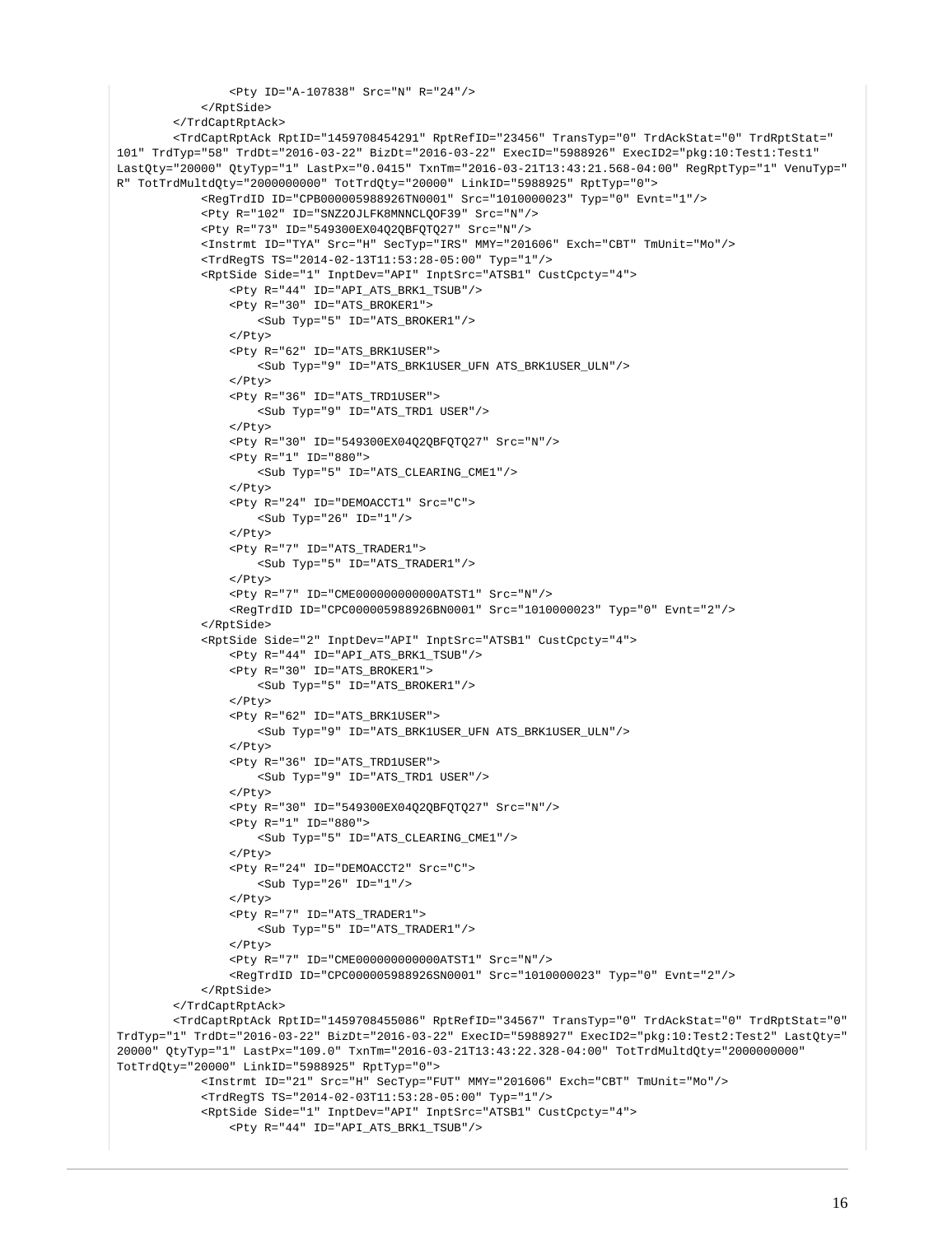```
 <Pty R="30" ID="ATS_BROKER1">
                      <Sub Typ="5" ID="ATS_BROKER1"/>
                  </Pty>
                  <Pty R="62" ID="ATS_BRK1USER">
                     <Sub Typ="9" ID="ATS_BRK1USER_UFN ATS_BRK1USER_ULN"/>
                  </Pty>
                  <Pty R="36" ID="ATS_TRD1USER">
                     <Sub Typ="9" ID="ATS_TRD1 USER"/>
                  </Pty>
                  <Pty R="1" ID="880">
                     <Sub Typ="5" ID="ATS_CLEARING_CME1"/>
                  </Pty>
                  <Pty R="24" ID="DEMOACCT1" Src="C">
                     \text{Sub Type} "26" ID="1"/>
                  </Pty>
                  <Pty R="7" ID="ATS_TRADER1">
                     <Sub Typ="5" ID="ATS_TRADER1"/>
                  </Pty>
                  <RegTrdID ID="CPC000005988927BN0001" Src="1010000023" Typ="0" Evnt="2"/>
              </RptSide>
              <RptSide Side="2" InptDev="API" InptSrc="ATSB1" CustCpcty="4">
                  <Pty R="44" ID="API_ATS_BRK1_TSUB"/>
                  <Pty R="30" ID="ATS_BROKER1">
                     <Sub Typ="5" ID="ATS_BROKER1"/>
                  </Pty>
                  <Pty R="62" ID="ATS_BRK1USER">
                      <Sub Typ="9" ID="ATS_BRK1USER_UFN ATS_BRK1USER_ULN"/>
                  </Pty>
                  <Pty R="36" ID="ATS_TRD1USER">
                     <Sub Typ="9" ID="ATS_TRD1 USER"/>
                  </Pty>
                  <Pty R="1" ID="880">
                      <Sub Typ="5" ID="ATS_CLEARING_CME1"/>
                 \epsilon/Pty>
                  <Pty R="24" ID="DEMOACCT2" Src="C">
                     <Sub Typ="26" ID="1"/>
                  </Pty>
                  <Pty R="7" ID="ATS_TRADER1">
                     <Sub Typ="5" ID="ATS_TRADER1"/>
                 \langle/Ptv>
                  <RegTrdID ID="CPC000005988927SN0001" Src="1010000023" Typ="0" Evnt="2"/>
              </RptSide>
         </TrdCaptRptAck>
         <TrdCaptRptAck RptID="1459708455893" RptRefID="23456" TransTyp="0" TrdAckStat="0" TrdRptStat="
101" TrdTyp="58" TrdDt="2016-03-22" BizDt="2016-03-22" ExecID="5988928" ExecID2="pkg:10:Test1:Test1" 
LastQty="14000" QtyTyp="1" LastPx="0.0415" TxnTm="2016-03-21T13:43:22.338-04:00" RegRptTyp="1" VenuTyp="
R" TotTrdMultdQty="2800000000" TotTrdQty="14000" LinkID="5988925" RptTyp="0">
              <RegTrdID ID="CPB000005988928TN0001" Src="1010000023" Typ="0" Evnt="1"/>
              <Pty R="102" ID="SNZ2OJLFK8MNNCLQOF39" Src="N"/>
              <Pty R="73" ID="549300EX04Q2QBFQTQ27" Src="N"/>
              <Instrmt ID="TVA" Src="H" SecTyp="IRS" MMY="201606" Exch="CBT" TmUnit="Mo"/>
              <TrdRegTS TS="2014-02-13T11:53:28-05:00" Typ="1"/>
              <RptSide Side="1" InptDev="API" InptSrc="ATSB1" CustCpcty="4">
                  <Pty R="44" ID="API_ATS_BRK1_TSUB"/>
                  <Pty R="30" ID="ATS_BROKER1">
                     <Sub Typ="5" ID="ATS_BROKER1"/>
                 2/D+3/2 <Pty R="62" ID="ATS_BRK1USER">
                     <Sub Typ="9" ID="ATS_BRK1USER_UFN ATS_BRK1USER_ULN"/>
                 \langle/Ptv>
                  <Pty R="36" ID="ATS_TRD1USER">
                      <Sub Typ="9" ID="ATS_TRD1 USER"/>
                  </Pty>
                  <Pty R="30" ID="549300EX04Q2QBFQTQ27" Src="N"/>
                  <Pty R="1" ID="880">
                      <Sub Typ="5" ID="ATS_CLEARING_CME1"/>
                 \langle/Ptv>
                  <Pty R="24" ID="DEMOACCT2" Src="C">
                      <Sub Typ="26" ID="1"/>
```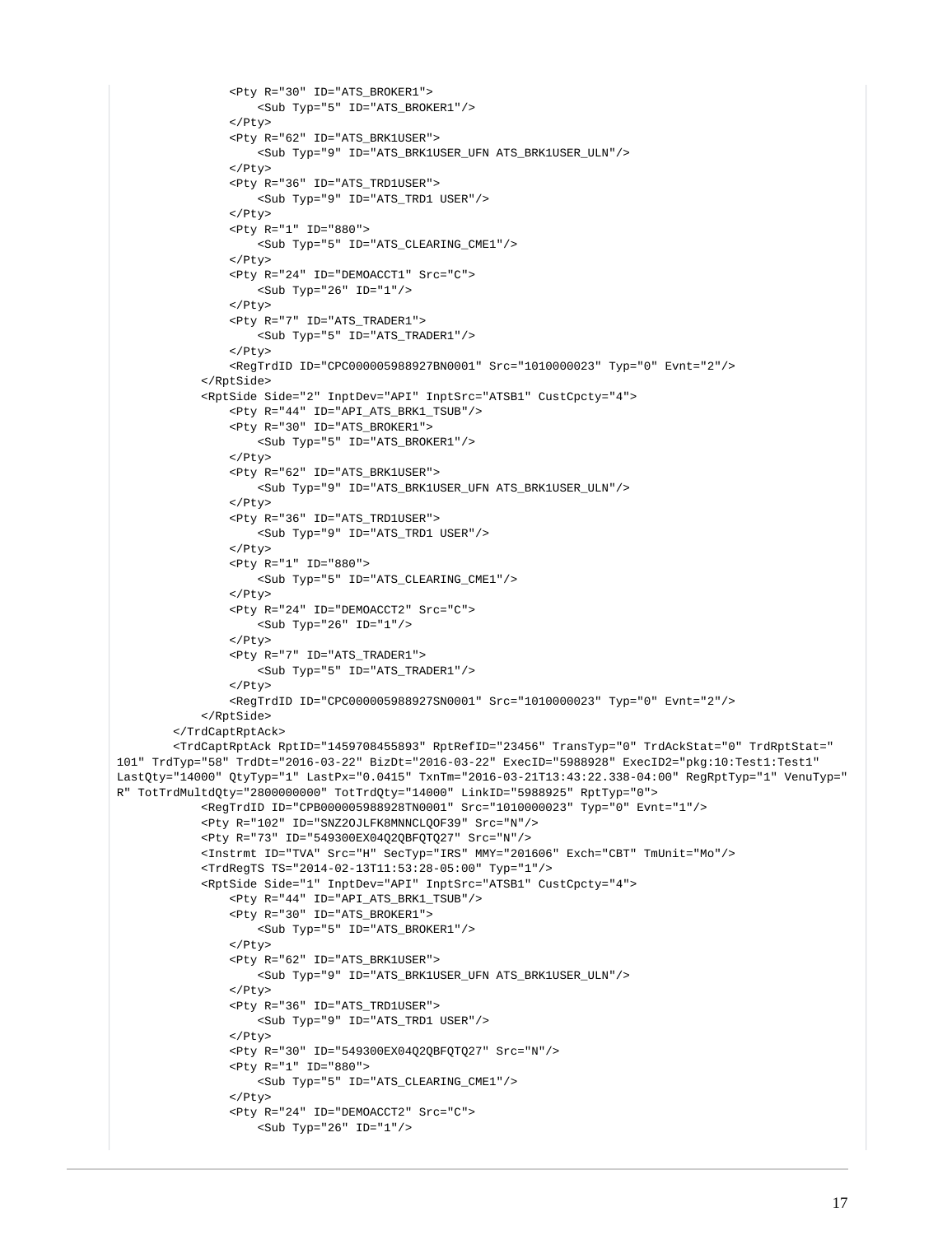```
\langle/Ptv>
                  <Pty R="7" ID="ATS_TRADER1">
                     <Sub Typ="5" ID="ATS TRADER1"/>
                 \epsilon/Pty>
                  <Pty R="7" ID="CME000000000000ATST1" Src="N"/>
                  <RegTrdID ID="CPC000005988928BN0001" Src="1010000023" Typ="0" Evnt="2"/>
             </RptSide>
             <RptSide Side="2" InptDev="API" InptSrc="ATSB1" CustCpcty="4">
                  <Pty R="44" ID="API_ATS_BRK1_TSUB"/>
                  <Pty R="30" ID="ATS_BROKER1">
                     <Sub Typ="5" ID="ATS_BROKER1"/>
                  </Pty>
                  <Pty R="62" ID="ATS_BRK1USER">
                      <Sub Typ="9" ID="ATS_BRK1USER_UFN ATS_BRK1USER_ULN"/>
                  </Pty>
                  <Pty R="36" ID="ATS_TRD1USER">
                     <Sub Typ="9" ID="ATS_TRD1 USER"/>
                  </Pty>
                  <Pty R="30" ID="549300EX04Q2QBFQTQ27" Src="N"/>
                  <Pty R="1" ID="880">
                      <Sub Typ="5" ID="ATS_CLEARING_CME1"/>
                  </Pty>
                  <Pty R="24" ID="DEMOACCT1" Src="C">
                     <Sub Typ="26" ID="1"/>
                  </Pty>
                  <Pty R="7" ID="ATS_TRADER1">
                     \texttt{<Sub Type="5" ID="ATS_TRADER1"}/\texttt{>} </Pty>
                  <Pty R="7" ID="CME000000000000ATST1" Src="N"/>
                  <RegTrdID ID="CPC000005988928SN0001" Src="1010000023" Typ="0" Evnt="2"/>
             </RptSide>
         </TrdCaptRptAck>
         <TrdCaptRptAck RptID="1459708456747" RptRefID="34567" TransTyp="0" TrdAckStat="0" TrdRptStat="0" 
TrdTyp="1" TrdDt="2016-03-22" BizDt="2016-03-22" ExecID="5988929" ExecID2="pkg:10:Test2:Test2" LastQty="
14000" QtyTyp="1" LastPx="109.375" TxnTm="2016-03-21T13:43:22.365-04:00" TotTrdMultdQty="2800000000" 
TotTrdQty="14000" LinkID="5988925" RptTyp="0">
             <Instrmt ID="26" Src="H" SecTyp="FUT" MMY="201606" Exch="CBT" TmUnit="Mo"/>
             <TrdRegTS TS="2014-02-03T11:53:28-05:00" Typ="1"/>
             <RptSide Side="1" InptDev="API" InptSrc="ATSB1" CustCpcty="4">
                  <Pty R="44" ID="API_ATS_BRK1_TSUB"/>
                  <Pty R="30" ID="ATS_BROKER1">
                      <Sub Typ="5" ID="ATS_BROKER1"/>
                  </Pty>
                  <Pty R="62" ID="ATS_BRK1USER">
                     <Sub Typ="9" ID="ATS_BRK1USER_UFN ATS_BRK1USER_ULN"/>
                  </Pty>
                  <Pty R="36" ID="ATS_TRD1USER">
                     <Sub Typ="9" ID="ATS_TRD1 USER"/>
                  </Pty>
                  <Pty R="1" ID="880">
                     <Sub Typ="5" ID="ATS_CLEARING_CME1"/>
                  </Pty>
                  <Pty R="24" ID="DEMOACCT2" Src="C">
                     \text{Sub} Typ="26" ID="1"/>
                  </Pty>
                  <Pty R="7" ID="ATS_TRADER1">
                      <Sub Typ="5" ID="ATS_TRADER1"/>
                 \epsilon/Pty>
                  <RegTrdID ID="CPC000005988929BN0001" Src="1010000023" Typ="0" Evnt="2"/>
             </RptSide>
             <RptSide Side="2" InptDev="API" InptSrc="ATSB1" CustCpcty="4">
                  <Pty R="44" ID="API_ATS_BRK1_TSUB"/>
                  <Pty R="30" ID="ATS_BROKER1">
                     <Sub Typ="5" ID="ATS_BROKER1"/>
                  </Pty>
                  <Pty R="62" ID="ATS_BRK1USER">
                      <Sub Typ="9" ID="ATS_BRK1USER_UFN ATS_BRK1USER_ULN"/>
                  </Pty>
                  <Pty R="36" ID="ATS_TRD1USER">
```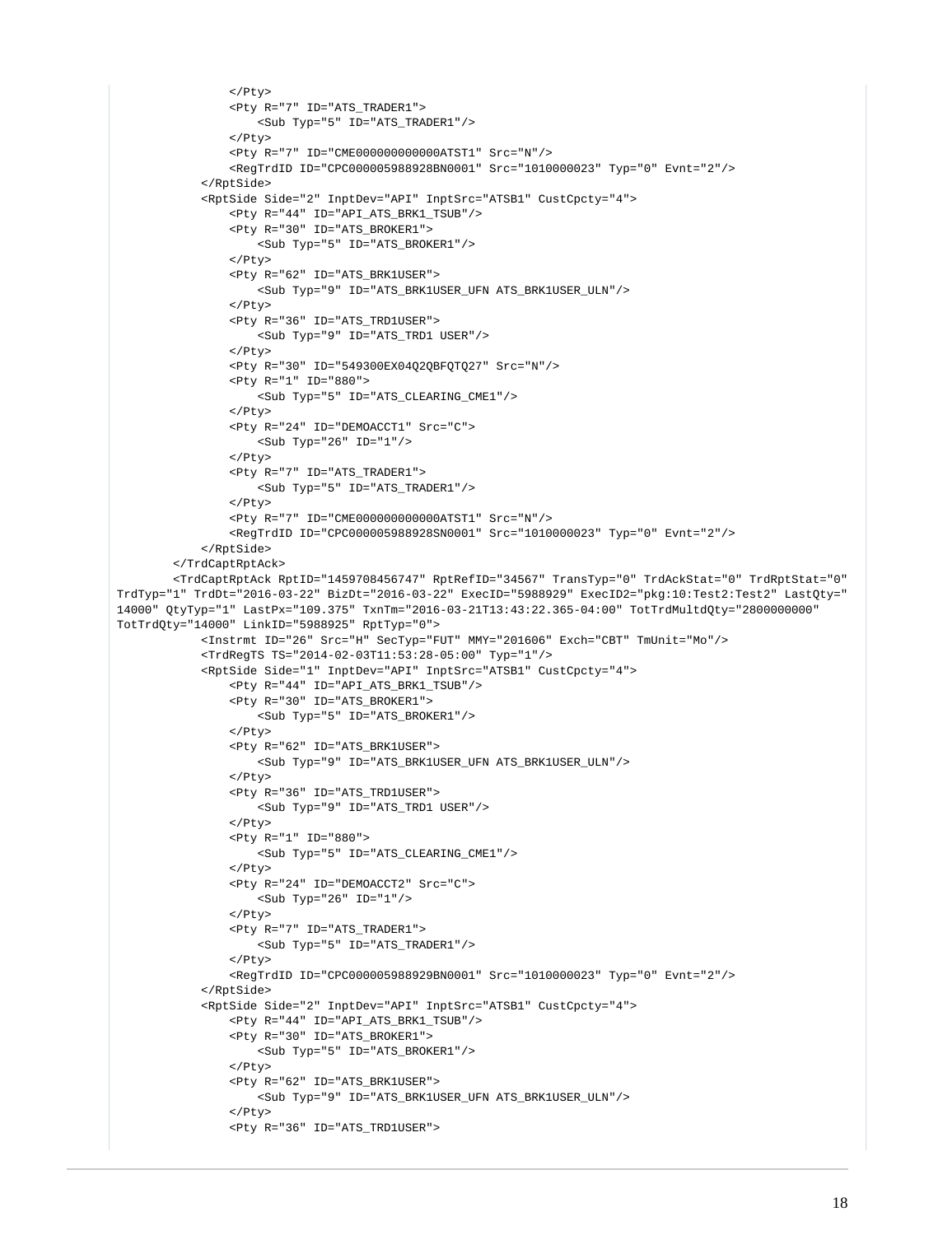```
 <Sub Typ="9" ID="ATS_TRD1 USER"/>
                  </Pty>
                  <Pty R="1" ID="880">
                      <Sub Typ="5" ID="ATS_CLEARING_CME1"/>
                  </Pty>
                  <Pty R="24" ID="DEMOACCT1" Src="C">
                      <Sub Typ="26" ID="1"/>
                  </Pty>
                  <Pty R="7" ID="ATS_TRADER1">
                      <Sub Typ="5" ID="ATS_TRADER1"/>
                 \epsilon/Ptys
                  <RegTrdID ID="CPC000005988929SN0001" Src="1010000023" Typ="0" Evnt="2"/>
              </RptSide>
         </TrdCaptRptAck>
     </Batch>
</FIXML>
```
# **Trade Status Requests**

Trade status requests using LinkID will return responses as packages with the package header. All other trade status request types will not return the package header, and responses will be returned as the individual Trade Capture Reports.

## **Request Using LinkID**

The package header is returned with a requests using LinkID.

```
<FIXML v="5.0 SP2" s="20090815" xv="109" cv="CME.0001"> 
     <TrdCaptRptReq ReqID="123456" ReqTyp="1" LinkID="7225933">
         <Hdr SID="ATSB1" SSub="API_ATS_BRK1_TSUB" TID="CME" TSub="CPAPI"/>
         <TrdCapDt TrdDt="2016-03-03"/>
     </TrdCaptRptReq>
</FIXML>
```
# **Request Using ExecID**

Requests using ExecId will not return the package header.

```
IXML v="5.0 SP2" s="20090815" xv="109" cv="CME.0001"> 
     <TrdCaptRptReq ReqID="123456" ReqTyp="1" ExecID="7225934">
         <Hdr SID="ATSB1" SSub="API_ATS_BRK1_TSUB" TID="CME" TSub="CPAPI"/>
         <TrdCapDt TrdDt="2016-03-03"/>
     </TrdCaptRptReq>
</FIXML>
```
## **Requests Using ExecID2**

Requests using ExecId2 will not return the package header.

```
<FIXML v="5.0 SP2" s="20090815" xv="109" cv="CME.0001"> 
     <TrdCaptRptReq ReqID="123456" ReqTyp="1" ExecID2="pkg:10:Test1:Test1">
         <Hdr SID="ATSB1" SSub="API_ATS_BRK1_TSUB" TID="CME" TSub="CPAPI"/>
         <TrdCapDt TrdDt="2016-03-03"/>
     </TrdCaptRptReq>
</FIXML>
```
# **Requests Using No Filter**

Requests without a filter will not return the package header.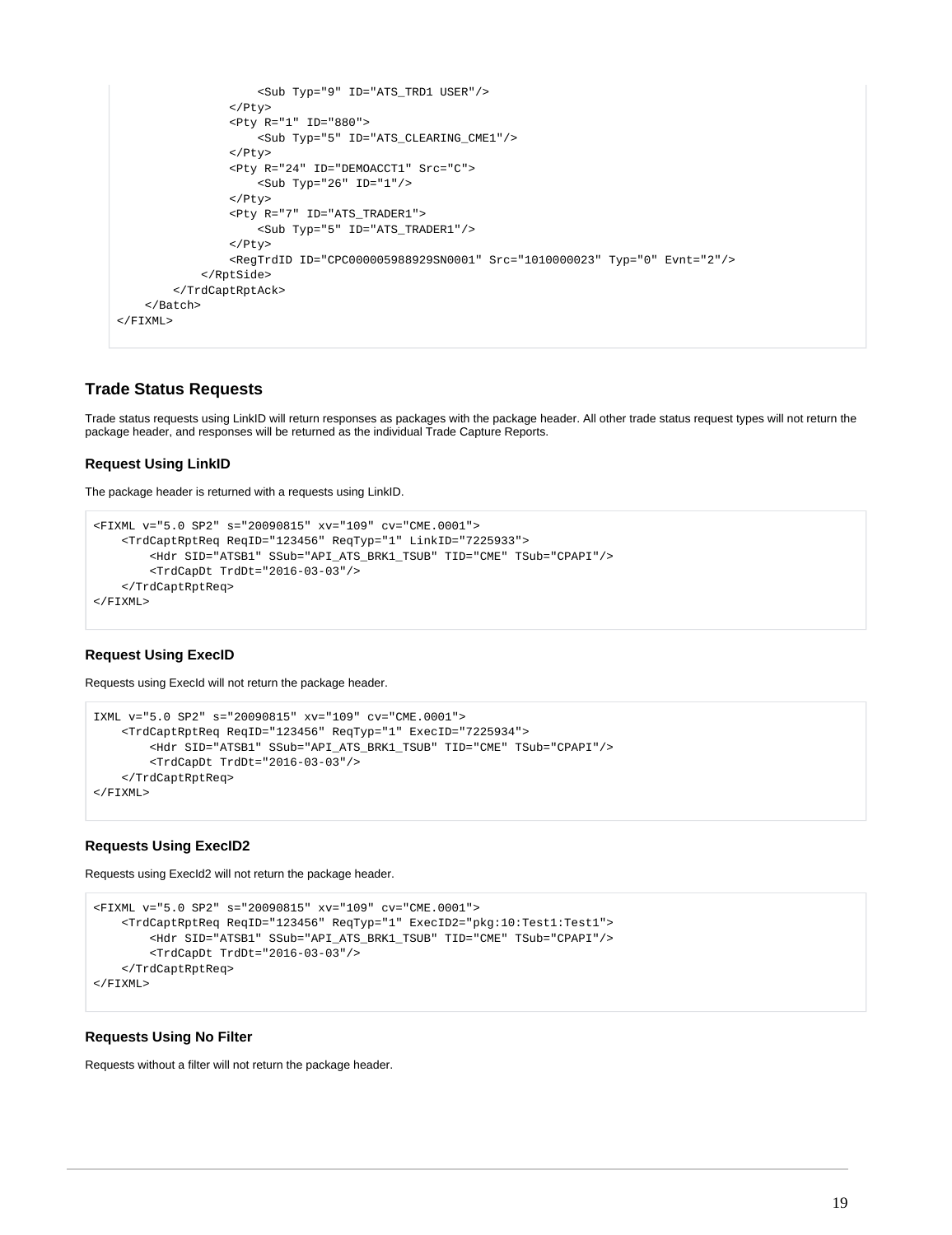```
<FIXML v="5.0 SP2" s="20090815" xv="109" cv="CME.0001"> 
     <TrdCaptRptReq ReqID="123456" ReqTyp="1">
         <Hdr SID="ATSB1" SSub="API_ATS_BRK1_TSUB" TID="CME" TSub="CPAPI"/>
         <TrdCapDt TrdDt="2016-03-03"/>
     </TrdCaptRptReq>
</FIXML>
```
## **Responses (HTTP and MQ)**

The following examples show responses from requests using LinkID, and returned as packages with the package header. Responses for (i) all other request types will be returned as the individual Trade Capture Reports.

#### **Responses for Invoice Swap Spreads (HTTP and MQ) HTTP**

```
<FIXML v="5.0 SP2" xv="109" s="20090815" cv="CME.0001"> <Batch TotMsg="3">
         <Hdr SID="CME" SSub="CPAPI" TID="ATSB1" TSub="API_ATS_BRK1_TSUB"/>
         <TrdCaptRpt TxnTm="2016-03-21T13:20:20.864-04:00" RptID="1459709040982" TrdTyp="50" TrdRptStat="
0" RptTyp="0" PackageID="pkg:10" TotNumTrdRpts="2">
             <Instrmt SubTyp="IN" SecTyp="IRS"/>
             <RptSide Side="7" RiskChkStat="13" RefRiskLmtChkID="credit-approval-token">
                 <Pty ID="DEMOACCT1" Src="N" R="24"/>
             </RptSide>
             <RptSide Side="7" RiskChkStat="13" RefRiskLmtChkID="credit-approval-token">
                 <Pty ID="A-107838" Src="N" R="24"/>
             </RptSide>
         </TrdCaptRpt>
         <TrdCaptRpt RptID="1459709040983" TransTyp="0" TrdRptStat="0" PackageID="pkg:10" TrdTyp="1" 
TrdDt="2016-03-22" BizDt="2016-03-22" ExecID="5988856" ExecID2="pkg:10:Test2:Test2" LinkID="5988854" 
TxnTm="2016-03-21T13:20:20.864-04:00" QtyTyp="1" LastQty="20000" LastPx="109.0" TotTrdQty="20000" 
TotTrdMultdQty="2000000000" RptTyp="0" LastRptReqed="N" TotNumTrdRpts="2" ReqID="123456" VenuTyp="R">
             <Instrmt ID="21" Src="H" SecTyp="FUT" MMY="201606" Exch="CBT" TmUnit="Mo"/>
             <TrdRegTS TS="2014-02-03T11:53:28-05:00" Typ="1"/>
             <RptSide Side="1" InptDev="API" InptSrc="ATSB1" CustCpcty="4">
                 <Pty R="44" ID="API_ATS_BRK1_TSUB"/>
                 <Pty R="30" ID="ATS_BROKER1">
                      <Sub Typ="5" ID="ATS_BROKER1"/>
                  </Pty>
                 <Pty R="62" ID="ATS_BRK1USER">
                     <Sub Typ="9" ID="ATS_BRK1USER_UFN ATS_BRK1USER_ULN"/>
                  </Pty>
                 <Pty R="36" ID="ATS_TRD1USER">
                     <Sub Typ="9" ID="ATS_TRD1 USER"/>
                  </Pty>
                 <Pty R="1" ID="880">
                     <Sub Typ="5" ID="ATS_CLEARING_CME1"/>
                 </Pty>
                 <Pty R="24" ID="DEMOACCT1" Src="C">
                    <Sub Typ="26" ID="1"/>
                 </Pty>
                  <Pty R="7" ID="ATS_TRADER1">
                    \texttt{<Sub Type="5" ID="ATS_TRADER1"}/\texttt{>} </Pty>
                 <RegTrdID ID="CPC000005988856BN0001" Src="1010000023" Typ="0" Evnt="2"/>
             </RptSide>
             <RptSide Side="2" InptDev="API" InptSrc="ATSB1" CustCpcty="4">
                 <Pty R="44" ID="API_ATS_BRK1_TSUB"/>
                <br/> <Pty R="30" ID="ATS_BROKER1">
                     <Sub Typ="5" ID="ATS_BROKER1"/>
                 </Pty>
                 <Pty R="62" ID="ATS_BRK1USER">
                      <Sub Typ="9" ID="ATS_BRK1USER_UFN ATS_BRK1USER_ULN"/>
                \epsilon/Pty>
                 <Pty R="36" ID="ATS_TRD1USER">
                      <Sub Typ="9" ID="ATS_TRD1 USER"/>
```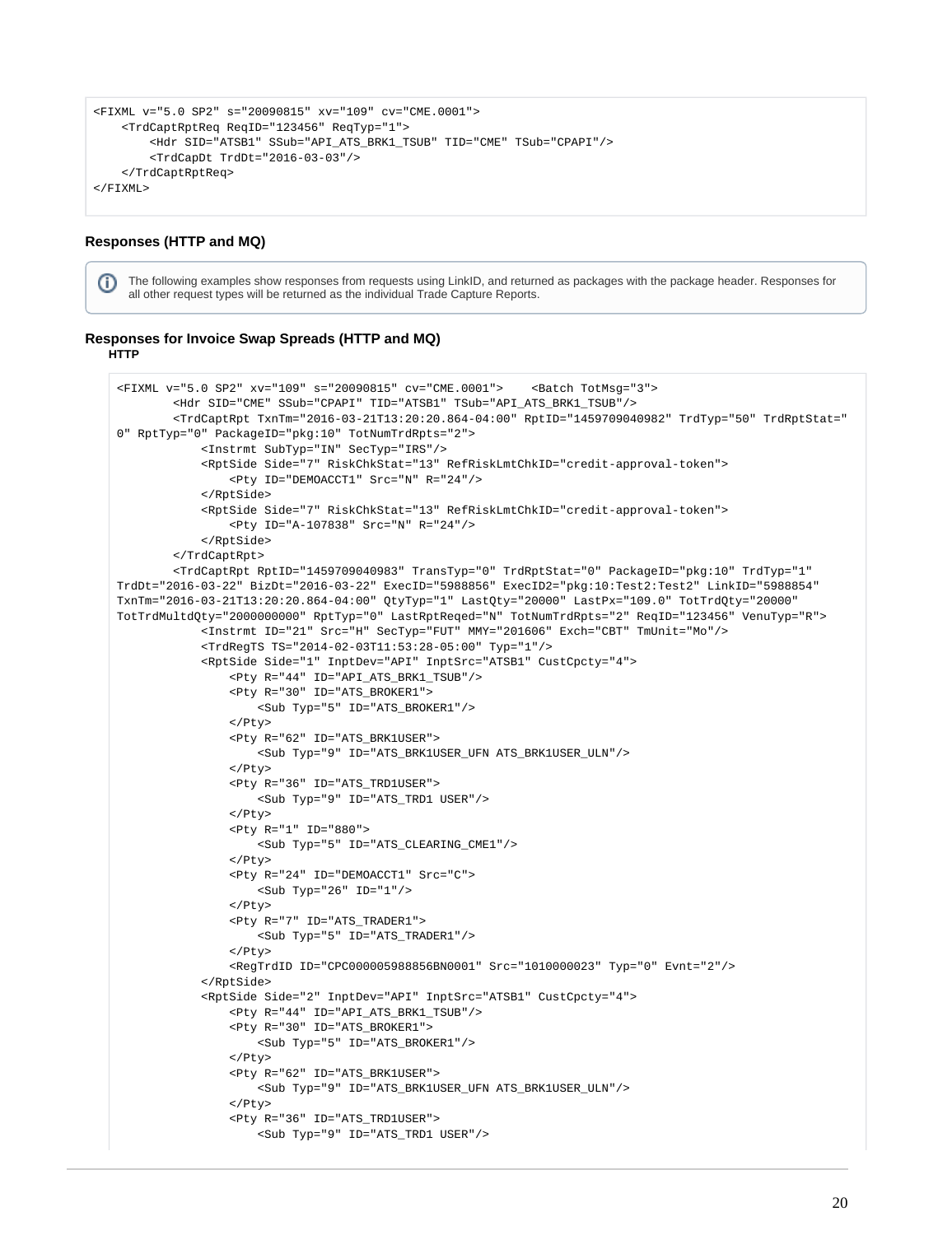```
\langle/Ptv>
                  <Pty R="1" ID="880">
                      <Sub Typ="5" ID="ATS_CLEARING_CME1"/>
                 \epsilon/Pty>
                  <Pty R="24" ID="DEMOACCT2" Src="C">
                     <Sub Typ="26" ID="1"/>
                  </Pty>
                  <Pty R="7" ID="ATS_TRADER1">
                      <Sub Typ="5" ID="ATS_TRADER1"/>
                  </Pty>
                  <RegTrdID ID="CPC000005988856SN0001" Src="1010000023" Typ="0" Evnt="2"/>
              </RptSide>
         </TrdCaptRpt>
         <TrdCaptRpt RptID="1459709041899" TransTyp="0" TrdRptStat="101" PackageID="pkg:10" TrdTyp="58" 
TrdDt="2016-03-22" BizDt="2016-03-22" ExecID="5988855" ExecID2="pkg:10:Test1:Test1" LinkID="5988854" 
TxnTm="2016-03-21T13:20:17.754-04:00" QtyTyp="1" LastQty="20000" LastPx="0.0415" TotTrdQty="20000" 
TotTrdMultdQty="2000000000" RegRptTyp="1" VenuTyp="R" RptTyp="0" LastRptReqed="Y" TotNumTrdRpts="2" 
ReqID="123456">
              <RegTrdID ID="CPB000005988855TN0001" Src="1010000023" Typ="0" Evnt="1"/>
              <Pty R="102" ID="SNZ2OJLFK8MNNCLQOF39" Src="N"/>
              <Pty R="73" ID="549300EX04Q2QBFQTQ27" Src="N"/>
              <Instrmt ID="TYA" Src="H" SecTyp="IRS" MMY="201606" Exch="CBT" TmUnit="Mo"/>
              <TrdRegTS TS="2014-02-13T11:53:28-05:00" Typ="1"/>
              <RptSide Side="1" RiskChkStat="13" InptDev="API" InptSrc="ATSB1" CustCpcty="4" 
RefRiskLmtChkID="credit-approval-token">
                  <Pty R="44" ID="API_ATS_BRK1_TSUB"/>
                  <Pty R="30" ID="ATS_BROKER1">
                      <Sub Typ="5" ID="ATS_BROKER1"/>
                  </Pty>
                  <Pty R="62" ID="ATS_BRK1USER">
                      <Sub Typ="9" ID="ATS_BRK1USER_UFN ATS_BRK1USER_ULN"/>
                  </Pty>
                  <Pty R="36" ID="ATS_TRD1USER">
                      <Sub Typ="9" ID="ATS_TRD1 USER"/>
                 \epsilon/Pty>
                  <Pty R="30" ID="549300EX04Q2QBFQTQ27" Src="N"/>
                  <Pty R="1" ID="880">
                     <Sub Typ="5" ID="ATS_CLEARING_CME1"/>
                  </Pty>
                  <Pty R="24" ID="DEMOACCT1" Src="C">
                     \text{Sub} Typ="26" ID="1"/>
                 \langle/Ptv>
                  <Pty R="7" ID="ATS_TRADER1">
                      <Sub Typ="5" ID="ATS_TRADER1"/>
                  </Pty>
                  <Pty R="7" ID="CME000000000000ATST1" Src="N"/>
                  <RegTrdID ID="CPC000005988855BN0001" Src="1010000023" Typ="0" Evnt="2"/>
              </RptSide>
              <RptSide Side="2" RiskChkStat="13" InptDev="API" InptSrc="ATSB1" CustCpcty="4" 
RefRiskLmtChkID="credit-approval-token">
                  <Pty R="44" ID="API_ATS_BRK1_TSUB"/>
                  <Pty R="30" ID="ATS_BROKER1">
                      <Sub Typ="5" ID="ATS_BROKER1"/>
                  </Pty>
                  <Pty R="62" ID="ATS_BRK1USER">
                      <Sub Typ="9" ID="ATS_BRK1USER_UFN ATS_BRK1USER_ULN"/>
                 2/D+3/2 <Pty R="36" ID="ATS_TRD1USER">
                      <Sub Typ="9" ID="ATS_TRD1 USER"/>
                 \langle/Ptv>
                  <Pty R="30" ID="549300EX04Q2QBFQTQ27" Src="N"/>
                  <Pty R="1" ID="880">
                      <Sub Typ="5" ID="ATS_CLEARING_CME1"/>
                 \langle/Ptv>
                  <Pty R="24" ID="DEMOACCT2" Src="C">
                      <Sub Typ="26" ID="1"/>
                 \langle/Ptv>
                  <Pty R="7" ID="ATS_TRADER1">
                      <Sub Typ="5" ID="ATS_TRADER1"/>
```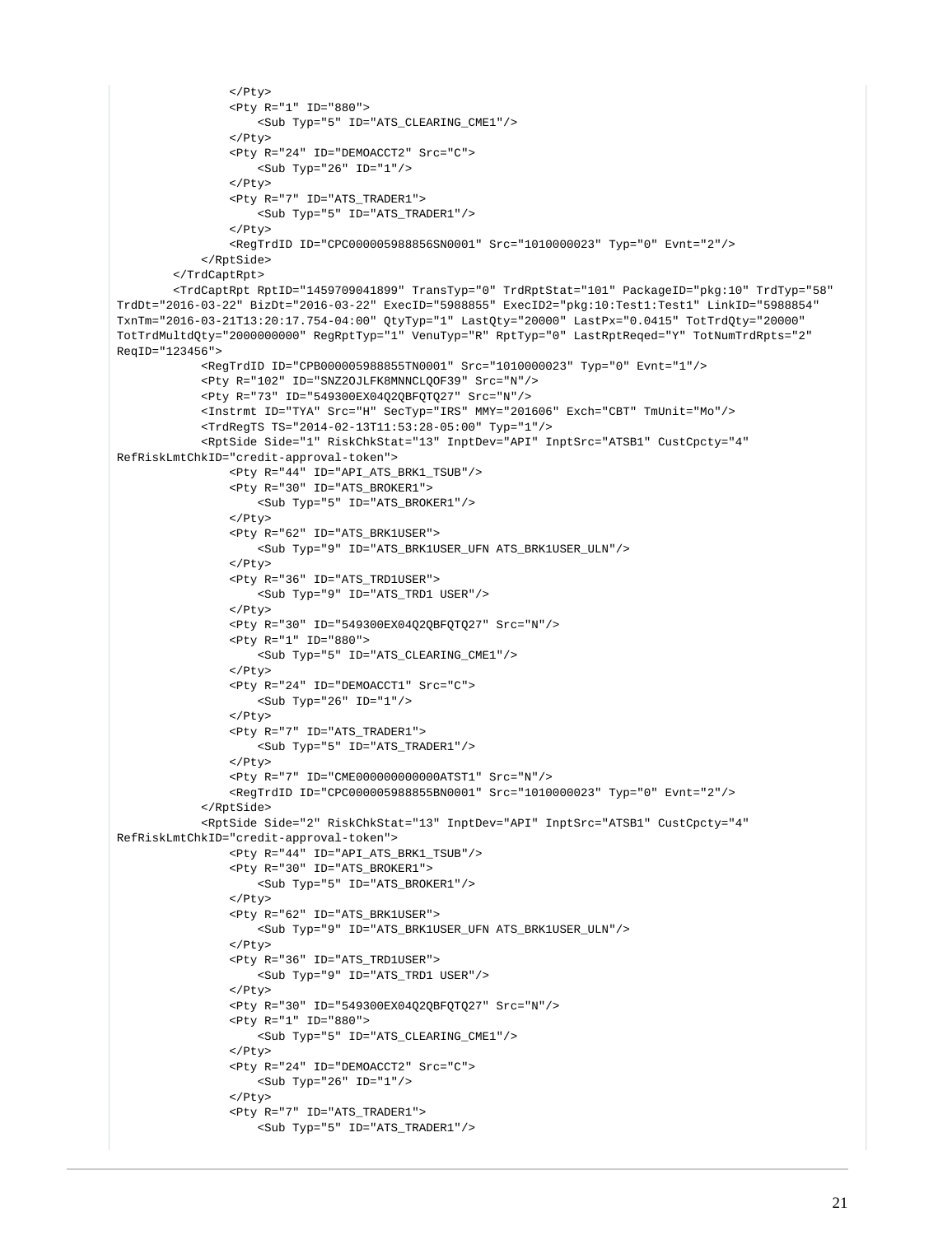```
\langle/Ptv>
                  <Pty R="7" ID="CME000000000000ATST1" Src="N"/>
                  <RegTrdID ID="CPC000005988855SN0001" Src="1010000023" Typ="0" Evnt="2"/>
              </RptSide>
         </TrdCaptRpt>
     </Batch>
</FIXML>
```

```
<FIXML v="5.0 SP2" xv="109" s="20090815" cv="CME.0001"> <Batch TotMsg="3">
         <Hdr SID="CME" SSub="CPAPI" TID="ATSB1" TSub="API_ATS_BRK1_TSUB"/>
         <TrdCaptRpt TxnTm="2016-03-21T13:20:20.864-04:00" RptID="1459709045624" TrdTyp="50" TrdRptStat="
0" RptTyp="0" PackageID="pkg:10" TotNumTrdRpts="2">
             <Instrmt SubTyp="IN" SecTyp="IRS"/>
             <RptSide Side="7" RiskChkStat="13" RefRiskLmtChkID="credit-approval-token">
                 <Pty ID="A-107838" Src="N" R="24"/>
             </RptSide>
             <RptSide Side="7" RiskChkStat="13" RefRiskLmtChkID="credit-approval-token">
                 <Pty ID="DEMOACCT1" Src="N" R="24"/>
             </RptSide>
         </TrdCaptRpt>
         <TrdCaptRpt RptID="1459709045625" TransTyp="0" TrdRptStat="0" PackageID="pkg:10" TrdTyp="1" 
TrdDt="2016-03-22" BizDt="2016-03-22" ExecID="5988856" ExecID2="pkg:10:Test2:Test2" LinkID="5988854" 
TxnTm="2016-03-21T13:20:20.864-04:00" QtyTyp="1" LastQty="20000" LastPx="109.0" TotTrdQty="20000" 
TotTrdMultdQty="2000000000" RptTyp="0" LastRptReqed="N" TotNumTrdRpts="2" ReqID="123456" VenuTyp="R">
             <Instrmt ID="21" Src="H" SecTyp="FUT" MMY="201606" Exch="CBT" TmUnit="Mo"/>
             <TrdRegTS TS="2014-02-03T11:53:28-05:00" Typ="1"/>
             <RptSide Side="1" InptDev="API" InptSrc="ATSB1" CustCpcty="4">
                 <Pty R="44" ID="API_ATS_BRK1_TSUB"/>
                 <Pty R="30" ID="ATS_BROKER1">
                     <Sub Typ="5" ID="ATS_BROKER1"/>
                 </Pty>
                 <Pty R="62" ID="ATS_BRK1USER">
                     <Sub Typ="9" ID="ATS_BRK1USER_UFN ATS_BRK1USER_ULN"/>
                 </Pty>
                 <Pty R="36" ID="ATS_TRD1USER">
                     <Sub Typ="9" ID="ATS_TRD1 USER"/>
                 </Pty>
                 <Pty R="1" ID="880">
                     <Sub Typ="5" ID="ATS_CLEARING_CME1"/>
                 </Pty>
                 <Pty R="24" ID="DEMOACCT1" Src="C">
                     <Sub Typ="26" ID="1"/>
                 </Pty>
                 <Pty R="7" ID="ATS_TRADER1">
                     <Sub Typ="5" ID="ATS_TRADER1"/>
                 </Pty>
                 <RegTrdID ID="CPC000005988856BN0001" Src="1010000023" Typ="0" Evnt="2"/>
             </RptSide>
             <RptSide Side="2" InptDev="API" InptSrc="ATSB1" CustCpcty="4">
                 <Pty R="44" ID="API_ATS_BRK1_TSUB"/>
                 <Pty R="30" ID="ATS_BROKER1">
                     <Sub Typ="5" ID="ATS_BROKER1"/>
                 </Pty>
                 <Pty R="62" ID="ATS_BRK1USER">
                     <Sub Typ="9" ID="ATS_BRK1USER_UFN ATS_BRK1USER_ULN"/>
                 </Pty>
                 <Pty R="36" ID="ATS_TRD1USER">
                     <Sub Typ="9" ID="ATS_TRD1 USER"/>
                \langle/Ptv>
                 <Pty R="1" ID="880">
                     <Sub Typ="5" ID="ATS_CLEARING_CME1"/>
                 </Pty>
                 <Pty R="24" ID="DEMOACCT2" Src="C">
                     <Sub Typ="26" ID="1"/>
                 </Pty>
                 <Pty R="7" ID="ATS_TRADER1">
```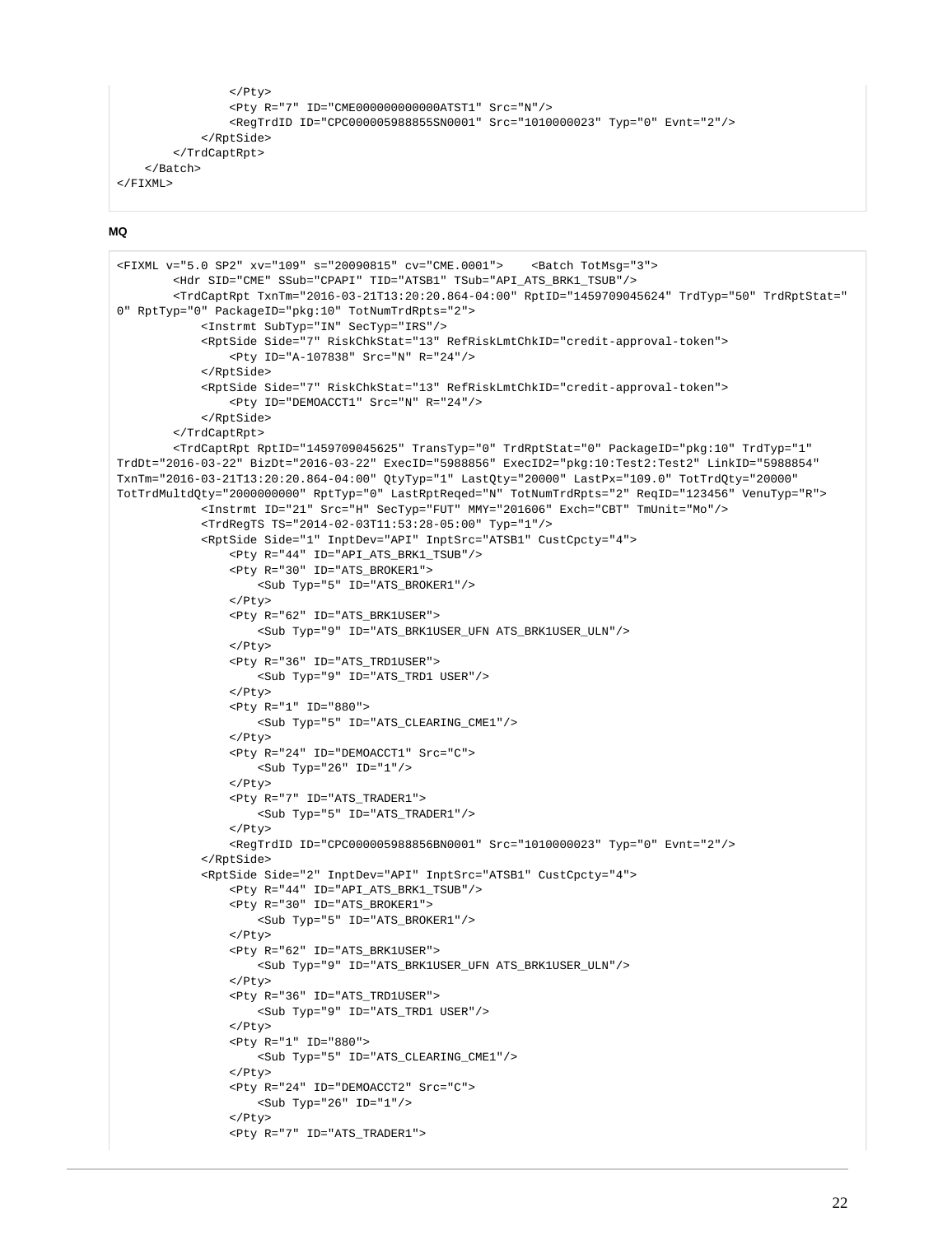```
 <Sub Typ="5" ID="ATS_TRADER1"/>
                  </Pty>
                  <RegTrdID ID="CPC000005988856SN0001" Src="1010000023" Typ="0" Evnt="2"/>
             </RptSide>
         </TrdCaptRpt>
         <TrdCaptRpt RptID="1459709046490" TransTyp="0" TrdRptStat="101" PackageID="pkg:10" TrdTyp="58" 
TrdDt="2016-03-22" BizDt="2016-03-22" ExecID="5988855" ExecID2="pkg:10:Test1:Test1" LinkID="5988854" 
TxnTm="2016-03-21T13:20:17.754-04:00" QtyTyp="1" LastQty="20000" LastPx="0.0415" TotTrdQty="20000" 
TotTrdMultdQty="2000000000" RegRptTyp="1" VenuTyp="R" RptTyp="0" LastRptReqed="Y" TotNumTrdRpts="2" 
ReqID="123456">
             <RegTrdID ID="CPB000005988855TN0001" Src="1010000023" Typ="0" Evnt="1"/>
             <Pty R="102" ID="SNZ2OJLFK8MNNCLQOF39" Src="N"/>
             <Pty R="73" ID="549300EX04Q2QBFQTQ27" Src="N"/>
             <Instrmt ID="TYA" Src="H" SecTyp="IRS" MMY="201606" Exch="CBT" TmUnit="Mo"/>
             <TrdRegTS TS="2014-02-13T11:53:28-05:00" Typ="1"/>
             <RptSide Side="1" RiskChkStat="13" InptDev="API" InptSrc="ATSB1" CustCpcty="4" 
RefRiskLmtChkID="credit-approval-token">
                  <Pty R="44" ID="API_ATS_BRK1_TSUB"/>
                  <Pty R="30" ID="ATS_BROKER1">
                      <Sub Typ="5" ID="ATS_BROKER1"/>
                 \langle/Ptv>
                  <Pty R="62" ID="ATS_BRK1USER">
                      <Sub Typ="9" ID="ATS_BRK1USER_UFN ATS_BRK1USER_ULN"/>
                 \epsilon/Dty>
                  <Pty R="36" ID="ATS_TRD1USER">
                     <Sub Typ="9" ID="ATS_TRD1 USER"/>
                  </Pty>
                  <Pty R="30" ID="549300EX04Q2QBFQTQ27" Src="N"/>
                  <Pty R="1" ID="880">
                     <Sub Typ="5" ID="ATS_CLEARING_CME1"/>
                  </Pty>
                  <Pty R="24" ID="DEMOACCT1" Src="C">
                     <Sub Typ="26" ID="1"/>
                 \epsilon/Pty>
                  <Pty R="7" ID="ATS_TRADER1">
                      <Sub Typ="5" ID="ATS_TRADER1"/>
                 \epsilon/Dtys
                  <Pty R="7" ID="CME000000000000ATST1" Src="N"/>
                  <RegTrdID ID="CPC000005988855BN0001" Src="1010000023" Typ="0" Evnt="2"/>
             </RptSide>
             <RptSide Side="2" RiskChkStat="13" InptDev="API" InptSrc="ATSB1" CustCpcty="4" 
RefRiskLmtChkID="credit-approval-token">
                  <Pty R="44" ID="API_ATS_BRK1_TSUB"/>
                  <Pty R="30" ID="ATS_BROKER1">
                     <Sub Typ="5" ID="ATS_BROKER1"/>
                  </Pty>
                  <Pty R="62" ID="ATS_BRK1USER">
                     <Sub Typ="9" ID="ATS_BRK1USER_UFN ATS_BRK1USER_ULN"/>
                  </Pty>
                  <Pty R="36" ID="ATS_TRD1USER">
                     <Sub Typ="9" ID="ATS_TRD1 USER"/>
                  </Pty>
                  <Pty R="30" ID="549300EX04Q2QBFQTQ27" Src="N"/>
                  <Pty R="1" ID="880">
                      <Sub Typ="5" ID="ATS_CLEARING_CME1"/>
                 \langle/Ptv>
                  <Pty R="24" ID="DEMOACCT2" Src="C">
                     <Sub Typ="26" ID="1"/>
                  </Pty>
                  <Pty R="7" ID="ATS_TRADER1">
                      <Sub Typ="5" ID="ATS_TRADER1"/>
                  </Pty>
                  <Pty R="7" ID="CME000000000000ATST1" Src="N"/>
                  <RegTrdID ID="CPC000005988855SN0001" Src="1010000023" Typ="0" Evnt="2"/>
             </RptSide>
         </TrdCaptRpt>
     </Batch>
</FIXML>
```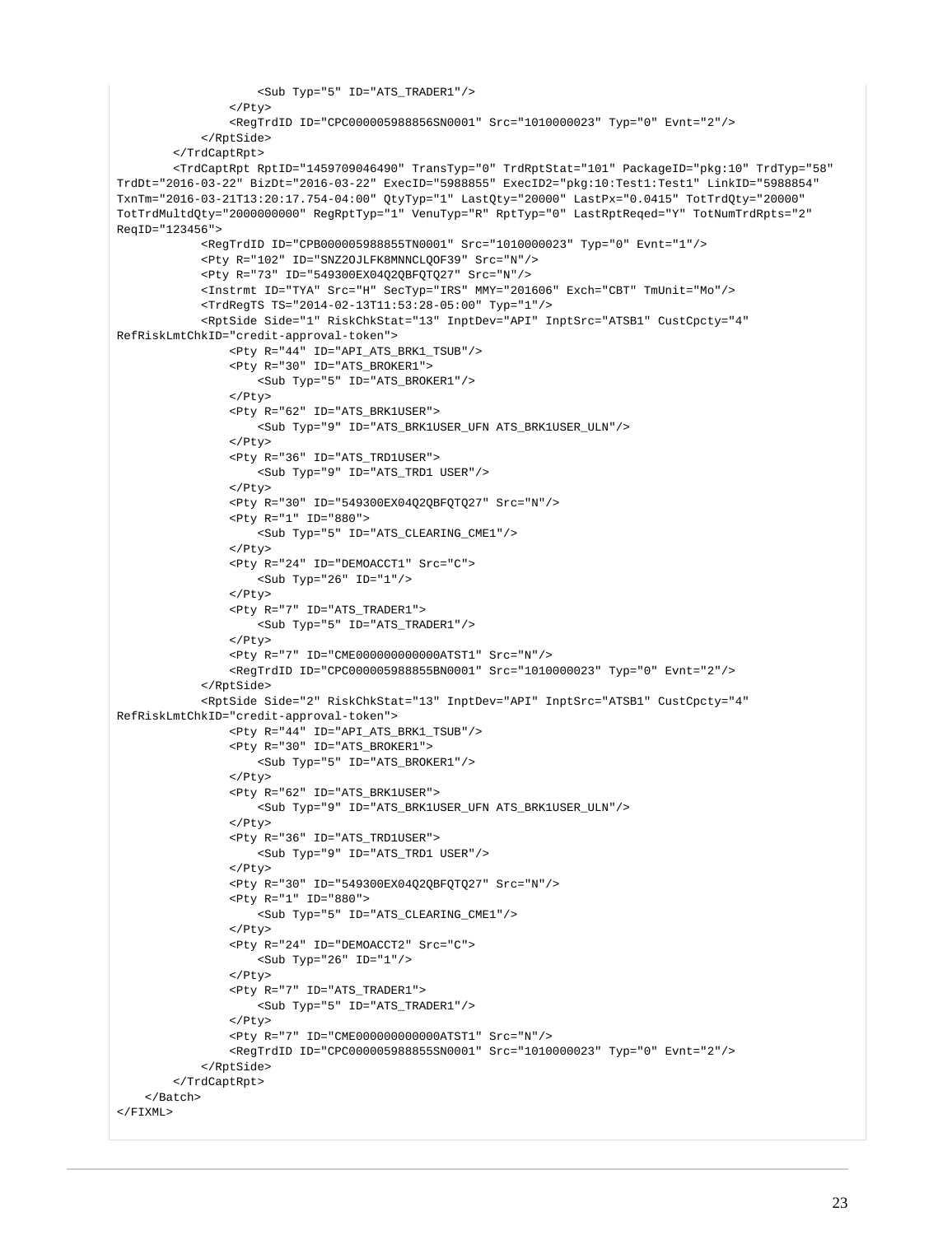## **Responses for Invoice Swap Calendar Spreads (HTTP and MQ) HTTP**

```
<FIXML v="5.0 SP2" xv="109" s="20090815" cv="CME.0001"> <Batch TotMsg="5">
         <Hdr SID="CME" SSub="CPAPI" TID="ATSB1" TSub="API_ATS_BRK1_TSUB"/>
         <TrdCaptRpt TxnTm="2016-03-21T13:20:23.387-04:00" RptID="1459708955726" TrdTyp="50" TrdRptStat="
0" RptTyp="0" PackageID="pkg:10" TotNumTrdRpts="4">
             <Instrmt SubTyp="SC" SecTyp="IRS"/>
             <RptSide Side="7" RiskChkStat="13" RefRiskLmtChkID="credit-approval-token">
                 <Pty ID="DEMOACCT1" Src="N" R="24"/>
             </RptSide>
             <RptSide Side="7" RiskChkStat="13" RefRiskLmtChkID="credit-approval-token">
                 <Pty ID="A-107838" Src="N" R="24"/>
             </RptSide>
         </TrdCaptRpt>
         <TrdCaptRpt RptID="1459708955727" TransTyp="0" TrdRptStat="0" PackageID="pkg:10" TrdTyp="1" 
TrdDt="2016-03-22" BizDt="2016-03-22" ExecID="5988861" ExecID2="pkg:10:Test2:Test2" LinkID="5988857" 
TxnTm="2016-03-21T13:20:23.387-04:00" QtyTyp="1" LastQty="20000" LastPx="109.0" TotTrdQty="20000" 
TotTrdMultdQty="2000000000" RptTyp="0" LastRptReqed="N" TotNumTrdRpts="4" ReqID="123456" VenuTyp="R">
             <Instrmt ID="21" Src="H" SecTyp="FUT" MMY="201609" Exch="CBT" TmUnit="Mo"/>
             <TrdRegTS TS="2014-02-03T11:53:28-05:00" Typ="1"/>
             <RptSide Side="1" InptDev="API" InptSrc="ATSB1" CustCpcty="4">
                 <Pty R="44" ID="API_ATS_BRK1_TSUB"/>
                 <Pty R="30" ID="ATS_BROKER1">
                     <Sub Typ="5" ID="ATS_BROKER1"/>
                 </Pty>
                 <Pty R="62" ID="ATS_BRK1USER">
                     <Sub Typ="9" ID="ATS_BRK1USER_UFN ATS_BRK1USER_ULN"/>
                \epsilon/Pty>
                 <Pty R="36" ID="ATS_TRD1USER">
                     <Sub Typ="9" ID="ATS_TRD1 USER"/>
                 </Pty>
                 <Pty R="1" ID="880">
                    <Sub Typ="5" ID="ATS CLEARING CME1"/>
                 </Pty>
                 <Pty R="24" ID="DEMOACCT2" Src="C">
                     <Sub Typ="26" ID="1"/>
                 </Pty>
                 <Pty R="7" ID="ATS_TRADER1">
                     <Sub Typ="5" ID="ATS_TRADER1"/>
                 </Pty>
                 <RegTrdID ID="CPC000005988861BN0001" Src="1010000023" Typ="0" Evnt="2"/>
             </RptSide>
             <RptSide Side="2" InptDev="API" InptSrc="ATSB1" CustCpcty="4">
                 <Pty R="44" ID="API_ATS_BRK1_TSUB"/>
                 <Pty R="30" ID="ATS_BROKER1">
                     <Sub Typ="5" ID="ATS_BROKER1"/>
                 </Pty>
                 <Pty R="62" ID="ATS_BRK1USER">
                     <Sub Typ="9" ID="ATS_BRK1USER_UFN ATS_BRK1USER_ULN"/>
                 </Pty>
                 <Pty R="36" ID="ATS_TRD1USER">
                     <Sub Typ="9" ID="ATS_TRD1 USER"/>
                 </Pty>
                 <Pty R="1" ID="880">
                     <Sub Typ="5" ID="ATS_CLEARING_CME1"/>
                 </Pty>
                 <Pty R="24" ID="DEMOACCT1" Src="C">
                     <Sub Typ="26" ID="1"/>
                 </Pty>
                 <Pty R="7" ID="ATS_TRADER1">
                     <Sub Typ="5" ID="ATS_TRADER1"/>
                </Pty>
                 <RegTrdID ID="CPC000005988861SN0001" Src="1010000023" Typ="0" Evnt="2"/>
             </RptSide>
         </TrdCaptRpt>
         <TrdCaptRpt RptID="1459708958030" TransTyp="0" TrdRptStat="101" PackageID="pkg:10" TrdTyp="58" 
TrdDt="2016-03-22" BizDt="2016-03-22" ExecID="5988860" ExecID2="pkg:10:Test1:Test1" LinkID="5988857"
```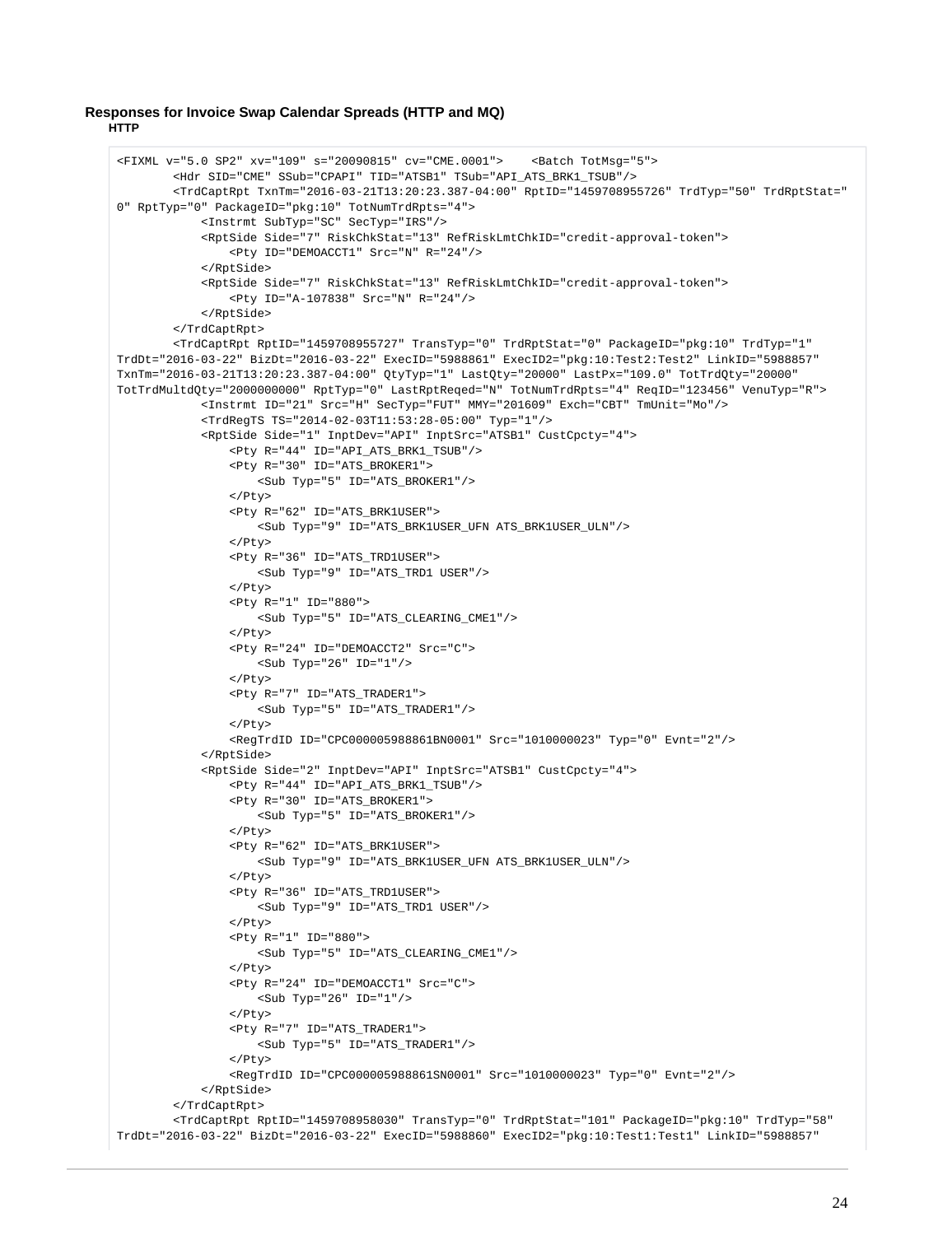```
TxnTm="2016-03-21T13:20:23.358-04:00" QtyTyp="1" LastQty="20000" LastPx="0.0415" TotTrdQty="20000" 
TotTrdMultdQty="2000000000" RegRptTyp="1" VenuTyp="R" RptTyp="0" LastRptReqed="N" TotNumTrdRpts="4" 
ReqID="123456">
             <RegTrdID ID="CPB000005988860TN0001" Src="1010000023" Typ="0" Evnt="1"/>
             <Pty R="102" ID="SNZ2OJLFK8MNNCLQOF39" Src="N"/>
             <Pty R="73" ID="549300EX04Q2QBFQTQ27" Src="N"/>
             <Instrmt ID="TYA" Src="H" SecTyp="IRS" MMY="201609" Exch="CBT" TmUnit="Mo"/>
             <TrdRegTS TS="2014-02-13T11:53:28-05:00" Typ="1"/>
             <RptSide Side="1" RiskChkStat="13" InptDev="API" InptSrc="ATSB1" CustCpcty="4" 
RefRiskLmtChkID="credit-approval-token">
                 <Pty R="44" ID="API_ATS_BRK1_TSUB"/>
                 <Pty R="30" ID="ATS_BROKER1">
                     <Sub Typ="5" ID="ATS_BROKER1"/>
                 </Pty>
                 <Pty R="62" ID="ATS_BRK1USER">
                     <Sub Typ="9" ID="ATS_BRK1USER_UFN ATS_BRK1USER_ULN"/>
                </Pty>
                 <Pty R="36" ID="ATS_TRD1USER">
                     <Sub Typ="9" ID="ATS_TRD1 USER"/>
                 </Pty>
                 <Pty R="30" ID="549300EX04Q2QBFQTQ27" Src="N"/>
                 <Pty R="1" ID="880">
                     <Sub Typ="5" ID="ATS_CLEARING_CME1"/>
                \epsilon/Dty>
                 <Pty R="24" ID="DEMOACCT2" Src="C">
                    \text{Sub Type} "26" ID="1"/>
                 </Pty>
                 <Pty R="7" ID="ATS_TRADER1">
                     <Sub Typ="5" ID="ATS_TRADER1"/>
                \epsilon/Pty>
                 <Pty R="7" ID="CME000000000000ATST1" Src="N"/>
                 <RegTrdID ID="CPC000005988860BN0001" Src="1010000023" Typ="0" Evnt="2"/>
             </RptSide>
             <RptSide Side="2" RiskChkStat="13" InptDev="API" InptSrc="ATSB1" CustCpcty="4" 
RefRiskLmtChkID="credit-approval-token">
                 <Pty R="44" ID="API_ATS_BRK1_TSUB"/>
                 <Pty R="30" ID="ATS_BROKER1">
                     <Sub Typ="5" ID="ATS_BROKER1"/>
                 </Pty>
                 <Pty R="62" ID="ATS_BRK1USER">
                     <Sub Typ="9" ID="ATS_BRK1USER_UFN ATS_BRK1USER_ULN"/>
                \langle/Ptv>
                  <Pty R="36" ID="ATS_TRD1USER">
                     <Sub Typ="9" ID="ATS_TRD1 USER"/>
                 </Pty>
                 <Pty R="30" ID="549300EX04Q2QBFQTQ27" Src="N"/>
                 <Pty R="1" ID="880">
                     <Sub Typ="5" ID="ATS_CLEARING_CME1"/>
                  </Pty>
                 <Pty R="24" ID="DEMOACCT1" Src="C">
                     <Sub Typ="26" ID="1"/>
                 </Pty>
                 <Pty R="7" ID="ATS_TRADER1">
                     <Sub Typ="5" ID="ATS_TRADER1"/>
                \langle/Ptv>
                 <Pty R="7" ID="CME000000000000ATST1" Src="N"/>
                 <RegTrdID ID="CPC000005988860SN0001" Src="1010000023" Typ="0" Evnt="2"/>
             </RptSide>
         </TrdCaptRpt>
         <TrdCaptRpt RptID="1459708958827" TransTyp="0" TrdRptStat="0" PackageID="pkg:10" TrdTyp="1" 
TrdDt="2016-03-22" BizDt="2016-03-22" ExecID="5988859" ExecID2="pkg:10:Test2:Test2" LinkID="5988857" 
TxnTm="2016-03-21T13:20:23.351-04:00" QtyTyp="1" LastQty="20000" LastPx="109.0" TotTrdQty="20000" 
TotTrdMultdQty="2000000000" RptTyp="0" LastRptReqed="N" TotNumTrdRpts="4" ReqID="123456" VenuTyp="R">
             <Instrmt ID="21" Src="H" SecTyp="FUT" MMY="201606" Exch="CBT" TmUnit="Mo"/>
             <TrdRegTS TS="2014-02-03T11:53:28-05:00" Typ="1"/>
             <RptSide Side="1" InptDev="API" InptSrc="ATSB1" CustCpcty="4">
                 <Pty R="44" ID="API_ATS_BRK1_TSUB"/>
                 <Pty R="30" ID="ATS_BROKER1">
                      <Sub Typ="5" ID="ATS_BROKER1"/>
```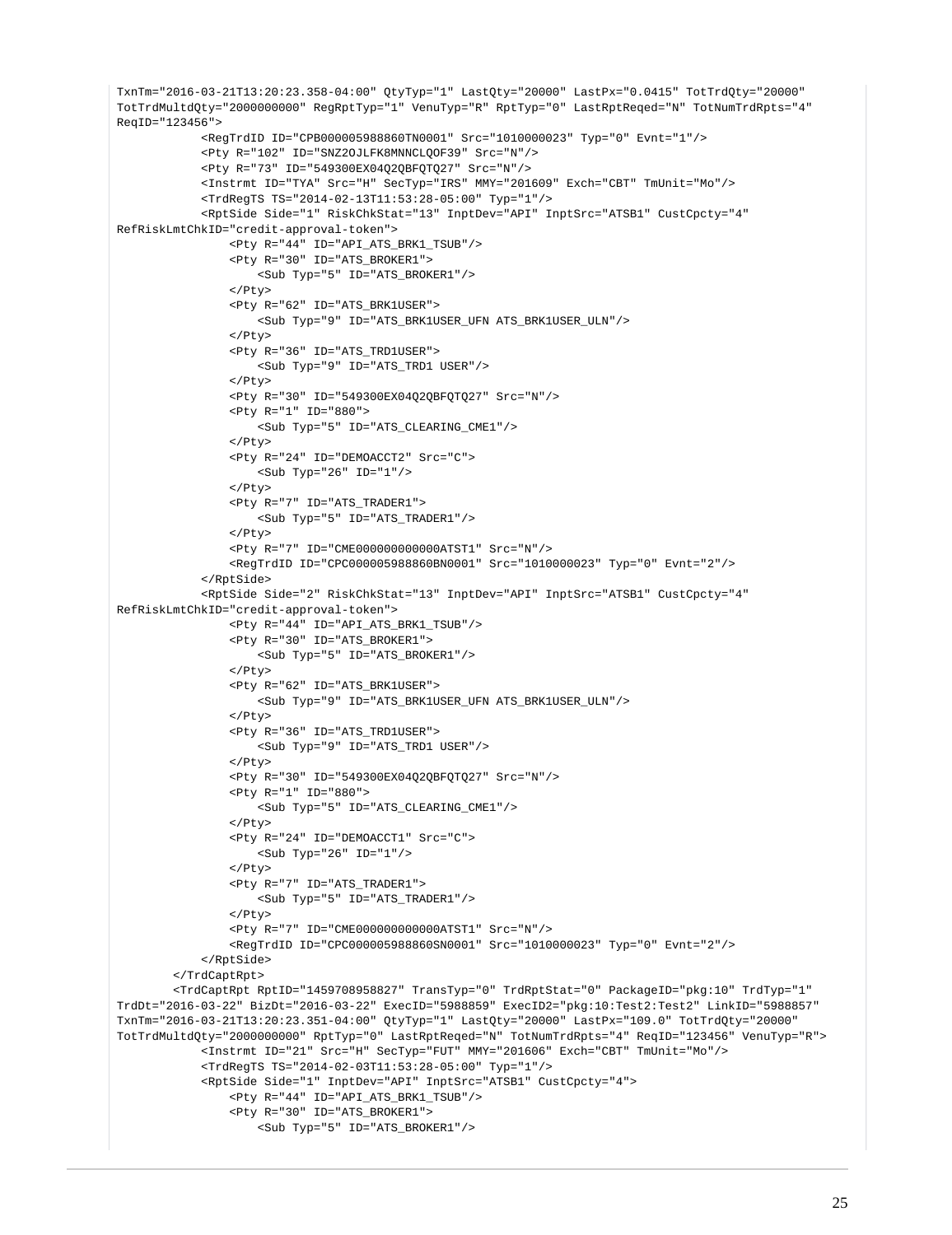```
\langle/Ptv>
                  <Pty R="62" ID="ATS_BRK1USER">
                      <Sub Typ="9" ID="ATS_BRK1USER_UFN ATS_BRK1USER_ULN"/>
                 \epsilon/Pty>
                  <Pty R="36" ID="ATS_TRD1USER">
                     <Sub Typ="9" ID="ATS_TRD1 USER"/>
                  </Pty>
                  <Pty R="1" ID="880">
                      <Sub Typ="5" ID="ATS_CLEARING_CME1"/>
                  </Pty>
                  <Pty R="24" ID="DEMOACCT1" Src="C">
                    <Sub Typ="26" ID="1"/>
                  </Pty>
                  <Pty R="7" ID="ATS_TRADER1">
                      <Sub Typ="5" ID="ATS_TRADER1"/>
                  </Pty>
                  <RegTrdID ID="CPC000005988859BN0001" Src="1010000023" Typ="0" Evnt="2"/>
             </RptSide>
             <RptSide Side="2" InptDev="API" InptSrc="ATSB1" CustCpcty="4">
                  <Pty R="44" ID="API_ATS_BRK1_TSUB"/>
                  <Pty R="30" ID="ATS_BROKER1">
                     <Sub Typ="5" ID="ATS_BROKER1"/>
                  </Pty>
                  <Pty R="62" ID="ATS_BRK1USER">
                     <Sub Typ="9" ID="ATS_BRK1USER_UFN ATS_BRK1USER_ULN"/>
                 </Pty>
                  <Pty R="36" ID="ATS_TRD1USER">
                      <Sub Typ="9" ID="ATS_TRD1 USER"/>
                  </Pty>
                  <Pty R="1" ID="880">
                     <Sub Typ="5" ID="ATS_CLEARING_CME1"/>
                  </Pty>
                  <Pty R="24" ID="DEMOACCT2" Src="C">
                     <Sub Typ="26" ID="1"/>
                  </Pty>
                  <Pty R="7" ID="ATS_TRADER1">
                     <Sub Typ="5" ID="ATS_TRADER1"/>
                  </Pty>
                  <RegTrdID ID="CPC000005988859SN0001" Src="1010000023" Typ="0" Evnt="2"/>
             </RptSide>
         </TrdCaptRpt>
         <TrdCaptRpt RptID="1459708959647" TransTyp="0" TrdRptStat="101" PackageID="pkg:10" TrdTyp="58" 
TrdDt="2016-03-22" BizDt="2016-03-22" ExecID="5988858" ExecID2="pkg:10:Test1:Test1" LinkID="5988857" 
TxnTm="2016-03-21T13:20:23.303-04:00" QtyTyp="1" LastQty="20000" LastPx="0.0415" TotTrdQty="20000" 
TotTrdMultdQty="2000000000" RegRptTyp="1" VenuTyp="R" RptTyp="0" LastRptReqed="Y" TotNumTrdRpts="4" 
ReqID="123456">
             <RegTrdID ID="CPB000005988858TN0001" Src="1010000023" Typ="0" Evnt="1"/>
             <Pty R="102" ID="SNZ2OJLFK8MNNCLQOF39" Src="N"/>
             <Pty R="73" ID="549300EX04Q2QBFQTQ27" Src="N"/>
             <Instrmt ID="TYA" Src="H" SecTyp="IRS" MMY="201606" Exch="CBT" TmUnit="Mo"/>
             <TrdRegTS TS="2014-02-13T11:53:28-05:00" Typ="1"/>
             <RptSide Side="1" RiskChkStat="13" InptDev="API" InptSrc="ATSB1" CustCpcty="4" 
RefRiskLmtChkID="credit-approval-token">
                  <Pty R="44" ID="API_ATS_BRK1_TSUB"/>
                  <Pty R="30" ID="ATS_BROKER1">
                      <Sub Typ="5" ID="ATS_BROKER1"/>
                 2/D+3/2 <Pty R="62" ID="ATS_BRK1USER">
                     <Sub Typ="9" ID="ATS_BRK1USER_UFN ATS_BRK1USER_ULN"/>
                 \langle/Ptv>
                  <Pty R="36" ID="ATS_TRD1USER">
                      <Sub Typ="9" ID="ATS_TRD1 USER"/>
                  </Pty>
                  <Pty R="30" ID="549300EX04Q2QBFQTQ27" Src="N"/>
                  <Pty R="1" ID="880">
                      <Sub Typ="5" ID="ATS_CLEARING_CME1"/>
                 \langle/Ptv>
                  <Pty R="24" ID="DEMOACCT1" Src="C">
                      <Sub Typ="26" ID="1"/>
```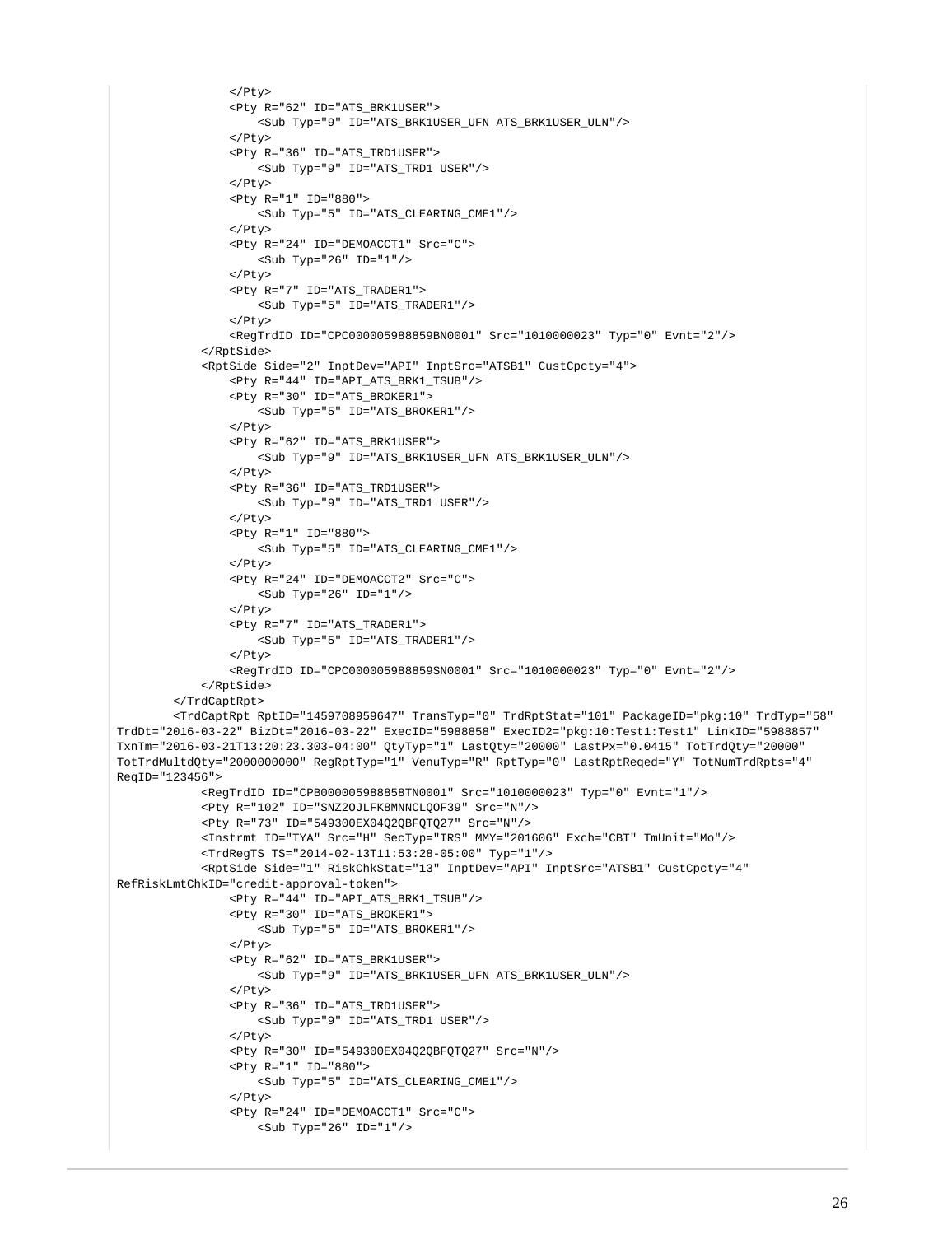```
\langle/Ptv>
                  <Pty R="7" ID="ATS_TRADER1">
                      <Sub Typ="5" ID="ATS_TRADER1"/>
                 \epsilon/Pty>
                  <Pty R="7" ID="CME000000000000ATST1" Src="N"/>
                  <RegTrdID ID="CPC000005988858BN0001" Src="1010000023" Typ="0" Evnt="2"/>
              </RptSide>
              <RptSide Side="2" RiskChkStat="13" InptDev="API" InptSrc="ATSB1" CustCpcty="4" 
RefRiskLmtChkID="credit-approval-token">
                  <Pty R="44" ID="API_ATS_BRK1_TSUB"/>
                 -<br> <Pty R="30" ID="ATS_BROKER1">
                      <Sub Typ="5" ID="ATS_BROKER1"/>
                  </Pty>
                  <Pty R="62" ID="ATS_BRK1USER">
                      <Sub Typ="9" ID="ATS_BRK1USER_UFN ATS_BRK1USER_ULN"/>
                  </Pty>
                  <Pty R="36" ID="ATS_TRD1USER">
                      <Sub Typ="9" ID="ATS_TRD1 USER"/>
                  </Pty>
                  <Pty R="30" ID="549300EX04Q2QBFQTQ27" Src="N"/>
                  <Pty R="1" ID="880">
                     <Sub Typ="5" ID="ATS CLEARING CME1"/>
                  </Pty>
                  <Pty R="24" ID="DEMOACCT2" Src="C">
                     \text{Sub Type} "26" ID="1"/>
                  </Pty>
                  <Pty R="7" ID="ATS_TRADER1">
                      <Sub Typ="5" ID="ATS_TRADER1"/>
                  </Pty>
                  <Pty R="7" ID="CME000000000000ATST1" Src="N"/>
                  <RegTrdID ID="CPC000005988858SN0001" Src="1010000023" Typ="0" Evnt="2"/>
              </RptSide>
         </TrdCaptRpt>
     </Batch>
\epsilon/FTXML>
```

```
<FIXML v="5.0 SP2" xv="109" s="20090815" cv="CME.0001"> <Batch TotMsg="5">
         <Hdr SID="CME" SSub="CPAPI" TID="ATSB1" TSub="API_ATS_BRK1_TSUB"/>
         <TrdCaptRpt TxnTm="2016-03-21T13:20:23.387-04:00" RptID="1459708980210" TrdTyp="50" TrdRptStat="
0" RptTyp="0" PackageID="pkg:10" TotNumTrdRpts="4">
             <Instrmt SubTyp="SC" SecTyp="IRS"/>
             <RptSide Side="7" RiskChkStat="13" RefRiskLmtChkID="credit-approval-token">
                 <Pty ID="A-107838" Src="N" R="24"/>
             </RptSide>
             <RptSide Side="7" RiskChkStat="13" RefRiskLmtChkID="credit-approval-token">
                 <Pty ID="DEMOACCT1" Src="N" R="24"/>
             </RptSide>
         </TrdCaptRpt>
         <TrdCaptRpt RptID="1459708980211" TransTyp="0" TrdRptStat="0" PackageID="pkg:10" TrdTyp="1" 
TrdDt="2016-03-22" BizDt="2016-03-22" ExecID="5988861" ExecID2="pkg:10:Test2:Test2" LinkID="5988857" 
TxnTm="2016-03-21T13:20:23.387-04:00" QtyTyp="1" LastQty="20000" LastPx="109.0" TotTrdQty="20000" 
TotTrdMultdQty="2000000000" RptTyp="0" LastRptReqed="N" TotNumTrdRpts="4" ReqID="123456" VenuTyp="R">
             <Instrmt ID="21" Src="H" SecTyp="FUT" MMY="201609" Exch="CBT" TmUnit="Mo"/>
             <TrdRegTS TS="2014-02-03T11:53:28-05:00" Typ="1"/>
             <RptSide Side="1" InptDev="API" InptSrc="ATSB1" CustCpcty="4">
                 <Pty R="44" ID="API_ATS_BRK1_TSUB"/>
                 <Pty R="30" ID="ATS_BROKER1">
                     <Sub Typ="5" ID="ATS_BROKER1"/>
                \langle/Ptv>
                 <Pty R="62" ID="ATS_BRK1USER">
                     <Sub Typ="9" ID="ATS_BRK1USER_UFN ATS_BRK1USER_ULN"/>
                 </Pty>
                 <Pty R="36" ID="ATS_TRD1USER">
                     <Sub Typ="9" ID="ATS_TRD1 USER"/>
                 </Pty>
                 <Pty R="1" ID="880">
```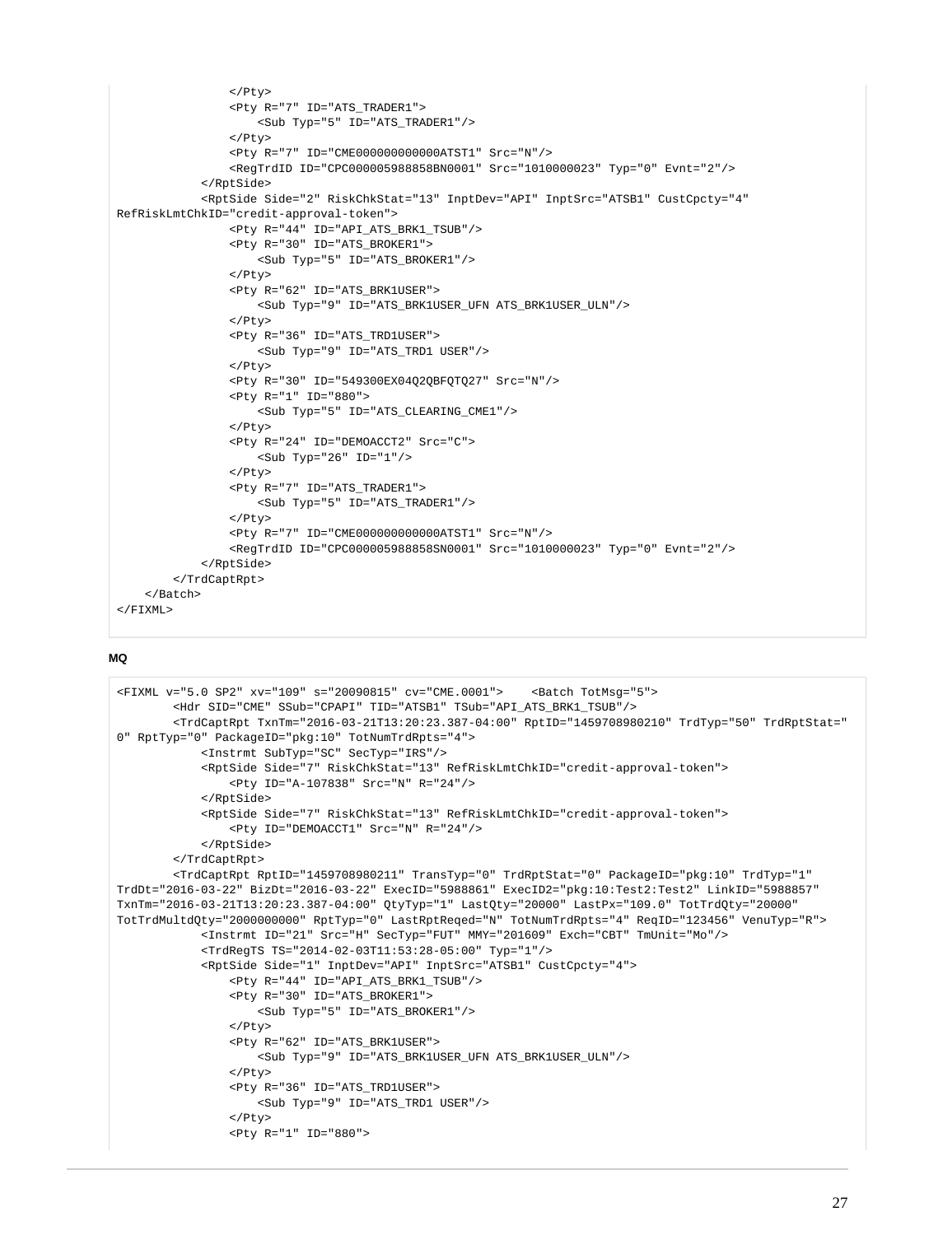```
 <Sub Typ="5" ID="ATS_CLEARING_CME1"/>
                  </Pty>
                  <Pty R="24" ID="DEMOACCT2" Src="C">
                     <Sub Typ="26" ID="1"/>
                  </Pty>
                  <Pty R="7" ID="ATS_TRADER1">
                     <Sub Typ="5" ID="ATS_TRADER1"/>
                 </Pty>
                  <RegTrdID ID="CPC000005988861BN0001" Src="1010000023" Typ="0" Evnt="2"/>
             </RptSide>
             <RptSide Side="2" InptDev="API" InptSrc="ATSB1" CustCpcty="4">
                 <Pty R="44" ID="API_ATS_BRK1_TSUB"/>
                  <Pty R="30" ID="ATS_BROKER1">
                      <Sub Typ="5" ID="ATS_BROKER1"/>
                  </Pty>
                  <Pty R="62" ID="ATS_BRK1USER">
                     <Sub Typ="9" ID="ATS_BRK1USER_UFN ATS_BRK1USER_ULN"/>
                  </Pty>
                  <Pty R="36" ID="ATS_TRD1USER">
                      <Sub Typ="9" ID="ATS_TRD1 USER"/>
                 \langle/Ptv>
                  <Pty R="1" ID="880">
                      <Sub Typ="5" ID="ATS_CLEARING_CME1"/>
                 \epsilon/Dty>
                  <Pty R="24" ID="DEMOACCT1" Src="C">
                    <Sub Typ="26" ID="1"/>
                  </Pty>
                  <Pty R="7" ID="ATS_TRADER1">
                      <Sub Typ="5" ID="ATS_TRADER1"/>
                 \epsilon/Pty>
                  <RegTrdID ID="CPC000005988861SN0001" Src="1010000023" Typ="0" Evnt="2"/>
             </RptSide>
         </TrdCaptRpt>
         <TrdCaptRpt RptID="1459708981139" TransTyp="0" TrdRptStat="101" PackageID="pkg:10" TrdTyp="58" 
TrdDt="2016-03-22" BizDt="2016-03-22" ExecID="5988860" ExecID2="pkg:10:Test1:Test1" LinkID="5988857" 
TxnTm="2016-03-21T13:20:23.358-04:00" QtyTyp="1" LastQty="20000" LastPx="0.0415" TotTrdQty="20000" 
TotTrdMultdQty="2000000000" RegRptTyp="1" VenuTyp="R" RptTyp="0" LastRptReqed="N" TotNumTrdRpts="4" 
ReqID="123456">
             <RegTrdID ID="CPB000005988860TN0001" Src="1010000023" Typ="0" Evnt="1"/>
             <Pty R="102" ID="SNZ2OJLFK8MNNCLQOF39" Src="N"/>
             <Pty R="73" ID="549300EX04Q2QBFQTQ27" Src="N"/>
             <Instrmt ID="TYA" Src="H" SecTyp="IRS" MMY="201609" Exch="CBT" TmUnit="Mo"/>
             <TrdRegTS TS="2014-02-13T11:53:28-05:00" Typ="1"/>
             <RptSide Side="1" RiskChkStat="13" InptDev="API" InptSrc="ATSB1" CustCpcty="4" 
RefRiskLmtChkID="credit-approval-token">
                 <Pty R="44" ID="API_ATS_BRK1_TSUB"/>
                 <Pty R="30" ID="ATS_BROKER1">
                     <Sub Typ="5" ID="ATS_BROKER1"/>
                  </Pty>
                  <Pty R="62" ID="ATS_BRK1USER">
                     <Sub Typ="9" ID="ATS_BRK1USER_UFN ATS_BRK1USER_ULN"/>
                  </Pty>
                  <Pty R="36" ID="ATS_TRD1USER">
                      <Sub Typ="9" ID="ATS_TRD1 USER"/>
                 \langle/Ptv>
                  <Pty R="30" ID="549300EX04Q2QBFQTQ27" Src="N"/>
                  <Pty R="1" ID="880">
                     <Sub Typ="5" ID="ATS_CLEARING_CME1"/>
                  </Pty>
                  <Pty R="24" ID="DEMOACCT2" Src="C">
                     <Sub Typ="26" ID="1"/>
                  </Pty>
                  <Pty R="7" ID="ATS_TRADER1">
                     <Sub Typ="5" ID="ATS_TRADER1"/>
                  </Pty>
                  <Pty R="7" ID="CME000000000000ATST1" Src="N"/>
                  <RegTrdID ID="CPC000005988860BN0001" Src="1010000023" Typ="0" Evnt="2"/>
             </RptSide>
             <RptSide Side="2" RiskChkStat="13" InptDev="API" InptSrc="ATSB1" CustCpcty="4"
```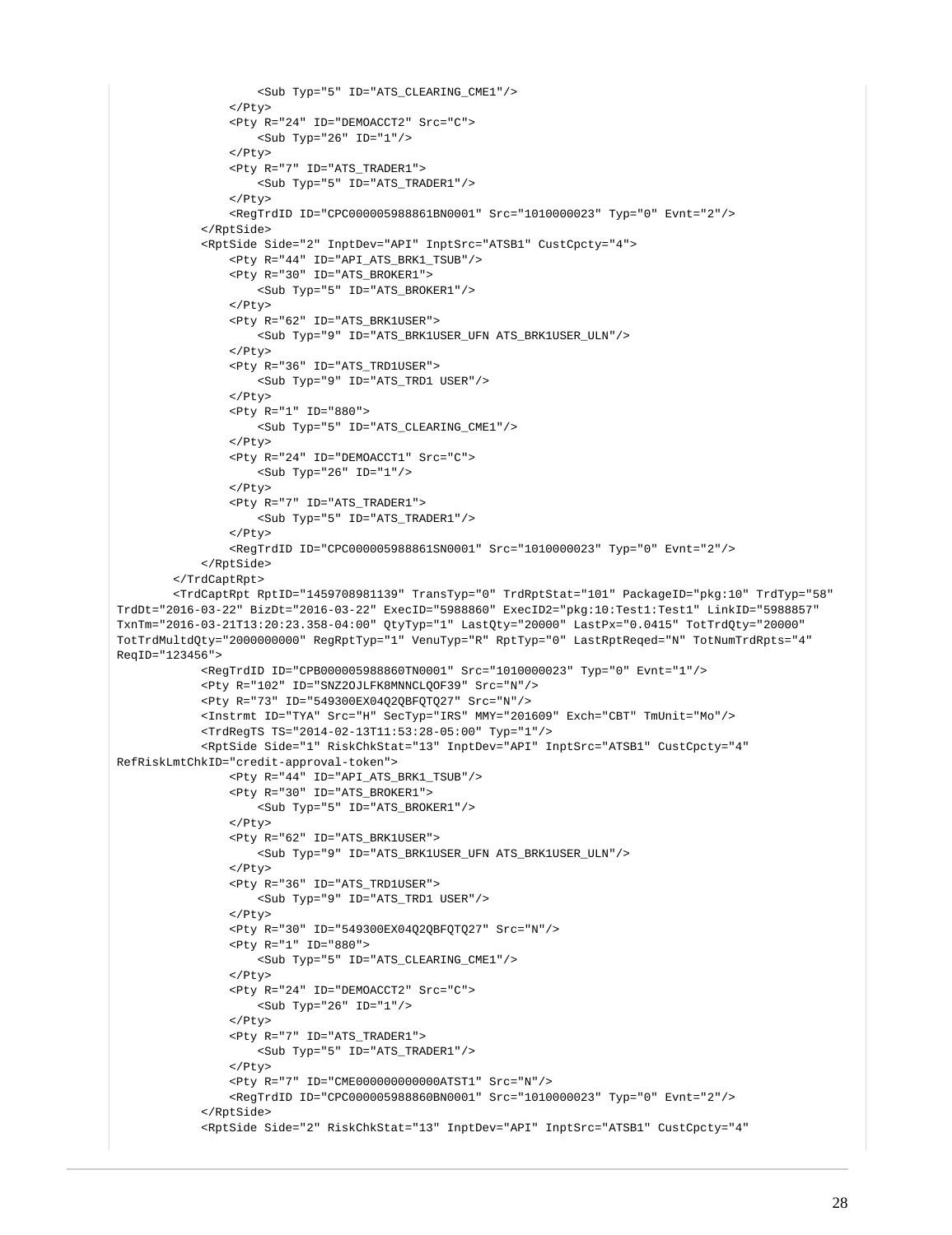```
RefRiskLmtChkID="credit-approval-token">
                  <Pty R="44" ID="API_ATS_BRK1_TSUB"/>
                 -<br><Pty R="30" ID="ATS_BROKER1">
                     <Sub Typ="5" ID="ATS_BROKER1"/>
                 \langlePty>
                  <Pty R="62" ID="ATS_BRK1USER">
                      <Sub Typ="9" ID="ATS_BRK1USER_UFN ATS_BRK1USER_ULN"/>
                  </Pty>
                  <Pty R="36" ID="ATS_TRD1USER">
                     <Sub Typ="9" ID="ATS_TRD1 USER"/>
                 \epsilon/Pty>
                  <Pty R="30" ID="549300EX04Q2QBFQTQ27" Src="N"/>
                  <Pty R="1" ID="880">
                      <Sub Typ="5" ID="ATS_CLEARING_CME1"/>
                  </Pty>
                  <Pty R="24" ID="DEMOACCT1" Src="C">
                     <Sub Typ="26" ID="1"/>
                  </Pty>
                  <Pty R="7" ID="ATS_TRADER1">
                      <Sub Typ="5" ID="ATS_TRADER1"/>
                 \langle/Ptv>
                  <Pty R="7" ID="CME000000000000ATST1" Src="N"/>
                  <RegTrdID ID="CPC000005988860SN0001" Src="1010000023" Typ="0" Evnt="2"/>
             </RptSide>
         </TrdCaptRpt>
         <TrdCaptRpt RptID="1459708981962" TransTyp="0" TrdRptStat="0" PackageID="pkg:10" TrdTyp="1" 
TrdDt="2016-03-22" BizDt="2016-03-22" ExecID="5988859" ExecID2="pkg:10:Test2:Test2" LinkID="5988857" 
TxnTm="2016-03-21T13:20:23.351-04:00" QtyTyp="1" LastQty="20000" LastPx="109.0" TotTrdQty="20000" 
TotTrdMultdQty="2000000000" RptTyp="0" LastRptReqed="N" TotNumTrdRpts="4" ReqID="123456" VenuTyp="R">
             <Instrmt ID="21" Src="H" SecTyp="FUT" MMY="201606" Exch="CBT" TmUnit="Mo"/>
             <TrdRegTS TS="2014-02-03T11:53:28-05:00" Typ="1"/>
             <RptSide Side="1" InptDev="API" InptSrc="ATSB1" CustCpcty="4">
                  <Pty R="44" ID="API_ATS_BRK1_TSUB"/>
                  <Pty R="30" ID="ATS_BROKER1">
                     <Sub Typ="5" ID="ATS_BROKER1"/>
                  </Pty>
                  <Pty R="62" ID="ATS_BRK1USER">
                     <Sub Typ="9" ID="ATS_BRK1USER_UFN ATS_BRK1USER_ULN"/>
                  </Pty>
                  <Pty R="36" ID="ATS_TRD1USER">
                      <Sub Typ="9" ID="ATS_TRD1 USER"/>
                 \langle/Ptv>
                  <Pty R="1" ID="880">
                     <Sub Typ="5" ID="ATS_CLEARING_CME1"/>
                  </Pty>
                  <Pty R="24" ID="DEMOACCT1" Src="C">
                     <Sub Typ="26" ID="1"/>
                  </Pty>
                  <Pty R="7" ID="ATS_TRADER1">
                     <Sub Typ="5" ID="ATS_TRADER1"/>
                  </Pty>
                  <RegTrdID ID="CPC000005988859BN0001" Src="1010000023" Typ="0" Evnt="2"/>
             </RptSide>
             <RptSide Side="2" InptDev="API" InptSrc="ATSB1" CustCpcty="4">
                  <Pty R="44" ID="API_ATS_BRK1_TSUB"/>
                  <Pty R="30" ID="ATS_BROKER1">
                     <Sub Typ="5" ID="ATS_BROKER1"/>
                  </Pty>
                  <Pty R="62" ID="ATS_BRK1USER">
                     <Sub Typ="9" ID="ATS_BRK1USER_UFN ATS_BRK1USER_ULN"/>
                  </Pty>
                  <Pty R="36" ID="ATS_TRD1USER">
                     <Sub Typ="9" ID="ATS_TRD1 USER"/>
                 \langle/Ptv>
                  <Pty R="1" ID="880">
                      <Sub Typ="5" ID="ATS_CLEARING_CME1"/>
                 \langle/Ptv>
                  <Pty R="24" ID="DEMOACCT2" Src="C">
                      <Sub Typ="26" ID="1"/>
```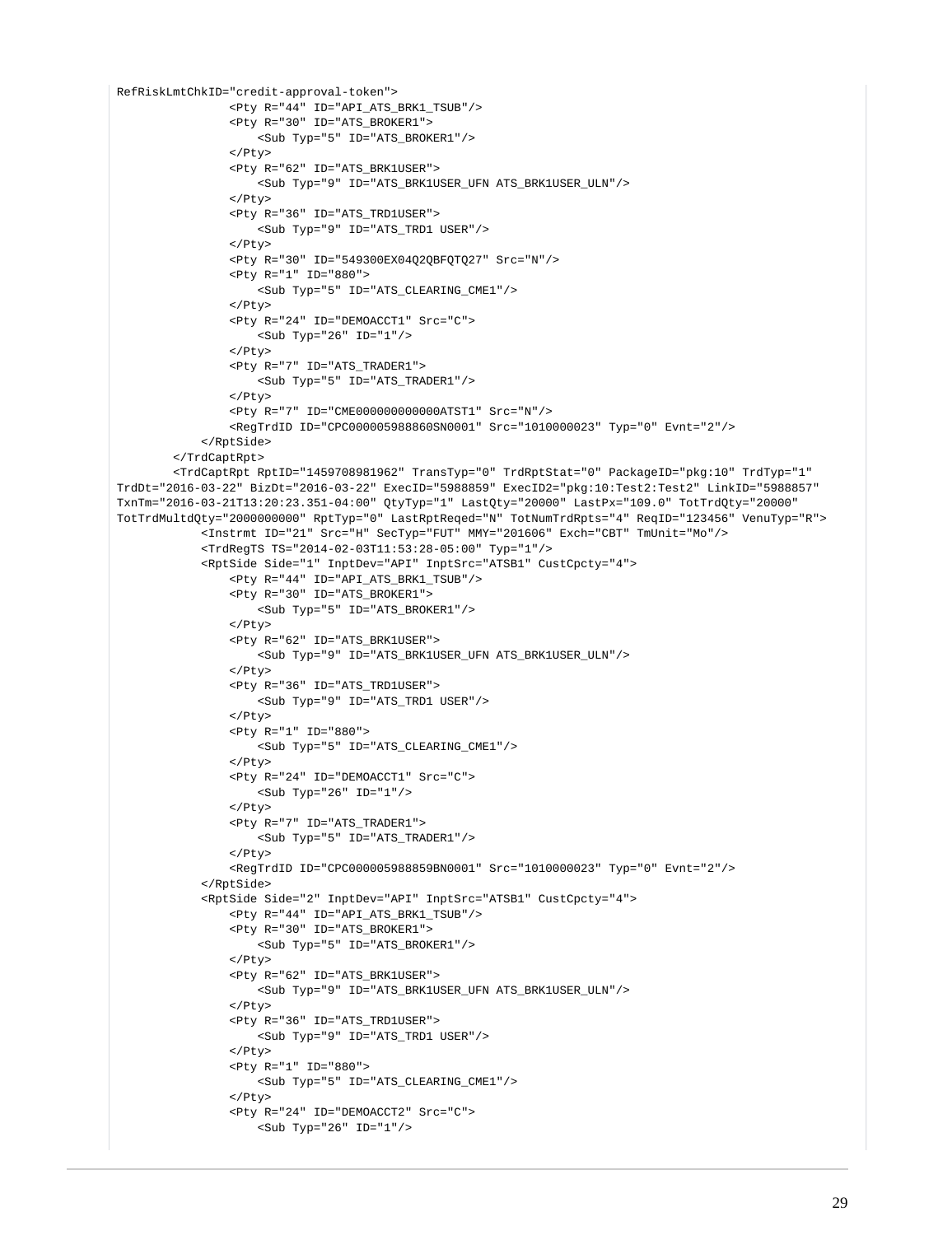```
\langle/Ptv>
                  <Pty R="7" ID="ATS_TRADER1">
                     <Sub Typ="5" ID="ATS TRADER1"/>
                 \epsilon/Pty>
                  <RegTrdID ID="CPC000005988859SN0001" Src="1010000023" Typ="0" Evnt="2"/>
             </RptSide>
         </TrdCaptRpt>
         <TrdCaptRpt RptID="1459708982760" TransTyp="0" TrdRptStat="101" PackageID="pkg:10" TrdTyp="58" 
TrdDt="2016-03-22" BizDt="2016-03-22" ExecID="5988858" ExecID2="pkg:10:Test1:Test1" LinkID="5988857" 
TxnTm="2016-03-21T13:20:23.303-04:00" QtyTyp="1" LastQty="20000" LastPx="0.0415" TotTrdQty="20000" 
TotTrdMultdQty="2000000000" RegRptTyp="1" VenuTyp="R" RptTyp="0" LastRptReqed="Y" TotNumTrdRpts="4" 
ReqID="123456">
             <RegTrdID ID="CPB000005988858TN0001" Src="1010000023" Typ="0" Evnt="1"/>
             <Pty R="102" ID="SNZ2OJLFK8MNNCLQOF39" Src="N"/>
             <Pty R="73" ID="549300EX04Q2QBFQTQ27" Src="N"/>
             <Instrmt ID="TYA" Src="H" SecTyp="IRS" MMY="201606" Exch="CBT" TmUnit="Mo"/>
             <TrdRegTS TS="2014-02-13T11:53:28-05:00" Typ="1"/>
             <RptSide Side="1" RiskChkStat="13" InptDev="API" InptSrc="ATSB1" CustCpcty="4" 
RefRiskLmtChkID="credit-approval-token">
                  <Pty R="44" ID="API_ATS_BRK1_TSUB"/>
                  <Pty R="30" ID="ATS_BROKER1">
                      <Sub Typ="5" ID="ATS_BROKER1"/>
                  </Pty>
                  <Pty R="62" ID="ATS_BRK1USER">
                     <Sub Typ="9" ID="ATS_BRK1USER_UFN ATS_BRK1USER_ULN"/>
                 </Pty>
                  <Pty R="36" ID="ATS_TRD1USER">
                      <Sub Typ="9" ID="ATS_TRD1 USER"/>
                  </Pty>
                  <Pty R="30" ID="549300EX04Q2QBFQTQ27" Src="N"/>
                  <Pty R="1" ID="880">
                     <Sub Typ="5" ID="ATS_CLEARING_CME1"/>
                  </Pty>
                  <Pty R="24" ID="DEMOACCT1" Src="C">
                    \text{Sub Type} "26" ID="1"/>
                  </Pty>
                  <Pty R="7" ID="ATS_TRADER1">
                     <Sub Typ="5" ID="ATS_TRADER1"/>
                  </Pty>
                  <Pty R="7" ID="CME000000000000ATST1" Src="N"/>
                  <RegTrdID ID="CPC000005988858BN0001" Src="1010000023" Typ="0" Evnt="2"/>
             </RptSide>
             <RptSide Side="2" RiskChkStat="13" InptDev="API" InptSrc="ATSB1" CustCpcty="4" 
RefRiskLmtChkID="credit-approval-token">
                  <Pty R="44" ID="API_ATS_BRK1_TSUB"/>
                  <Pty R="30" ID="ATS_BROKER1">
                      <Sub Typ="5" ID="ATS_BROKER1"/>
                  </Pty>
                  <Pty R="62" ID="ATS_BRK1USER">
                     <Sub Typ="9" ID="ATS_BRK1USER_UFN ATS_BRK1USER_ULN"/>
                 \langle/Ptv>
                  <Pty R="36" ID="ATS_TRD1USER">
                      <Sub Typ="9" ID="ATS_TRD1 USER"/>
                  </Pty>
                  <Pty R="30" ID="549300EX04Q2QBFQTQ27" Src="N"/>
                  <Pty R="1" ID="880">
                     <Sub Typ="5" ID="ATS_CLEARING_CME1"/>
                  </Pty>
                  <Pty R="24" ID="DEMOACCT2" Src="C">
                     <Sub Typ="26" ID="1"/>
                  </Pty>
                  <Pty R="7" ID="ATS_TRADER1">
                     <Sub Typ="5" ID="ATS_TRADER1"/>
                 \langle/Ptv>
                  <Pty R="7" ID="CME000000000000ATST1" Src="N"/>
                  <RegTrdID ID="CPC000005988858SN0001" Src="1010000023" Typ="0" Evnt="2"/>
             </RptSide>
         </TrdCaptRpt>
     </Batch>
```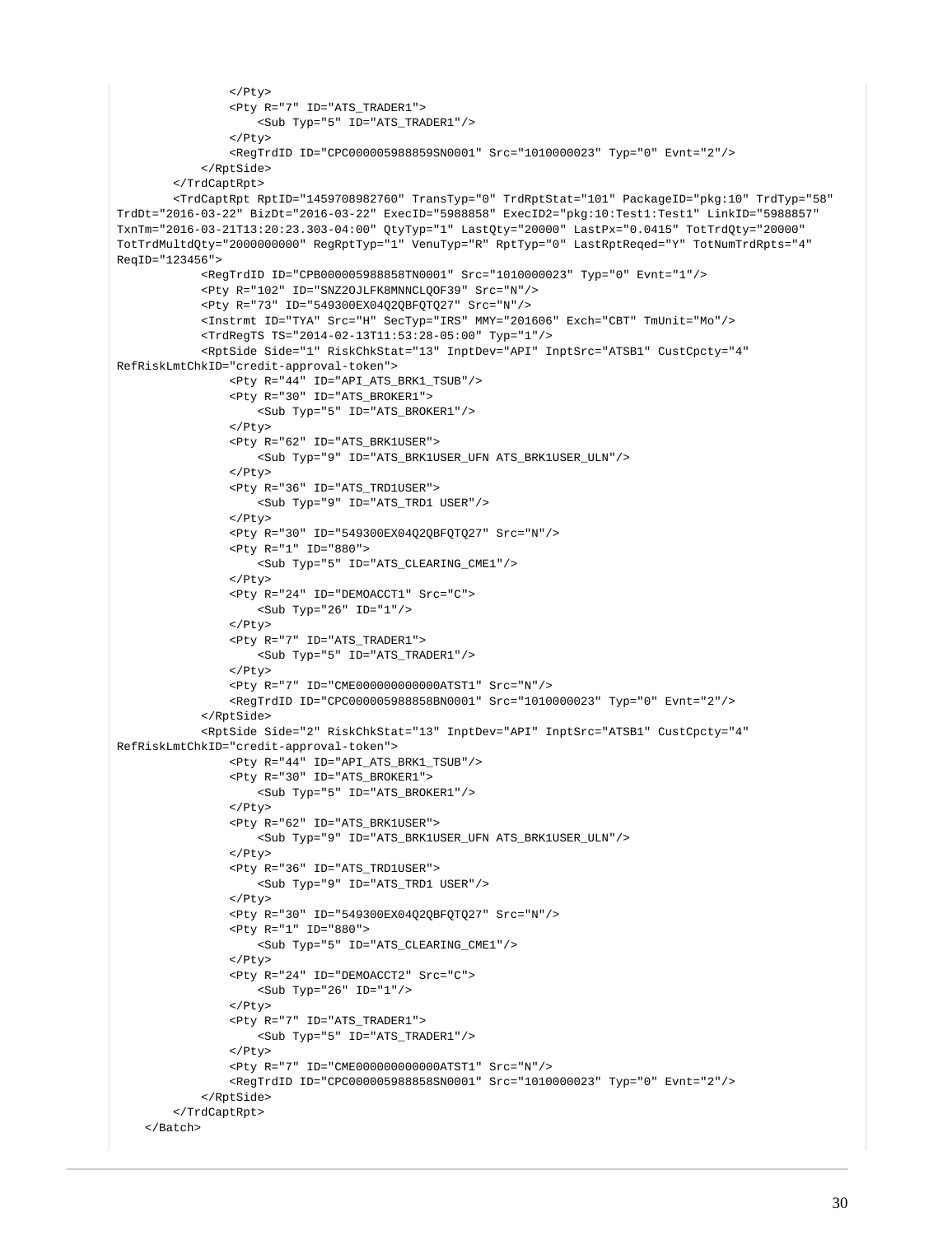```
</FIXML>
```
#### **Responses for Invoice Swap Switch Spreads (HTTP and MQ) HTTP**

```
<FIXML v="5.0 SP2" xv="109" s="20090815" cv="CME.0001"> <Batch TotMsg="5">
         <Hdr SID="CME" SSub="CPAPI" TID="ATSB1" TSub="API_ATS_BRK1_TSUB"/>
         <TrdCaptRpt TxnTm="2016-03-21T13:24:41.717-04:00" RptID="1459708733355" TrdTyp="50" TrdRptStat="
0" RptTyp="0" PackageID="pkg:10" TotNumTrdRpts="4">
             <Instrmt SubTyp="SW" SecTyp="IRS"/>
             <RptSide Side="7" RiskChkStat="13" RefRiskLmtChkID="credit-approval-token">
                 <Pty ID="DEMOACCT1" Src="N" R="24"/>
             </RptSide>
             <RptSide Side="7" RiskChkStat="13" RefRiskLmtChkID="credit-approval-token">
                 <Pty ID="A-107838" Src="N" R="24"/>
             </RptSide>
         </TrdCaptRpt>
         <TrdCaptRpt RptID="1459708733356" TransTyp="0" TrdRptStat="0" PackageID="pkg:10" TrdTyp="1" 
TrdDt="2016-03-22" BizDt="2016-03-22" ExecID="5988881" ExecID2="pkg:10:Test2:Test2" LinkID="5988877" 
TxnTm="2016-03-21T13:24:41.717-04:00" QtyTyp="1" LastQty="14000" LastPx="109.375" TotTrdQty="14000" 
TotTrdMultdQty="2800000000" RptTyp="0" LastRptReqed="N" TotNumTrdRpts="4" ReqID="123456" VenuTyp="R">
             <Instrmt ID="26" Src="H" SecTyp="FUT" MMY="201606" Exch="CBT" TmUnit="Mo"/>
             <TrdRegTS TS="2014-02-03T11:53:28-05:00" Typ="1"/>
             <RptSide Side="1" InptDev="API" InptSrc="ATSB1" CustCpcty="4">
                 <Pty R="44" ID="API_ATS_BRK1_TSUB"/>
                 <Pty R="30" ID="ATS_BROKER1">
                     <Sub Typ="5" ID="ATS_BROKER1"/>
                 </Pty>
                 <Pty R="62" ID="ATS_BRK1USER">
                     <Sub Typ="9" ID="ATS_BRK1USER_UFN ATS_BRK1USER_ULN"/>
                \epsilon/Pty>
                 <Pty R="36" ID="ATS_TRD1USER">
                     <Sub Typ="9" ID="ATS_TRD1 USER"/>
                \epsilon/Pty>
                 <Pty R="1" ID="880">
                     <Sub Typ="5" ID="ATS_CLEARING_CME1"/>
                 </Pty>
                 <Pty R="24" ID="DEMOACCT2" Src="C">
                     <Sub Typ="26" ID="1"/>
                 </Pty>
                 <Pty R="7" ID="ATS_TRADER1">
                     <Sub Typ="5" ID="ATS_TRADER1"/>
                </Pty>
                 <RegTrdID ID="CPC000005988881BN0001" Src="1010000023" Typ="0" Evnt="2"/>
             </RptSide>
             <RptSide Side="2" InptDev="API" InptSrc="ATSB1" CustCpcty="4">
                 <Pty R="44" ID="API_ATS_BRK1_TSUB"/>
                 <Pty R="30" ID="ATS_BROKER1">
                     <Sub Typ="5" ID="ATS_BROKER1"/>
                 </Pty>
                 <Pty R="62" ID="ATS_BRK1USER">
                     <Sub Typ="9" ID="ATS_BRK1USER_UFN ATS_BRK1USER_ULN"/>
                </Pty>
                 <Pty R="36" ID="ATS_TRD1USER">
                     <Sub Typ="9" ID="ATS_TRD1 USER"/>
                 </Pty>
                 <Pty R="1" ID="880">
                     <Sub Typ="5" ID="ATS_CLEARING_CME1"/>
                 </Pty>
                  <Pty R="24" ID="DEMOACCT1" Src="C">
                     <Sub Typ="26" ID="1"/>
                </Pty>
                 <Pty R="7" ID="ATS_TRADER1">
                     <Sub Typ="5" ID="ATS_TRADER1"/>
                 </Pty>
                  <RegTrdID ID="CPC000005988881SN0001" Src="1010000023" Typ="0" Evnt="2"/>
             </RptSide>
```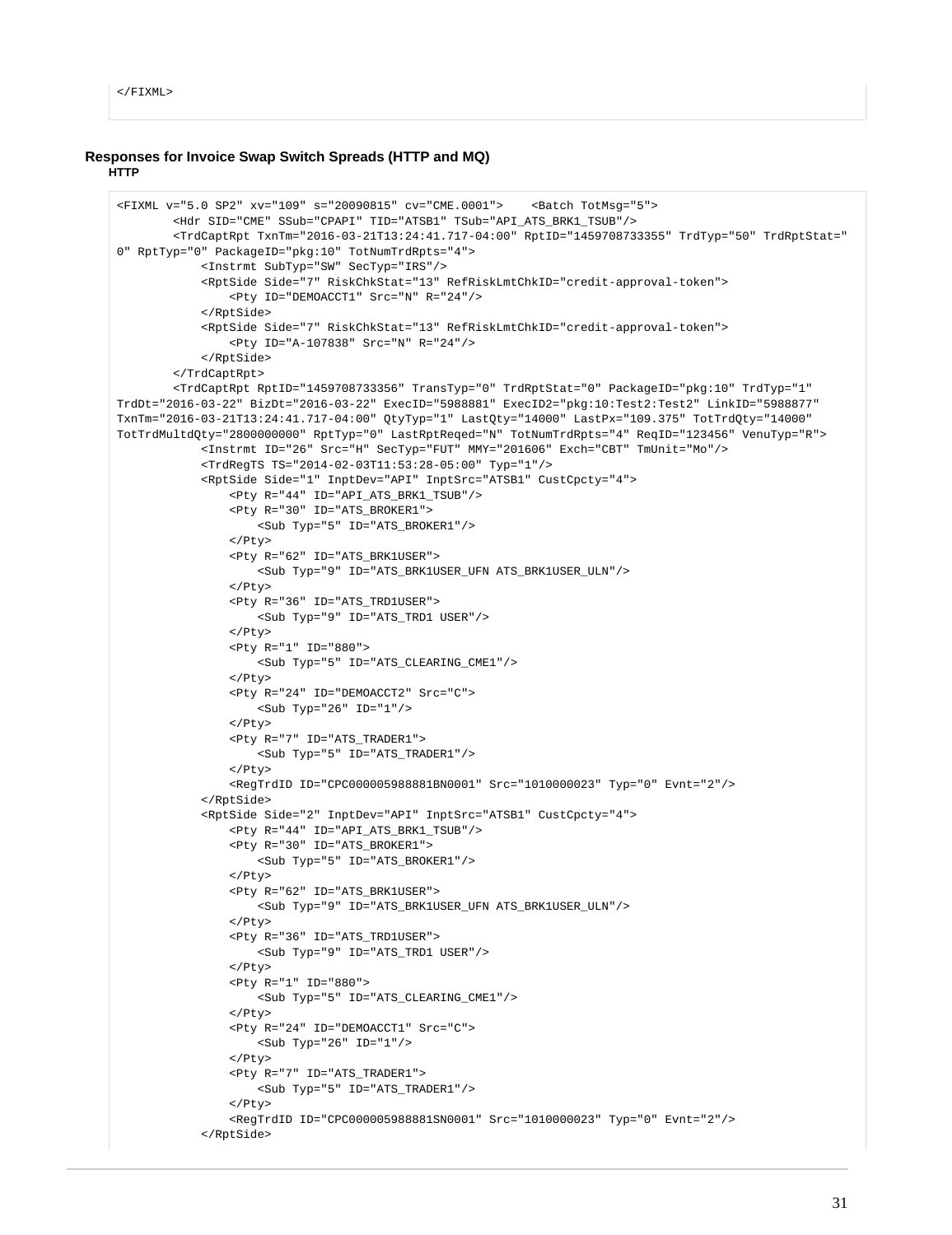```
 </TrdCaptRpt>
         <TrdCaptRpt RptID="1459708735597" TransTyp="0" TrdRptStat="101" PackageID="pkg:10" TrdTyp="58" 
TrdDt="2016-03-22" BizDt="2016-03-22" ExecID="5988880" ExecID2="pkg:10:Test1:Test1" LinkID="5988877" 
TxnTm="2016-03-21T13:24:41.694-04:00" QtyTyp="1" LastQty="14000" LastPx="0.0415" TotTrdQty="14000" 
TotTrdMultdQty="2800000000" RegRptTyp="1" VenuTyp="R" RptTyp="0" LastRptReqed="N" TotNumTrdRpts="4" 
ReqID="123456">
             <RegTrdID ID="CPB000005988880TN0001" Src="1010000023" Typ="0" Evnt="1"/>
             <Pty R="102" ID="SNZ2OJLFK8MNNCLQOF39" Src="N"/>
             <Pty R="73" ID="549300EX04Q2QBFQTQ27" Src="N"/>
             <Instrmt ID="TVA" Src="H" SecTyp="IRS" MMY="201606" Exch="CBT" TmUnit="Mo"/>
             <TrdRegTS TS="2014-02-13T11:53:28-05:00" Typ="1"/>
             <RptSide Side="1" RiskChkStat="13" InptDev="API" InptSrc="ATSB1" CustCpcty="4" 
RefRiskLmtChkID="credit-approval-token">
                 <Pty R="44" ID="API_ATS_BRK1_TSUB"/>
                  <Pty R="30" ID="ATS_BROKER1">
                      <Sub Typ="5" ID="ATS_BROKER1"/>
                 </Pty>
                  <Pty R="62" ID="ATS_BRK1USER">
                     <Sub Typ="9" ID="ATS_BRK1USER_UFN ATS_BRK1USER_ULN"/>
                  </Pty>
                  <Pty R="36" ID="ATS_TRD1USER">
                      <Sub Typ="9" ID="ATS_TRD1 USER"/>
                  </Pty>
                  <Pty R="30" ID="549300EX04Q2QBFQTQ27" Src="N"/>
                  <Pty R="1" ID="880">
                     <Sub Typ="5" ID="ATS_CLEARING_CME1"/>
                  </Pty>
                  <Pty R="24" ID="DEMOACCT2" Src="C">
                      <Sub Typ="26" ID="1"/>
                 \epsilon/Ptys
                  <Pty R="7" ID="ATS_TRADER1">
                     <Sub Typ="5" ID="ATS_TRADER1"/>
                  </Pty>
                  <Pty R="7" ID="CME000000000000ATST1" Src="N"/>
                  <RegTrdID ID="CPC000005988880BN0001" Src="1010000023" Typ="0" Evnt="2"/>
             </RptSide>
             <RptSide Side="2" RiskChkStat="13" InptDev="API" InptSrc="ATSB1" CustCpcty="4" 
RefRiskLmtChkID="credit-approval-token">
                 <Pty R="44" ID="API_ATS_BRK1_TSUB"/>
                  <Pty R="30" ID="ATS_BROKER1">
                      <Sub Typ="5" ID="ATS_BROKER1"/>
                 \langle/Ptv>
                  <Pty R="62" ID="ATS_BRK1USER">
                     <Sub Typ="9" ID="ATS_BRK1USER_UFN ATS_BRK1USER_ULN"/>
                  </Pty>
                  <Pty R="36" ID="ATS_TRD1USER">
                     <Sub Typ="9" ID="ATS_TRD1 USER"/>
                  </Pty>
                  <Pty R="30" ID="549300EX04Q2QBFQTQ27" Src="N"/>
                  <Pty R="1" ID="880">
                     <Sub Typ="5" ID="ATS_CLEARING_CME1"/>
                  </Pty>
                  <Pty R="24" ID="DEMOACCT1" Src="C">
                     <Sub Typ="26" ID="1"/>
                 \langle/Ptv>
                  <Pty R="7" ID="ATS_TRADER1">
                     <Sub Typ="5" ID="ATS_TRADER1"/>
                  </Pty>
                  <Pty R="7" ID="CME000000000000ATST1" Src="N"/>
                  <RegTrdID ID="CPC000005988880SN0001" Src="1010000023" Typ="0" Evnt="2"/>
             </RptSide>
         </TrdCaptRpt>
         <TrdCaptRpt RptID="1459708736437" TransTyp="0" TrdRptStat="0" PackageID="pkg:10" TrdTyp="1" 
TrdDt="2016-03-22" BizDt="2016-03-22" ExecID="5988879" ExecID2="pkg:10:Test2:Test2" LinkID="5988877" 
TxnTm="2016-03-21T13:24:41.688-04:00" QtyTyp="1" LastQty="20000" LastPx="109.0" TotTrdQty="20000" 
TotTrdMultdQty="2000000000" RptTyp="0" LastRptReqed="N" TotNumTrdRpts="4" ReqID="123456" VenuTyp="R">
             <Instrmt ID="21" Src="H" SecTyp="FUT" MMY="201606" Exch="CBT" TmUnit="Mo"/>
             <TrdRegTS TS="2014-02-03T11:53:28-05:00" Typ="1"/>
             <RptSide Side="1" InptDev="API" InptSrc="ATSB1" CustCpcty="4">
```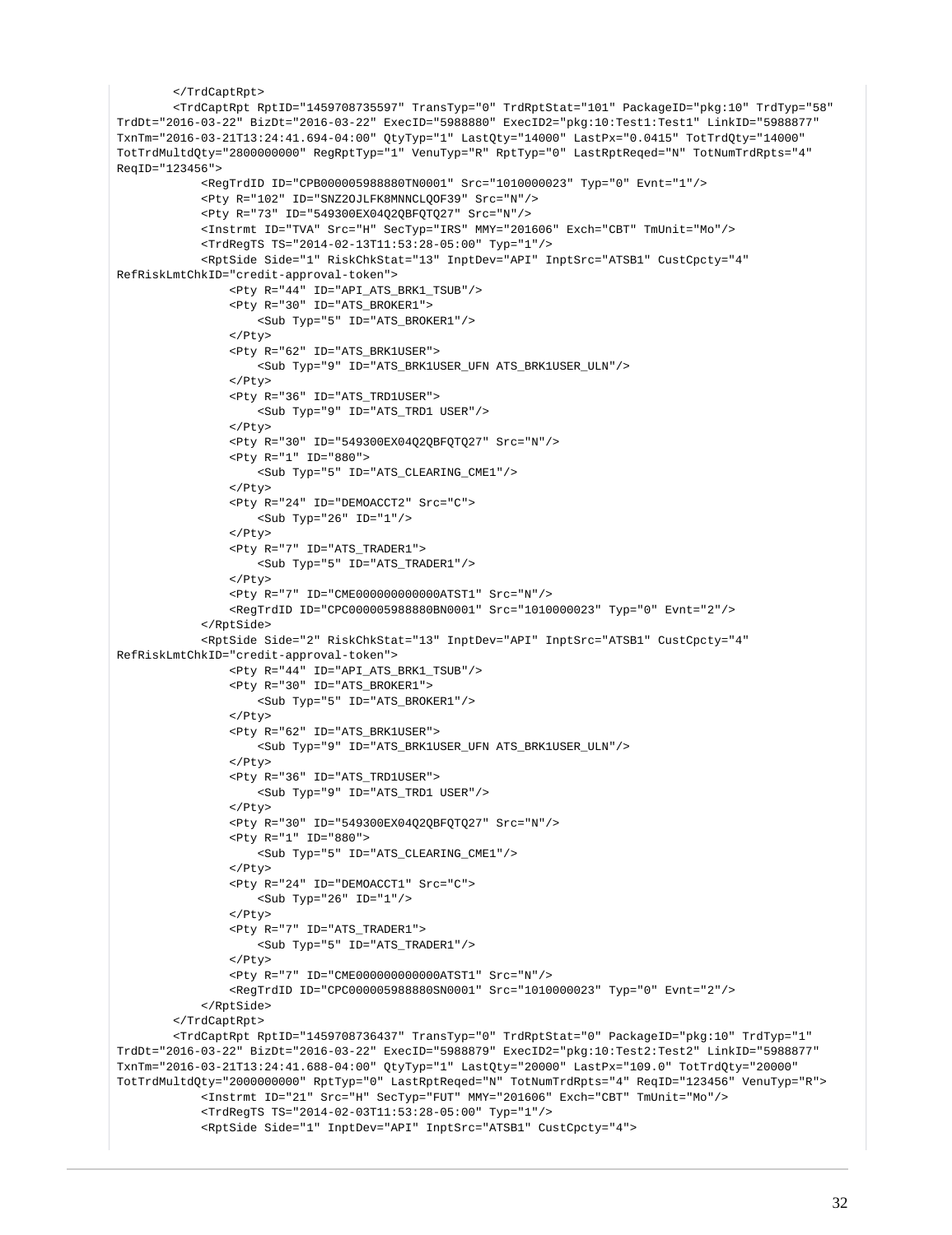```
 <Pty R="44" ID="API_ATS_BRK1_TSUB"/>
                    <Pty R="30" ID="ATS_BROKER1">
                        <Sub Typ="5" ID="ATS_BROKER1"/>
                   \epsilon/Pty>
                    <Pty R="62" ID="ATS_BRK1USER">
                        <Sub Typ="9" ID="ATS_BRK1USER_UFN ATS_BRK1USER_ULN"/>
                    </Pty>
                    <Pty R="36" ID="ATS_TRD1USER">
                        <Sub Typ="9" ID="ATS_TRD1 USER"/>
                    </Pty>
                    <Pty R="1" ID="880">
                        <Sub Typ="5" ID="ATS_CLEARING_CME1"/>
                    </Pty>
                    <Pty R="24" ID="DEMOACCT1" Src="C">
                        <Sub Typ="26" ID="1"/>
                    </Pty>
                    <Pty R="7" ID="ATS_TRADER1">
                        <Sub Typ="5" ID="ATS_TRADER1"/>
                    </Pty>
                    <RegTrdID ID="CPC000005988879BN0001" Src="1010000023" Typ="0" Evnt="2"/>
               </RptSide>
               <RptSide Side="2" InptDev="API" InptSrc="ATSB1" CustCpcty="4">
                    <Pty R="44" ID="API_ATS_BRK1_TSUB"/>
                   \overline{P} \overline{P} \overline{P} \overline{P} \overline{P} \overline{P} \overline{P} \overline{P} \overline{P} \overline{P} \overline{P} \overline{P} \overline{P} \overline{P} \overline{P} \overline{P} \overline{P} \overline{P} \overline{P} \overline{P} \overline{P} \overline{P} \overline{P} \overline{P} \overline{ <Sub Typ="5" ID="ATS_BROKER1"/>
                    </Pty>
                    <Pty R="62" ID="ATS_BRK1USER">
                        <Sub Typ="9" ID="ATS_BRK1USER_UFN ATS_BRK1USER_ULN"/>
                    </Pty>
                    <Pty R="36" ID="ATS_TRD1USER">
                        <Sub Typ="9" ID="ATS_TRD1 USER"/>
                    </Pty>
                    <Pty R="1" ID="880">
                        <Sub Typ="5" ID="ATS_CLEARING_CME1"/>
                   \epsilon/Pty>
                    <Pty R="24" ID="DEMOACCT2" Src="C">
                       $\mbox{\tt <Sub}~$Type="26"~ID="1"/{\smallgt} </Pty>
                    <Pty R="7" ID="ATS_TRADER1">
                        <Sub Typ="5" ID="ATS_TRADER1"/>
                    </Pty>
                    <RegTrdID ID="CPC000005988879SN0001" Src="1010000023" Typ="0" Evnt="2"/>
               </RptSide>
          </TrdCaptRpt>
          <TrdCaptRpt RptID="1459708737236" TransTyp="0" TrdRptStat="101" PackageID="pkg:10" TrdTyp="58" 
TrdDt="2016-03-22" BizDt="2016-03-22" ExecID="5988878" ExecID2="pkg:10:Test1:Test1" LinkID="5988877" 
TxnTm="2016-03-21T13:24:41.651-04:00" QtyTyp="1" LastQty="20000" LastPx="0.0415" TotTrdQty="20000" 
TotTrdMultdQty="2000000000" RegRptTyp="1" VenuTyp="R" RptTyp="0" LastRptReqed="Y" TotNumTrdRpts="4" 
ReqID="123456">
               <RegTrdID ID="CPB000005988878TN0001" Src="1010000023" Typ="0" Evnt="1"/>
               <Pty R="102" ID="SNZ2OJLFK8MNNCLQOF39" Src="N"/>
               <Pty R="73" ID="549300EX04Q2QBFQTQ27" Src="N"/>
               <Instrmt ID="TYA" Src="H" SecTyp="IRS" MMY="201606" Exch="CBT" TmUnit="Mo"/>
               <TrdRegTS TS="2014-02-13T11:53:28-05:00" Typ="1"/>
               <RptSide Side="1" RiskChkStat="13" InptDev="API" InptSrc="ATSB1" CustCpcty="4" 
RefRiskLmtChkID="credit-approval-token">
                   <Pty R="44" ID="API_ATS_BRK1_TSUB"/>
                    <Pty R="30" ID="ATS_BROKER1">
                        <Sub Typ="5" ID="ATS_BROKER1"/>
                   \langle/Ptv>
                    <Pty R="62" ID="ATS_BRK1USER">
                        <Sub Typ="9" ID="ATS_BRK1USER_UFN ATS_BRK1USER_ULN"/>
                    </Pty>
                    <Pty R="36" ID="ATS_TRD1USER">
                        <Sub Typ="9" ID="ATS_TRD1 USER"/>
                    </Pty>
                    <Pty R="30" ID="549300EX04Q2QBFQTQ27" Src="N"/>
                    <Pty R="1" ID="880">
                        <Sub Typ="5" ID="ATS_CLEARING_CME1"/>
```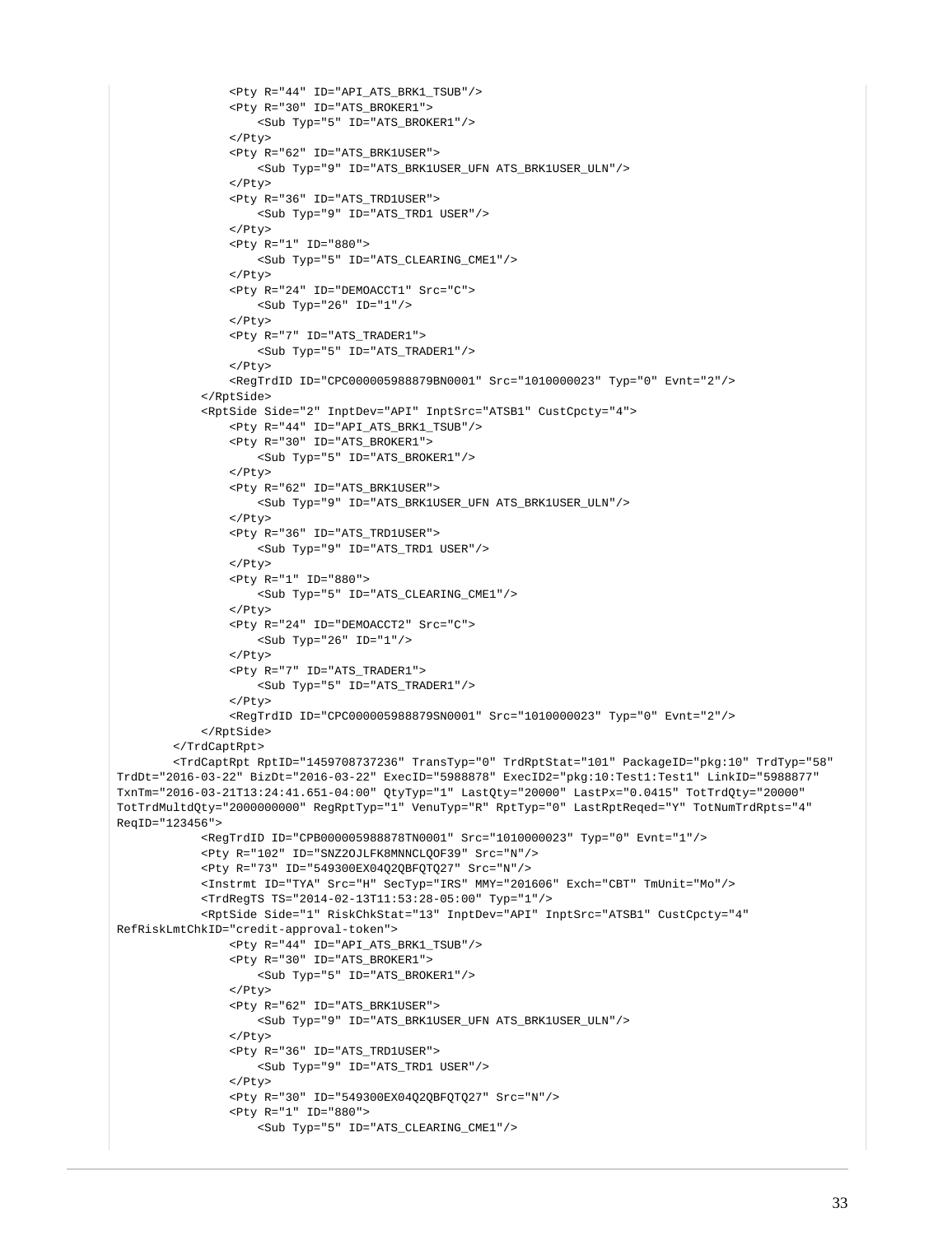```
\langle/Ptv>
                  <Pty R="24" ID="DEMOACCT1" Src="C">
                     s-Sub Typ="26" ID="1"/>
                 \epsilon/Pty>
                  <Pty R="7" ID="ATS_TRADER1">
                      <Sub Typ="5" ID="ATS_TRADER1"/>
                  </Pty>
                  <Pty R="7" ID="CME000000000000ATST1" Src="N"/>
                  <RegTrdID ID="CPC000005988878BN0001" Src="1010000023" Typ="0" Evnt="2"/>
              </RptSide>
              <RptSide Side="2" RiskChkStat="13" InptDev="API" InptSrc="ATSB1" CustCpcty="4" 
RefRiskLmtChkID="credit-approval-token">
                  <Pty R="44" ID="API_ATS_BRK1_TSUB"/>
                  <Pty R="30" ID="ATS_BROKER1">
                      <Sub Typ="5" ID="ATS_BROKER1"/>
                  </Pty>
                  <Pty R="62" ID="ATS_BRK1USER">
                      <Sub Typ="9" ID="ATS_BRK1USER_UFN ATS_BRK1USER_ULN"/>
                  </Pty>
                  <Pty R="36" ID="ATS_TRD1USER">
                      <Sub Typ="9" ID="ATS_TRD1 USER"/>
                  </Pty>
                  <Pty R="30" ID="549300EX04Q2QBFQTQ27" Src="N"/>
                  <Pty R="1" ID="880">
                      <Sub Typ="5" ID="ATS_CLEARING_CME1"/>
                 </Pty>
                  <Pty R="24" ID="DEMOACCT2" Src="C">
                     \text{Sub Type} "26" ID="1"/>
                  </Pty>
                  <Pty R="7" ID="ATS_TRADER1">
                      <Sub Typ="5" ID="ATS_TRADER1"/>
                  </Pty>
                  <Pty R="7" ID="CME000000000000ATST1" Src="N"/>
                  <RegTrdID ID="CPC000005988878SN0001" Src="1010000023" Typ="0" Evnt="2"/>
              </RptSide>
         </TrdCaptRpt>
    \epsilon/Batch\epsilon\epsilon/FTXML>
```

```
<FIXML v="5.0 SP2" xv="109" s="20090815" cv="CME.0001"> <Batch TotMsg="5">
         <Hdr SID="CME" SSub="CPAPI" TID="ATSB1" TSub="API_ATS_BRK1_TSUB"/>
         <TrdCaptRpt TxnTm="2016-03-21T13:24:41.717-04:00" RptID="1459708867736" TrdTyp="50" TrdRptStat="
0" RptTyp="0" PackageID="pkg:10" TotNumTrdRpts="4">
             <Instrmt SubTyp="SW" SecTyp="IRS"/>
             <RptSide Side="7" RiskChkStat="13" RefRiskLmtChkID="credit-approval-token">
                 <Pty ID="DEMOACCT1" Src="N" R="24"/>
             </RptSide>
             <RptSide Side="7" RiskChkStat="13" RefRiskLmtChkID="credit-approval-token">
                 <Pty ID="A-107838" Src="N" R="24"/>
             </RptSide>
         </TrdCaptRpt>
         <TrdCaptRpt RptID="1459708867737" TransTyp="0" TrdRptStat="0" PackageID="pkg:10" TrdTyp="1" 
TrdDt="2016-03-22" BizDt="2016-03-22" ExecID="5988881" ExecID2="pkg:10:Test2:Test2" LinkID="5988877" 
TxnTm="2016-03-21T13:24:41.717-04:00" QtyTyp="1" LastQty="14000" LastPx="109.375" TotTrdQty="14000" 
TotTrdMultdQty="2800000000" RptTyp="0" LastRptReqed="N" TotNumTrdRpts="4" ReqID="123456" VenuTyp="R">
             <Instrmt ID="26" Src="H" SecTyp="FUT" MMY="201606" Exch="CBT" TmUnit="Mo"/>
             <TrdRegTS TS="2014-02-03T11:53:28-05:00" Typ="1"/>
             <RptSide Side="1" InptDev="API" InptSrc="ATSB1" CustCpcty="4">
                 <Pty R="44" ID="API_ATS_BRK1_TSUB"/>
                 <Pty R="30" ID="ATS_BROKER1">
                    <Sub Typ="5" ID="ATS_BROKER1"/>
                 </Pty>
                 <Pty R="62" ID="ATS_BRK1USER">
                     <Sub Typ="9" ID="ATS_BRK1USER_UFN ATS_BRK1USER_ULN"/>
                 </Pty>
                 <Pty R="36" ID="ATS_TRD1USER">
```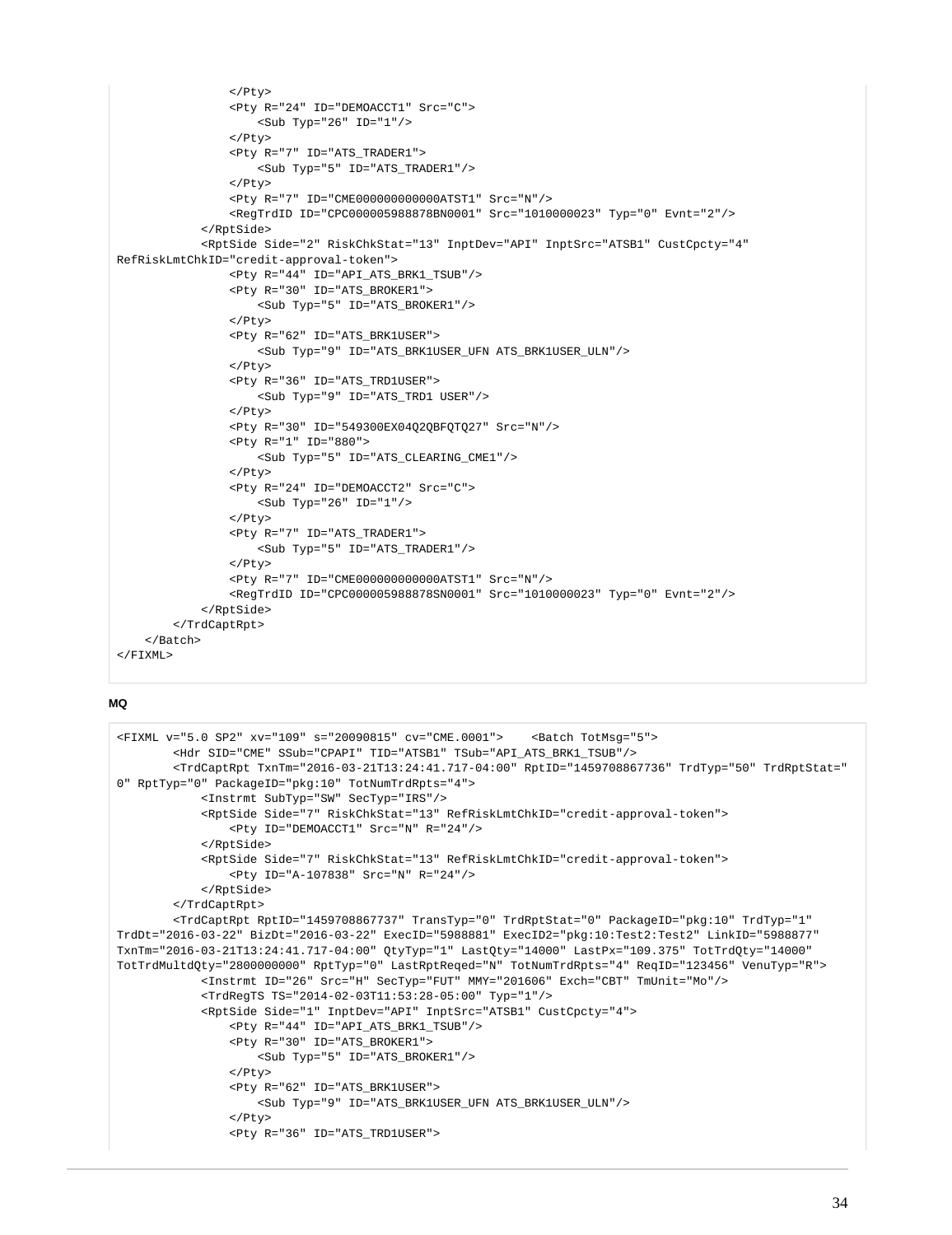```
 <Sub Typ="9" ID="ATS_TRD1 USER"/>
                  </Pty>
                  <Pty R="1" ID="880">
                     <Sub Typ="5" ID="ATS_CLEARING_CME1"/>
                  </Pty>
                  <Pty R="24" ID="DEMOACCT2" Src="C">
                      <Sub Typ="26" ID="1"/>
                  </Pty>
                  <Pty R="7" ID="ATS_TRADER1">
                     <Sub Typ="5" ID="ATS_TRADER1"/>
                 \epsilon/Pty>
                  <RegTrdID ID="CPC000005988881BN0001" Src="1010000023" Typ="0" Evnt="2"/>
             </RptSide>
             <RptSide Side="2" InptDev="API" InptSrc="ATSB1" CustCpcty="4">
                  <Pty R="44" ID="API_ATS_BRK1_TSUB"/>
                  <Pty R="30" ID="ATS_BROKER1">
                     <Sub Typ="5" ID="ATS_BROKER1"/>
                  </Pty>
                  <Pty R="62" ID="ATS_BRK1USER">
                      <Sub Typ="9" ID="ATS_BRK1USER_UFN ATS_BRK1USER_ULN"/>
                 \langle/Ptv>
                  <Pty R="36" ID="ATS_TRD1USER">
                     <Sub Typ="9" ID="ATS_TRD1 USER"/>
                 \epsilon/Dty>
                  <Pty R="1" ID="880">
                     <Sub Typ="5" ID="ATS_CLEARING_CME1"/>
                  </Pty>
                  <Pty R="24" ID="DEMOACCT1" Src="C">
                      <Sub Typ="26" ID="1"/>
                 \epsilon/Pty>
                  <Pty R="7" ID="ATS_TRADER1">
                     <Sub Typ="5" ID="ATS_TRADER1"/>
                  </Pty>
                  <RegTrdID ID="CPC000005988881SN0001" Src="1010000023" Typ="0" Evnt="2"/>
             </RptSide>
         </TrdCaptRpt>
         <TrdCaptRpt RptID="1459708868743" TransTyp="0" TrdRptStat="101" PackageID="pkg:10" TrdTyp="58" 
TrdDt="2016-03-22" BizDt="2016-03-22" ExecID="5988880" ExecID2="pkg:10:Test1:Test1" LinkID="5988877" 
TxnTm="2016-03-21T13:24:41.694-04:00" QtyTyp="1" LastQty="14000" LastPx="0.0415" TotTrdQty="14000" 
TotTrdMultdQty="2800000000" RegRptTyp="1" VenuTyp="R" RptTyp="0" LastRptReqed="N" TotNumTrdRpts="4" 
ReqID="123456">
             <RegTrdID ID="CPB000005988880TN0001" Src="1010000023" Typ="0" Evnt="1"/>
             <Pty R="102" ID="SNZ2OJLFK8MNNCLQOF39" Src="N"/>
             <Pty R="73" ID="549300EX04Q2QBFQTQ27" Src="N"/>
             <Instrmt ID="TVA" Src="H" SecTyp="IRS" MMY="201606" Exch="CBT" TmUnit="Mo"/>
             <TrdRegTS TS="2014-02-13T11:53:28-05:00" Typ="1"/>
             <RptSide Side="1" RiskChkStat="13" InptDev="API" InptSrc="ATSB1" CustCpcty="4" 
RefRiskLmtChkID="credit-approval-token">
                  <Pty R="44" ID="API_ATS_BRK1_TSUB"/>
                 ~ <Pty R="30" ID="ATS_BROKER1">
                     <Sub Typ="5" ID="ATS_BROKER1"/>
                  </Pty>
                  <Pty R="62" ID="ATS_BRK1USER">
                      <Sub Typ="9" ID="ATS_BRK1USER_UFN ATS_BRK1USER_ULN"/>
                 \langle/Ptv>
                  <Pty R="36" ID="ATS_TRD1USER">
                     <Sub Typ="9" ID="ATS_TRD1 USER"/>
                  </Pty>
                  <Pty R="30" ID="549300EX04Q2QBFQTQ27" Src="N"/>
                  <Pty R="1" ID="880">
                      <Sub Typ="5" ID="ATS_CLEARING_CME1"/>
                  </Pty>
                  <Pty R="24" ID="DEMOACCT2" Src="C">
                     <Sub Typ="26" ID="1"/>
                  </Pty>
                  <Pty R="7" ID="ATS_TRADER1">
                     \texttt{<Sub Type="5" ID="ATS TRADER1"}/\texttt{>} </Pty>
                  <Pty R="7" ID="CME000000000000ATST1" Src="N"/>
```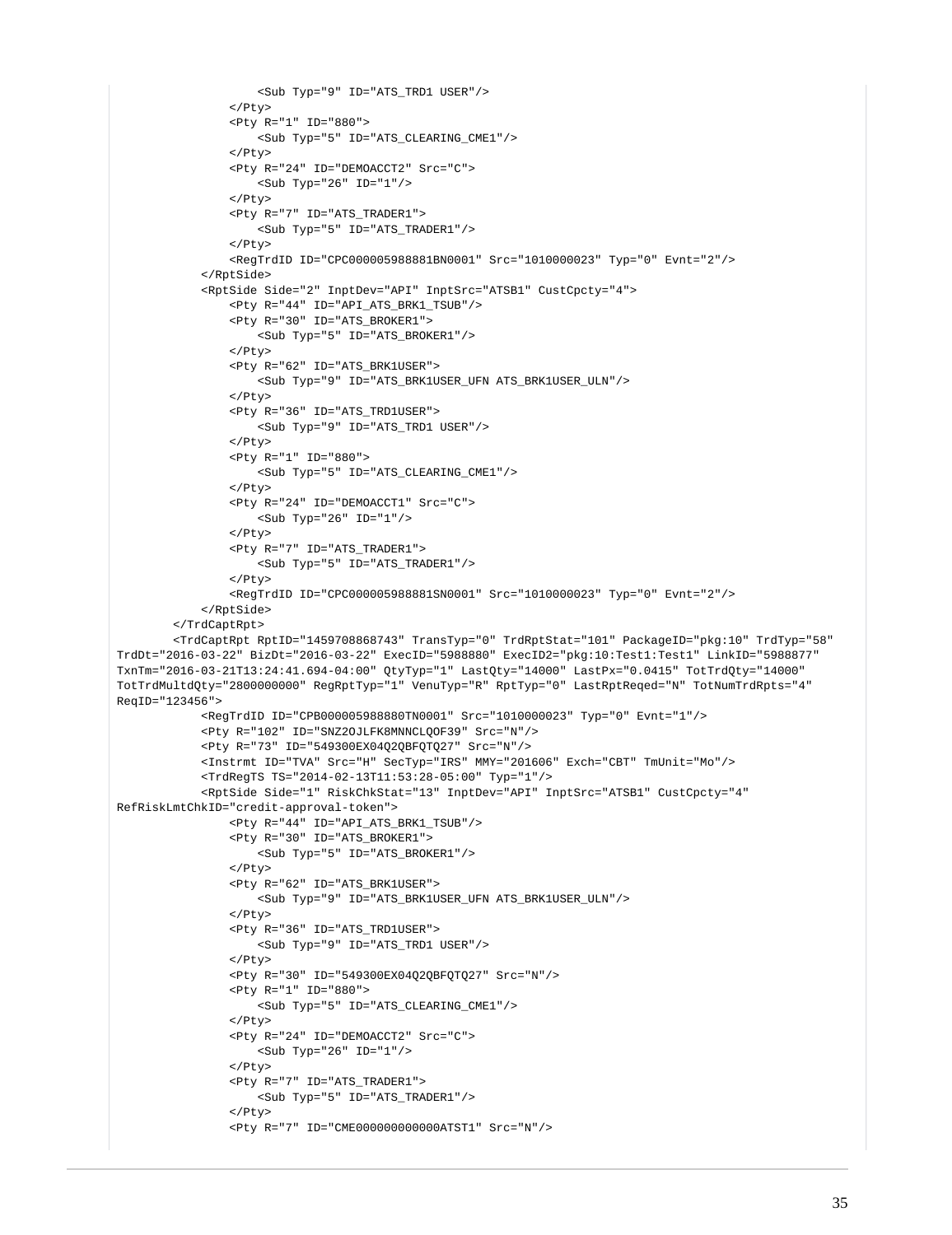```
 <RegTrdID ID="CPC000005988880BN0001" Src="1010000023" Typ="0" Evnt="2"/>
              </RptSide>
              <RptSide Side="2" RiskChkStat="13" InptDev="API" InptSrc="ATSB1" CustCpcty="4" 
RefRiskLmtChkID="credit-approval-token">
                  <Pty R="44" ID="API_ATS_BRK1_TSUB"/>
                  <Pty R="30" ID="ATS_BROKER1">
                      <Sub Typ="5" ID="ATS_BROKER1"/>
                  </Pty>
                  <Pty R="62" ID="ATS_BRK1USER">
                     <Sub Typ="9" ID="ATS_BRK1USER_UFN ATS_BRK1USER_ULN"/>
                  </Pty>
                  <Pty R="36" ID="ATS_TRD1USER">
                     <Sub Typ="9" ID="ATS_TRD1 USER"/>
                  </Pty>
                  <Pty R="30" ID="549300EX04Q2QBFQTQ27" Src="N"/>
                  <Pty R="1" ID="880">
                     <Sub Typ="5" ID="ATS_CLEARING_CME1"/>
                  </Pty>
                  <Pty R="24" ID="DEMOACCT1" Src="C">
                      <Sub Typ="26" ID="1"/>
                 \langle/Ptv>
                  <Pty R="7" ID="ATS_TRADER1">
                     <Sub Typ="5" ID="ATS_TRADER1"/>
                 \epsilon/Dty>
                  <Pty R="7" ID="CME000000000000ATST1" Src="N"/>
                  <RegTrdID ID="CPC000005988880SN0001" Src="1010000023" Typ="0" Evnt="2"/>
              </RptSide>
         </TrdCaptRpt>
         <TrdCaptRpt RptID="1459708869745" TransTyp="0" TrdRptStat="0" PackageID="pkg:10" TrdTyp="1" 
TrdDt="2016-03-22" BizDt="2016-03-22" ExecID="5988879" ExecID2="pkg:10:Test2:Test2" LinkID="5988877" 
TxnTm="2016-03-21T13:24:41.688-04:00" QtyTyp="1" LastQty="20000" LastPx="109.0" TotTrdQty="20000" 
TotTrdMultdQty="2000000000" RptTyp="0" LastRptReqed="N" TotNumTrdRpts="4" ReqID="123456" VenuTyp="R">
              <Instrmt ID="21" Src="H" SecTyp="FUT" MMY="201606" Exch="CBT" TmUnit="Mo"/>
              <TrdRegTS TS="2014-02-03T11:53:28-05:00" Typ="1"/>
              <RptSide Side="1" InptDev="API" InptSrc="ATSB1" CustCpcty="4">
                  <Pty R="44" ID="API_ATS_BRK1_TSUB"/>
                  <Pty R="30" ID="ATS_BROKER1">
                     <Sub Typ="5" ID="ATS_BROKER1"/>
                  </Pty>
                  <Pty R="62" ID="ATS_BRK1USER">
                      <Sub Typ="9" ID="ATS_BRK1USER_UFN ATS_BRK1USER_ULN"/>
                 \langle/Ptv>
                  <Pty R="36" ID="ATS_TRD1USER">
                     <Sub Typ="9" ID="ATS_TRD1 USER"/>
                  </Pty>
                  <Pty R="1" ID="880">
                      <Sub Typ="5" ID="ATS_CLEARING_CME1"/>
                 2/D+3/2 <Pty R="24" ID="DEMOACCT1" Src="C">
                     <Sub Typ="26" ID="1"/>
                 \langle/Ptv>
                  <Pty R="7" ID="ATS_TRADER1">
                      <Sub Typ="5" ID="ATS_TRADER1"/>
                  </Pty>
                  <RegTrdID ID="CPC000005988879BN0001" Src="1010000023" Typ="0" Evnt="2"/>
              </RptSide>
              <RptSide Side="2" InptDev="API" InptSrc="ATSB1" CustCpcty="4">
                  <Pty R="44" ID="API_ATS_BRK1_TSUB"/>
                  <Pty R="30" ID="ATS_BROKER1">
                      <Sub Typ="5" ID="ATS_BROKER1"/>
                  </Pty>
                  <Pty R="62" ID="ATS_BRK1USER">
                     <Sub Typ="9" ID="ATS_BRK1USER_UFN ATS_BRK1USER_ULN"/>
                 \langle/Ptv>
                  <Pty R="36" ID="ATS_TRD1USER">
                      <Sub Typ="9" ID="ATS_TRD1 USER"/>
                 \langle/Ptv>
                  <Pty R="1" ID="880">
                      <Sub Typ="5" ID="ATS_CLEARING_CME1"/>
```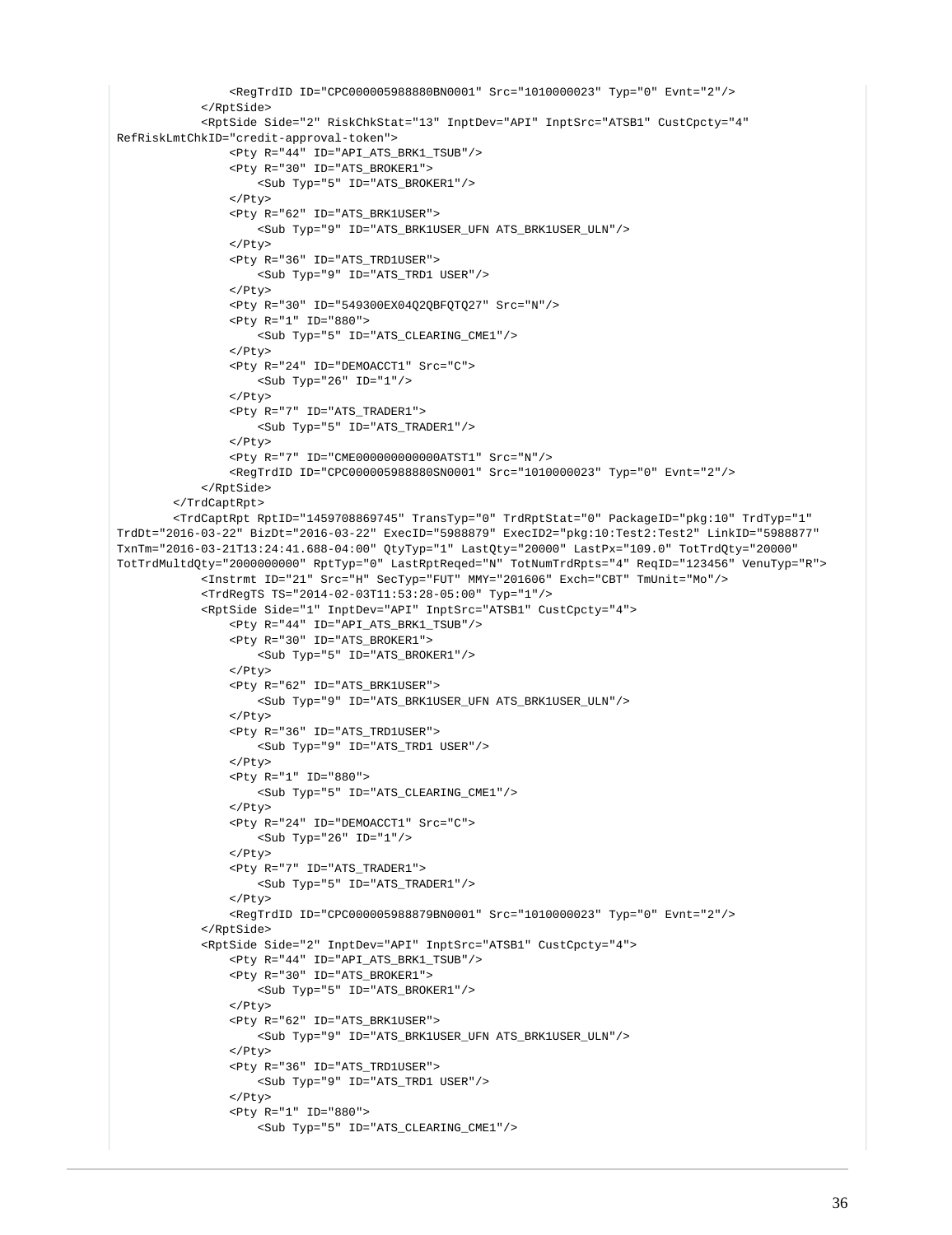```
\langle/Ptv>
                  <Pty R="24" ID="DEMOACCT2" Src="C">
                     <Sub Typ="26" ID="1"/>
                 \epsilon/Pty>
                  <Pty R="7" ID="ATS_TRADER1">
                     <Sub Typ="5" ID="ATS_TRADER1"/>
                  </Pty>
                  <RegTrdID ID="CPC000005988879SN0001" Src="1010000023" Typ="0" Evnt="2"/>
             </RptSide>
         </TrdCaptRpt>
         <TrdCaptRpt RptID="1459708870737" TransTyp="0" TrdRptStat="101" PackageID="pkg:10" TrdTyp="58" 
TrdDt="2016-03-22" BizDt="2016-03-22" ExecID="5988878" ExecID2="pkg:10:Test1:Test1" LinkID="5988877" 
TxnTm="2016-03-21T13:24:41.651-04:00" QtyTyp="1" LastQty="20000" LastPx="0.0415" TotTrdQty="20000" 
TotTrdMultdQty="2000000000" RegRptTyp="1" VenuTyp="R" RptTyp="0" LastRptReqed="Y" TotNumTrdRpts="4" 
ReqID="123456">
             <RegTrdID ID="CPB000005988878TN0001" Src="1010000023" Typ="0" Evnt="1"/>
             <Pty R="102" ID="SNZ2OJLFK8MNNCLQOF39" Src="N"/>
             <Pty R="73" ID="549300EX04Q2QBFQTQ27" Src="N"/>
             <Instrmt ID="TYA" Src="H" SecTyp="IRS" MMY="201606" Exch="CBT" TmUnit="Mo"/>
             <TrdRegTS TS="2014-02-13T11:53:28-05:00" Typ="1"/>
             <RptSide Side="1" RiskChkStat="13" InptDev="API" InptSrc="ATSB1" CustCpcty="4" 
RefRiskLmtChkID="credit-approval-token">
                 <Pty R="44" ID="API_ATS_BRK1_TSUB"/>
                  <Pty R="30" ID="ATS_BROKER1">
                     <Sub Typ="5" ID="ATS_BROKER1"/>
                  </Pty>
                  <Pty R="62" ID="ATS_BRK1USER">
                     <Sub Typ="9" ID="ATS_BRK1USER_UFN ATS_BRK1USER_ULN"/>
                  </Pty>
                  <Pty R="36" ID="ATS_TRD1USER">
                     <Sub Typ="9" ID="ATS_TRD1 USER"/>
                  </Pty>
                  <Pty R="30" ID="549300EX04Q2QBFQTQ27" Src="N"/>
                  <Pty R="1" ID="880">
                     <Sub Typ="5" ID="ATS CLEARING CME1"/>
                  </Pty>
                  <Pty R="24" ID="DEMOACCT1" Src="C">
                     <Sub Typ="26" ID="1"/>
                  </Pty>
                  <Pty R="7" ID="ATS_TRADER1">
                     <Sub Typ="5" ID="ATS_TRADER1"/>
                 \langle/Ptv>
                  <Pty R="7" ID="CME000000000000ATST1" Src="N"/>
                  <RegTrdID ID="CPC000005988878BN0001" Src="1010000023" Typ="0" Evnt="2"/>
             </RptSide>
             <RptSide Side="2" RiskChkStat="13" InptDev="API" InptSrc="ATSB1" CustCpcty="4" 
RefRiskLmtChkID="credit-approval-token">
                  <Pty R="44" ID="API_ATS_BRK1_TSUB"/>
                  <Pty R="30" ID="ATS_BROKER1">
                     <Sub Typ="5" ID="ATS_BROKER1"/>
                 \langle/Ptv>
                  <Pty R="62" ID="ATS_BRK1USER">
                      <Sub Typ="9" ID="ATS_BRK1USER_UFN ATS_BRK1USER_ULN"/>
                  </Pty>
                  <Pty R="36" ID="ATS_TRD1USER">
                     <Sub Typ="9" ID="ATS_TRD1 USER"/>
                 2/D+3/2 <Pty R="30" ID="549300EX04Q2QBFQTQ27" Src="N"/>
                  <Pty R="1" ID="880">
                     <Sub Typ="5" ID="ATS_CLEARING_CME1"/>
                  </Pty>
                  <Pty R="24" ID="DEMOACCT2" Src="C">
                     <Sub Typ="26" ID="1"/>
                 \langle/Ptv>
                  <Pty R="7" ID="ATS_TRADER1">
                      <Sub Typ="5" ID="ATS_TRADER1"/>
                 \epsilon/Pty>
                  <Pty R="7" ID="CME000000000000ATST1" Src="N"/>
                  <RegTrdID ID="CPC000005988878SN0001" Src="1010000023" Typ="0" Evnt="2"/>
```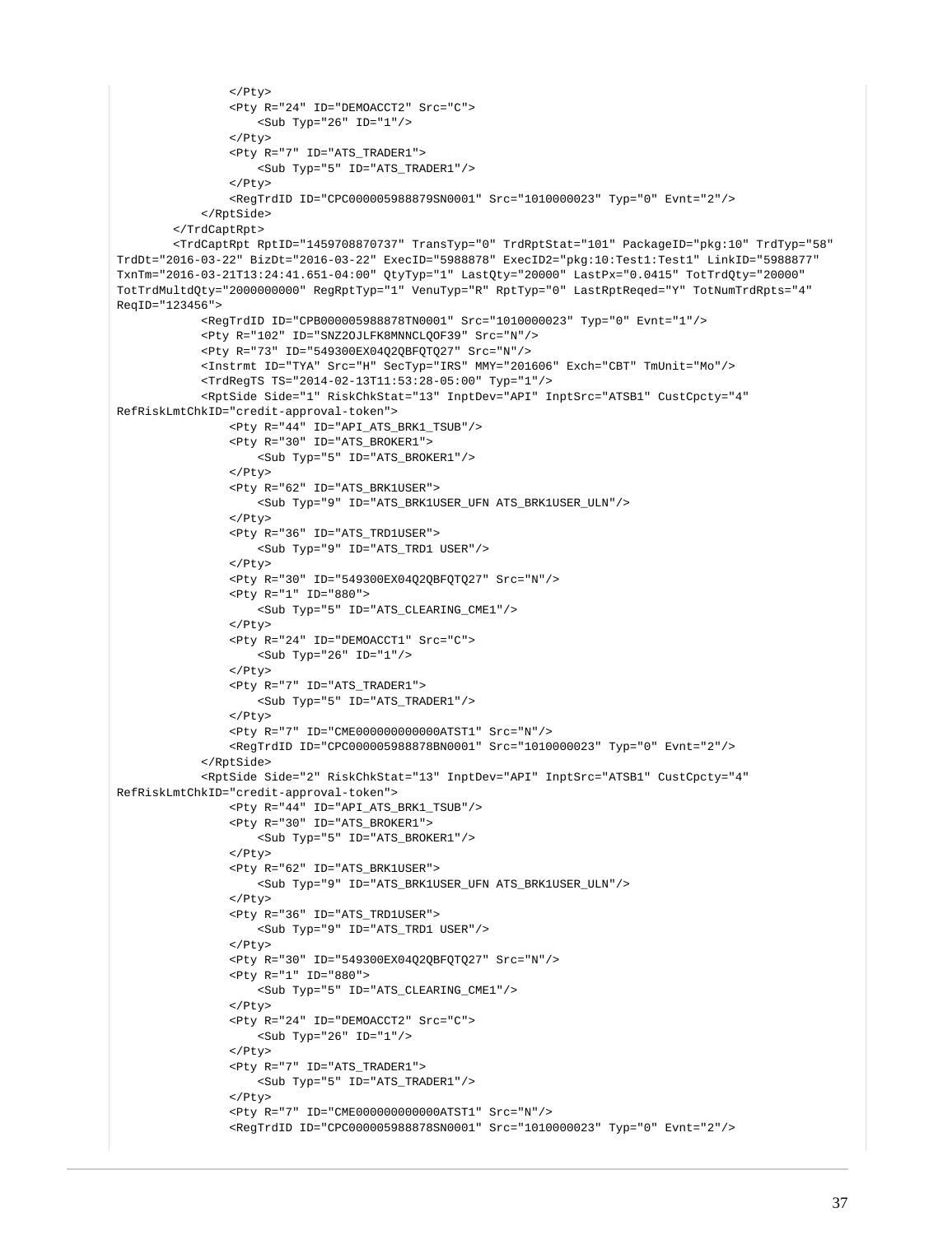```
 </RptSide>
           </TrdCaptRpt>
      </Batch>
\epsilon/FTXML>
```
# **Sample Void Trade Requests and Responses for Interest Rate Swap (IRS) Trades**

## **Void for IRS Trade**

```
<FIXML v="5.0 SP2" s="20090815" xv="109" cv="CME.0001"> <TrdCaptRpt RptID="23456" TransTyp="1" 
ExecID="5988827" TrdTyp="58" LastQty="20000" QtyTyp="1" LastPx="0.0415" ExecID2="pkg:10:Test1:Test1" 
RptTyp="0" TxnTm="2014-02-03T16:53:28.629517Z" VenuTyp="R">
         <Hdr SID="ATSB1" SSub="API_ATS_BRK1_TSUB" TID="CME" TSub="CPAPI"/>
         <Pty R="73" ID="CME000000000000ATSB1" Src="N"/>
         <Pty R="102" ID="SNZ2OJLFK8MNNCLQOF39" Src="N"/>
         <Instrmt SecTyp="IRS" Exch="CBT" ID="TYA" Src="H" MMY="201606"/>
         <TrdRegTS TS="2014-02-03T16:53:28.629517Z" Typ="1"/>
         <RptSide InptSrc="ATSB1" Side="1">
             <Pty ID="880" R="1"/>
             <Pty ID="DEMOACCT1" R="24"/>
             <Pty ID="ATS_BROKER1" R="30"/>
             <Pty ID="ATS_BRK1USER" R="62"/>
             <Pty ID="ATS_TRD1USER" R="36"/>
         </RptSide>
         <RptSide InptSrc="ATSB1" Side="2">
             <Pty ID="193" R="1"/>
             <Pty ID="A-107838" R="24" Src="H"/>
             <Pty ID="ATS_BROKER1" R="30"/>
             <Pty ID="ATS_BRK1USER" R="62"/>
             <Pty ID="ATS_TRD1USER" R="36"/>
         </RptSide>
     </TrdCaptRpt>
</FIXML>
```
## **Response for Void IRS Trade - Invoice Swap Spreads (HTTP and MQ) HTTP**

```
<FIXML v="5.0 SP2" xv="109" s="20090815" cv="CME.0001"> <Batch TotMsg="3">
         <Hdr SID="CME" SSub="CPAPI" TID="ATSB1" TSub="API_ATS_BRK1_TSUB"/>
         <TrdCaptRptAck RptID="1459709377773" RptRefID="12345" TransTyp="1" TrdAckStat="0" TrdRptStat="2" 
RptTyp="0" TrdTyp="50" TxnTm="2016-03-21T12:16:32.788-04:00">
             <Instrmt SubTyp="IN" SecTyp="IRS"/>
             <RptSide Side="7" RiskChkStat="13" RefRiskLmtChkID="credit-approval-token">
                 <Pty ID="A-107838" Src="N" R="24"/>
             </RptSide>
             <RptSide Side="7" RiskChkStat="13" RefRiskLmtChkID="credit-approval-token">
                 <Pty ID="DEMOACCT1" Src="N" R="24"/>
             </RptSide>
         </TrdCaptRptAck>
         <TrdCaptRptAck RptID="1459709381988" TransTyp="1" ExecID="5988828" TrdAckStat="0" TrdRptStat="2" 
RptTyp="0"/>
         <TrdCaptRptAck RptID="1459709383696" TransTyp="1" ExecID="5988827" TrdAckStat="0" TrdRptStat="2" 
RptTyp="0"/>
    </Batch>
< / _{\rm FIXML} >
```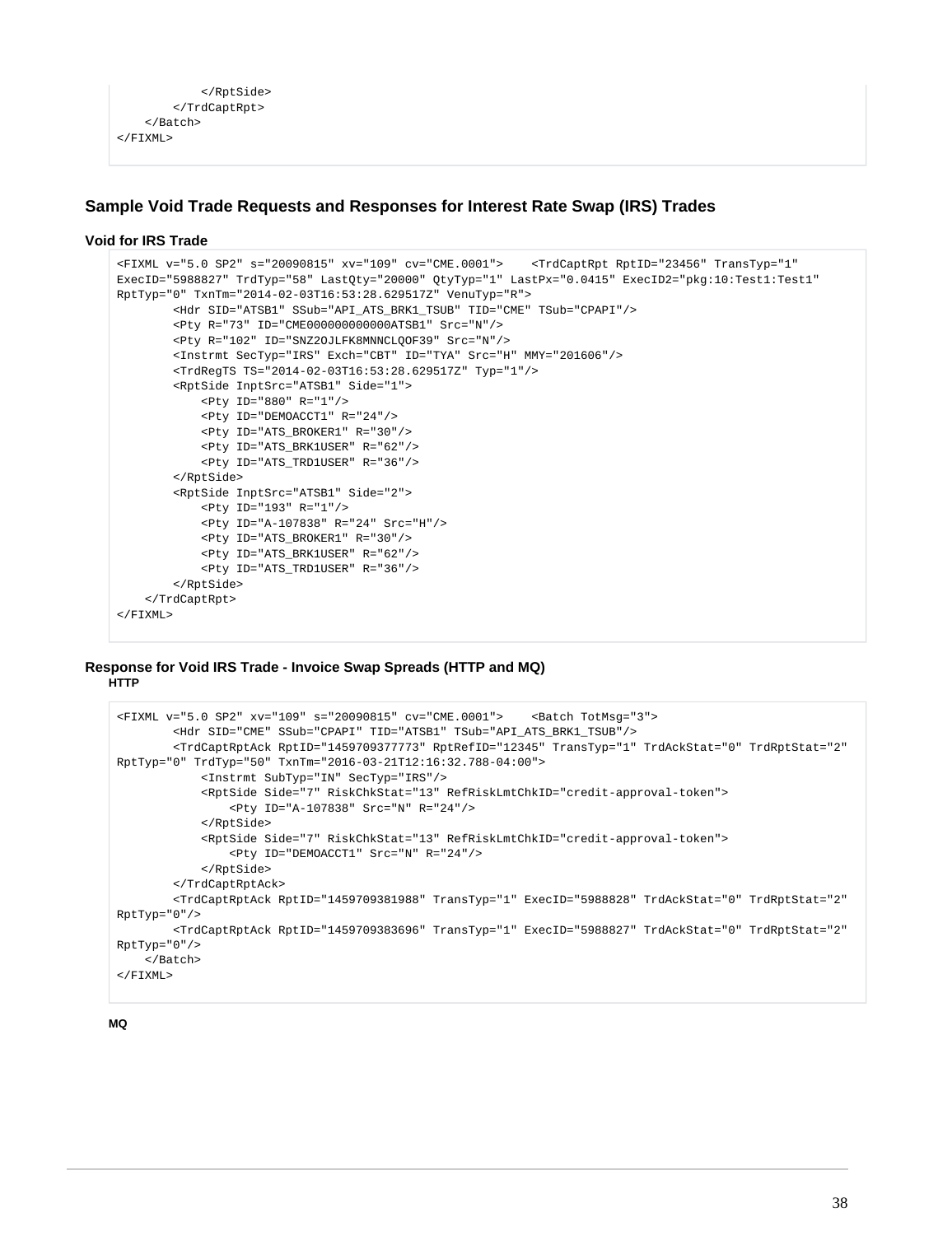```
<FIXML v="5.0 SP2" xv="109" s="20090815" cv="CME.0001"> <Batch TotMsg="5">
         <Hdr SID="CME" SSub="CPAPI" TID="ATSB1" TSub="API_ATS_BRK1_TSUB"/>
         <TrdCaptRptAck RptID="1459710642608" RptRefID="12345" TransTyp="1" TrdAckStat="0" TrdRptStat="2" 
RptTyp="0" TrdTyp="50" TxnTm="2016-03-21T13:24:41.717-04:00">
             <Instrmt SubTyp="IN" SecTyp="IRS"/>
             <RptSide Side="7" RiskChkStat="13" RefRiskLmtChkID="credit-approval-token">
                 <Pty ID="A-107838" Src="N" R="24"/>
             </RptSide>
             <RptSide Side="7" RiskChkStat="13" RefRiskLmtChkID="credit-approval-token">
                 <Pty ID="DEMOACCT1" Src="N" R="24"/>
             </RptSide>
         </TrdCaptRptAck>
         <TrdCaptRptAck RptID="1459710645826" TransTyp="1" ExecID="5988881" TrdAckStat="0" TrdRptStat="2" 
RptTyp="0">
             <Instrmt Exch="CBT"/>
             <RptSide Side="1" InptSrc="ATSB1"/>
             <RptSide Side="2" InptSrc="ATSB1"/>
         </TrdCaptRptAck>
         <TrdCaptRptAck RptID="1459710648422" TransTyp="1" ExecID="5988880" TrdAckStat="0" TrdRptStat="2" 
RptTyp="0">
             <Instrmt Exch="CBT"/>
             <RptSide Side="1" InptSrc="ATSB1"/>
             <RptSide Side="2" InptSrc="ATSB1"/>
         </TrdCaptRptAck>
         <TrdCaptRptAck RptID="1459710650933" TransTyp="1" ExecID="5988879" TrdAckStat="0" TrdRptStat="2" 
RptTyp="0">
             <Instrmt Exch="CBT"/>
             <RptSide Side="1" InptSrc="ATSB1"/>
             <RptSide Side="2" InptSrc="ATSB1"/>
         </TrdCaptRptAck>
         <TrdCaptRptAck RptID="1460556692929" TransTyp="1" ExecID="5988878" TrdAckStat="0" TrdRptStat="2" 
RptTyp="0">
             <Instrmt Exch="CBT"/>
             <RptSide Side="1" InptSrc="ATSB1"/>
             <RptSide Side="2" InptSrc="ATSB1"/>
         </TrdCaptRptAck>
     </Batch>
</FIXML>
```
### **Response for Void IRS Trade - Invoice Swap Calendar Spreads (HTTP and MQ) HTTP**

```
 <FIXML v="5.0 SP2" xv="109" s="20090815" cv="CME.0001"> <Batch TotMsg="5">
  <Hdr SID="CME" SSub="CPAPI" TID="ATSB1" TSub="API_ATS_BRK1_TSUB"/>
  <TrdCaptRptAck RptID="1459709591409" RptRefID="12345" TransTyp="1" TrdAckStat="0" TrdRptStat="2" 
RptTyp="0" TrdTyp="50" TxnTm="2016-03-21T13:16:19.122-04:00">
  <Instrmt SubTyp="SC" SecTyp="IRS"/>
  <RptSide Side="7" RiskChkStat="13" RefRiskLmtChkID="credit-approval-token">
  <Pty ID="A-107838" Src="N" R="24"/>
  </RptSide>
  <RptSide Side="7" RiskChkStat="13" RefRiskLmtChkID="credit-approval-token">
  <Pty ID="DEMOACCT1" Src="N" R="24"/>
  </RptSide>
  </TrdCaptRptAck>
  <TrdCaptRptAck RptID="1459709595324" TransTyp="1" ExecID="5988848" TrdAckStat="0" TrdRptStat="2" 
RptType="0"/>
  <TrdCaptRptAck RptID="1459709597762" TransTyp="1" ExecID="5988847" TrdAckStat="0" TrdRptStat="2" 
RptTyp="0"/>
 <TrdCaptRptAck RptID="1459709600195" TransTyp="1" ExecID="5988846" TrdAckStat="0" TrdRptStat="2" 
RptTyp="0"/>
  <TrdCaptRptAck RptID="1459709602229" TransTyp="1" ExecID="5988845" TrdAckStat="0" TrdRptStat="2" 
RptTyp="0"/>
 </Batch>
</FIXML>
```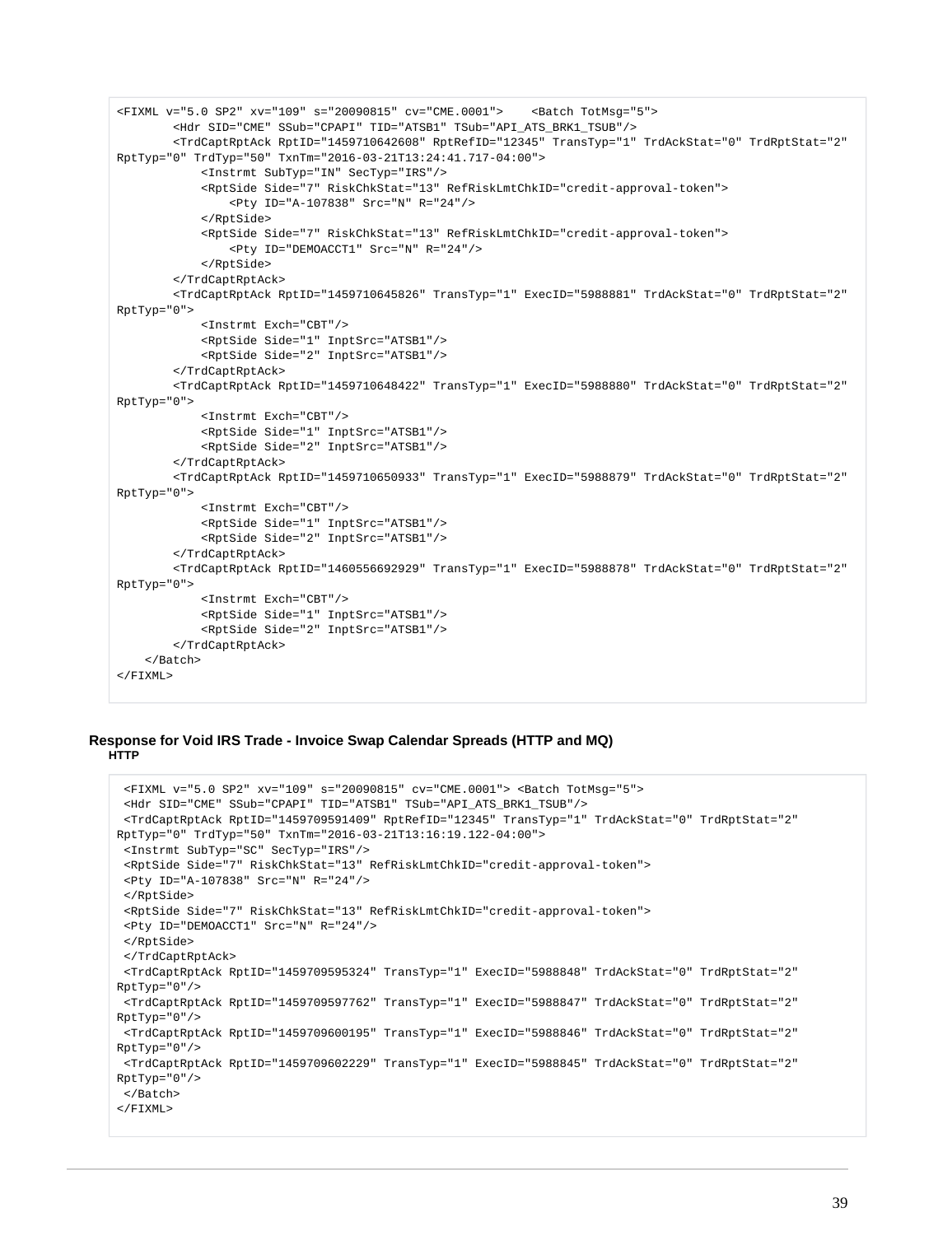```
FIXML v="5.0 SP2" xv="109" s="20090815" cv="CME.0001"> <Batch TotMsg="5">
         <Hdr SID="CME" SSub="CPAPI" TID="ATSB1" TSub="API_ATS_BRK1_TSUB"/>
         <TrdCaptRptAck RptID="1459710427266" RptRefID="12345" TransTyp="1" TrdAckStat="0" TrdRptStat="2" 
RptTyp="0" TrdTyp="50" TxnTm="2016-03-21T13:20:23.387-04:00">
             <Instrmt SubTyp="SC" SecTyp="IRS"/>
             <RptSide Side="7" RiskChkStat="13" RefRiskLmtChkID="credit-approval-token">
                 <Pty ID="DEMOACCT1" Src="N" R="24"/>
             </RptSide>
             <RptSide Side="7" RiskChkStat="13" RefRiskLmtChkID="credit-approval-token">
                 <Pty ID="A-107838" Src="N" R="24"/>
             </RptSide>
         </TrdCaptRptAck>
         <TrdCaptRptAck RptID="1459710430399" TransTyp="1" ExecID="5988861" TrdAckStat="0" TrdRptStat="2" 
RptTyp="0">
             <Instrmt Exch="CBT"/>
             <RptSide Side="1" InptSrc="ATSB1"/>
             <RptSide Side="2" InptSrc="ATSB1"/>
         </TrdCaptRptAck>
         <TrdCaptRptAck RptID="1459710433046" TransTyp="1" ExecID="5988860" TrdAckStat="0" TrdRptStat="2" 
RptTyp="0">
             <Instrmt Exch="CBT"/>
             <RptSide Side="1" InptSrc="ATSB1"/>
             <RptSide Side="2" InptSrc="ATSB1"/>
         </TrdCaptRptAck>
         <TrdCaptRptAck RptID="1459710435577" TransTyp="1" ExecID="5988859" TrdAckStat="0" TrdRptStat="2" 
RptTyp="0">
             <Instrmt Exch="CBT"/>
             <RptSide Side="1" InptSrc="ATSB1"/>
             <RptSide Side="2" InptSrc="ATSB1"/>
         </TrdCaptRptAck>
         <TrdCaptRptAck RptID="1460556477764" TransTyp="1" ExecID="5988858" TrdAckStat="0" TrdRptStat="2" 
RptTyp="0">
             <Instrmt Exch="CBT"/>
             <RptSide Side="1" InptSrc="ATSB1"/>
             <RptSide Side="2" InptSrc="ATSB1"/>
         </TrdCaptRptAck>
     </Batch>
</FIXML>
```
**Response for Void IRS Trade - Invoice Swap Switch Spreads (HTTP and MQ) HTTP**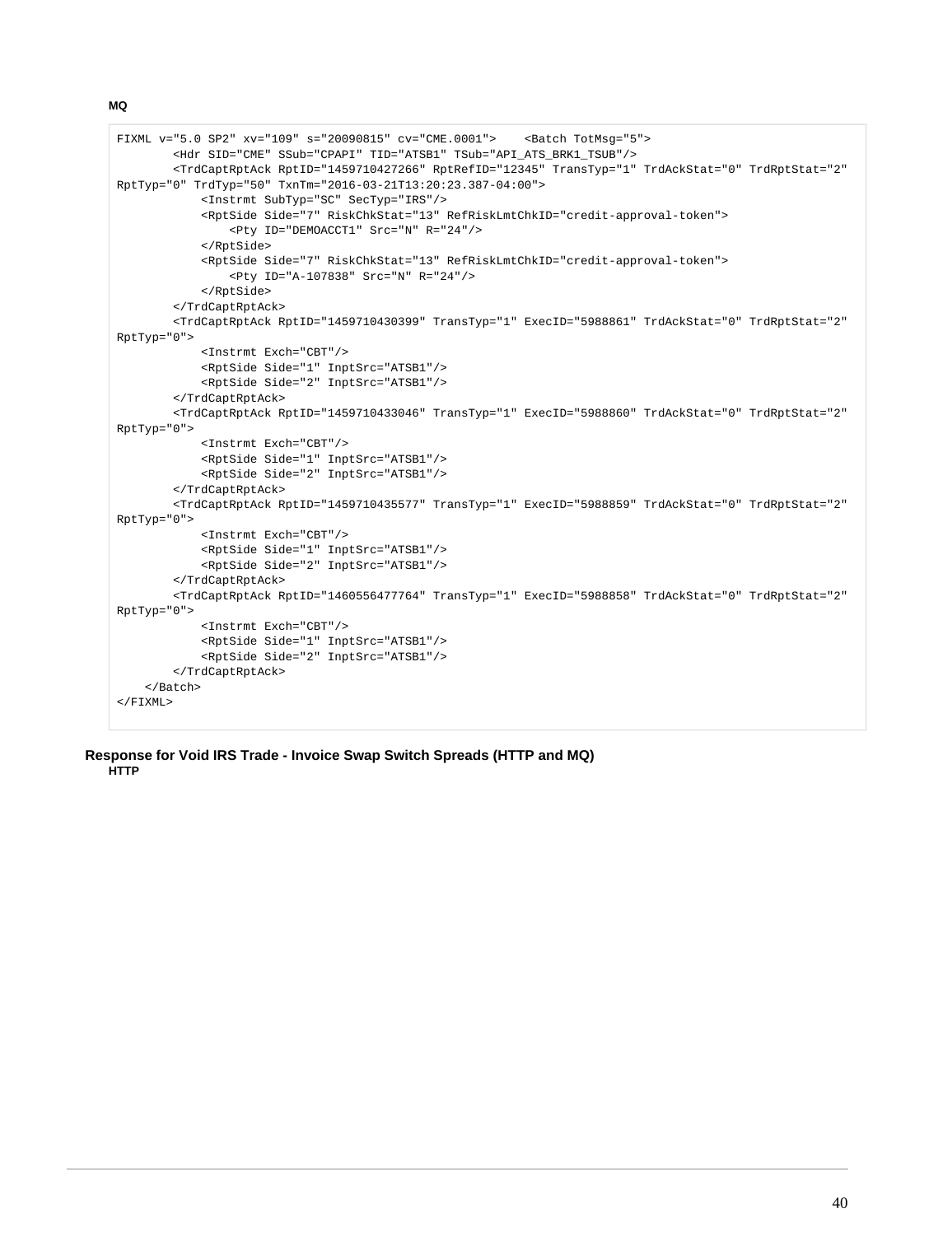```
<FIXML v="5.0 SP2" xv="109" s="20090815" cv="CME.0001">
     <Batch TotMsg="5">
         <Hdr SID="CME" SSub="CPAPI" TID="ATSB1" TSub="API_ATS_BRK1_TSUB"/>
         <TrdCaptRptAck RptID="1459709769002" RptRefID="12345" TransTyp="1" TrdAckStat="0" TrdRptStat="2" 
RptTyp="0" TrdTyp="50" TxnTm="2016-03-21T13:20:27.919-04:00">
             <Instrmt SubTyp="SW" SecTyp="IRS"/>
             <RptSide Side="7" RiskChkStat="13" RefRiskLmtChkID="credit-approval-token">
                 <Pty ID="A-107838" Src="N" R="24"/>
             </RptSide>
             <RptSide Side="7" RiskChkStat="13" RefRiskLmtChkID="credit-approval-token">
                 <Pty ID="DEMOACCT1" Src="N" R="24"/>
             </RptSide>
         </TrdCaptRptAck>
         <TrdCaptRptAck RptID="1459709771514" TransTyp="1" ExecID="5988866" TrdAckStat="0" TrdRptStat="2" 
RptTyp="0"/>
         <TrdCaptRptAck RptID="1459709774030" TransTyp="1" ExecID="5988865" TrdAckStat="0" TrdRptStat="2" 
RptTyp="0"/>
         <TrdCaptRptAck RptID="1459709777942" TransTyp="1" ExecID="5988864" TrdAckStat="0" TrdRptStat="2" 
RptTyp="0"/>
         <TrdCaptRptAck RptID="1459709779650" TransTyp="1" ExecID="5988863" TrdAckStat="0" TrdRptStat="2" 
RptTyp="0"/>
     </Batch>
\epsilon/FTXML>
```

```
<FIXML v="5.0 SP2" xv="109" s="20090815" cv="CME.0001"> <Batch TotMsg="5">
         <Hdr SID="CME" SSub="CPAPI" TID="ATSB1" TSub="API_ATS_BRK1_TSUB"/>
         <TrdCaptRptAck RptID="1459710642608" RptRefID="12345" TransTyp="1" TrdAckStat="0" TrdRptStat="2" 
RptTyp="0" TrdTyp="50" TxnTm="2016-03-21T13:24:41.717-04:00">
             <Instrmt SubTyp="SW" SecTyp="IRS"/>
             <RptSide Side="7" RiskChkStat="13" RefRiskLmtChkID="credit-approval-token">
                 <Pty ID="A-107838" Src="N" R="24"/>
             </RptSide>
             <RptSide Side="7" RiskChkStat="13" RefRiskLmtChkID="credit-approval-token">
                 <Pty ID="DEMOACCT1" Src="N" R="24"/>
             </RptSide>
         </TrdCaptRptAck>
         <TrdCaptRptAck RptID="1459710645826" TransTyp="1" ExecID="5988881" TrdAckStat="0" TrdRptStat="2" 
RptTyp="0">
             <Instrmt Exch="CBT"/>
             <RptSide Side="1" InptSrc="ATSB1"/>
             <RptSide Side="2" InptSrc="ATSB1"/>
         </TrdCaptRptAck>
         <TrdCaptRptAck RptID="1459710648422" TransTyp="1" ExecID="5988880" TrdAckStat="0" TrdRptStat="2" 
RptTyp="0">
             <Instrmt Exch="CBT"/>
             <RptSide Side="1" InptSrc="ATSB1"/>
             <RptSide Side="2" InptSrc="ATSB1"/>
         </TrdCaptRptAck>
         <TrdCaptRptAck RptID="1459710650933" TransTyp="1" ExecID="5988879" TrdAckStat="0" TrdRptStat="2" 
RptTyp="0">
             <Instrmt Exch="CBT"/>
             <RptSide Side="1" InptSrc="ATSB1"/>
             <RptSide Side="2" InptSrc="ATSB1"/>
         </TrdCaptRptAck>
         <TrdCaptRptAck RptID="1460556692929" TransTyp="1" ExecID="5988878" TrdAckStat="0" TrdRptStat="2" 
RptTyp="0">
             <Instrmt Exch="CBT"/>
             <RptSide Side="1" InptSrc="ATSB1"/>
             <RptSide Side="2" InptSrc="ATSB1"/>
         </TrdCaptRptAck>
     </Batch>
</FIXML>
```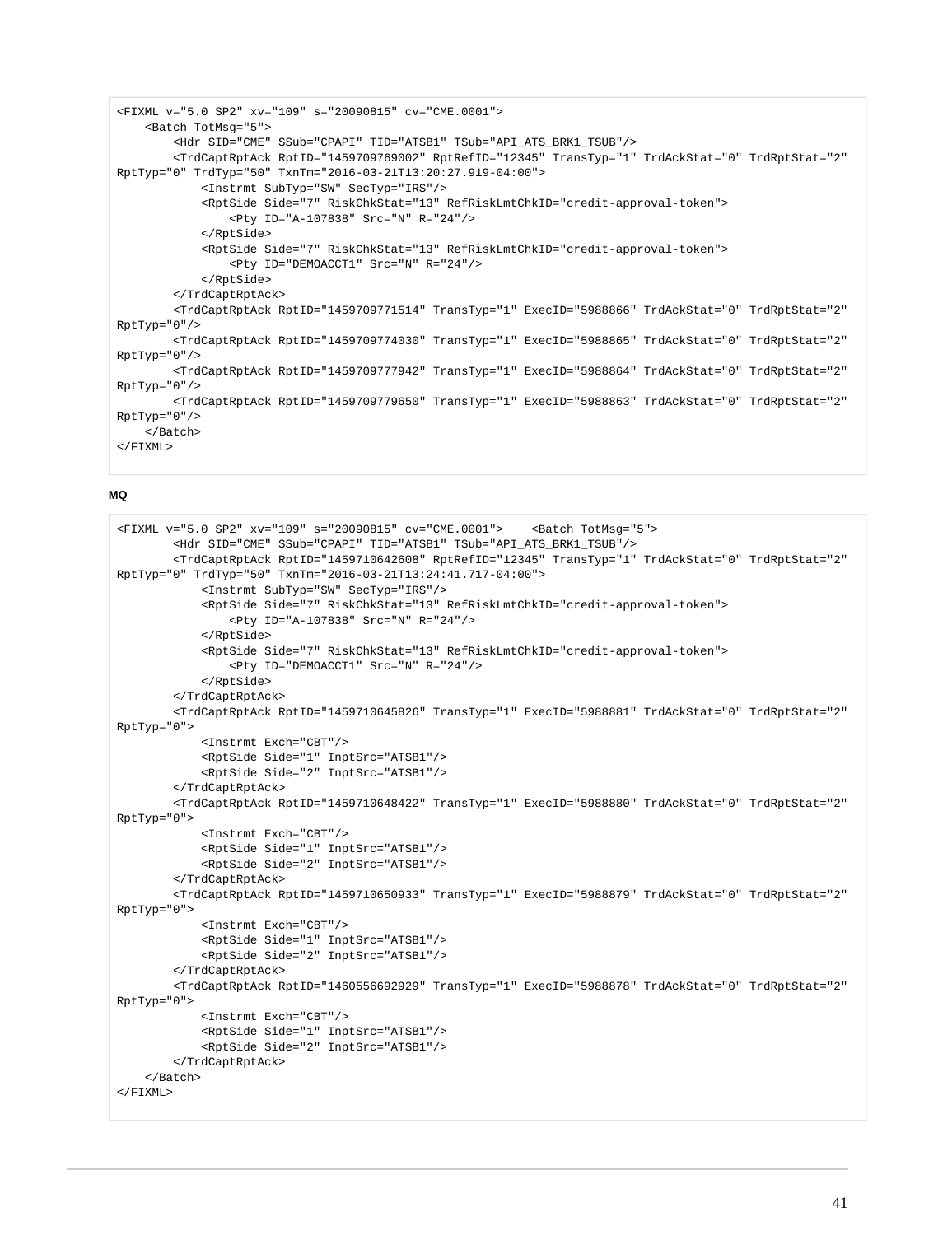# **Sample Void Trade Requests and Responses for Futures Trades**

# **Void Futures Trade**

```
<FIXML v="5.0 SP2" s="20090815" xv="109" cv="CME.0001"> <TrdCaptRpt RptID="34567" ExecID="5988831" 
RptTyp="0" TransTyp="1" TrdTyp="1" LastQty="20000" QtyTyp="1" LastPx="109" ExecID2="pkg:10:Test2:Test2" 
TxnTm="2014-02-03T16:53:28.629517Z" VenuTyp="R">
         <Hdr SID="ATSB1" SSub="API_ATS_BRK1_TSUB" TID="CME" TSub="CPAPI"/>
         <Instrmt SecTyp="FUT" Exch="CBT" ID="21" Src="H" MMY="201606"/>
         <TrdRegTS TS="2014-02-03T16:53:28.629517Z" Typ="1"/>
         <RptSide InptSrc="ATSB1" Side="1">
             <Pty ID="880" R="1"/>
             <Pty ID="DEMOACCT1" R="24"/>
             <Pty ID="ATS_BROKER1" R="30"/>
             <Pty ID="ATS_BRK1USER" R="62"/>
             <Pty ID="ATS_TRD1USER" R="36"/>
         </RptSide>
         <RptSide InptSrc="ATSB1" Side="2">
             <Pty ID="193" R="1"/>
             <Pty ID="A-107838" R="24" Src="H"/>
             <Pty ID="ATS_BROKER1" R="30"/>
             <Pty ID="ATS_BRK1USER" R="62"/>
             <Pty ID="ATS_TRD1USER" R="36"/>
         </RptSide>
     </TrdCaptRpt>
</FIXML>
```
## **Response for Void Futures Trade - Invoice Swap Spreads (HTTP and MQ) HTTP**

```
<FIXML v="5.0 SP2" xv="109" s="20090815" cv="CME.0001"> <Batch TotMsg="3">
         <Hdr SID="CME" SSub="CPAPI" TID="ATSB1" TSub="API_ATS_BRK1_TSUB"/>
         <TrdCaptRptAck RptID="1459709529570" RptRefID="12345" TransTyp="1" TrdAckStat="0" TrdRptStat="2" 
RptTyp="0" TrdTyp="50" TxnTm="2016-03-21T12:16:40.483-04:00">
             <Instrmt SubTyp="IN" SecTyp="IRS"/>
             <RptSide Side="7" RiskChkStat="13" RefRiskLmtChkID="credit-approval-token">
                 <Pty ID="DEMOACCT1" Src="N" R="24"/>
             </RptSide>
             <RptSide Side="7" RiskChkStat="13" RefRiskLmtChkID="credit-approval-token">
                 <Pty ID="A-107838" Src="N" R="24"/>
             </RptSide>
         </TrdCaptRptAck>
         <TrdCaptRptAck RptID="1459709531356" TransTyp="1" ExecID="5988831" TrdAckStat="0" TrdRptStat="2" 
RptTyp="0"/>
         <TrdCaptRptAck RptID="1459709533927" TransTyp="1" ExecID="5988830" TrdAckStat="0" TrdRptStat="2" 
RptTyp="0"/>
     </Batch>
</FIXML>
```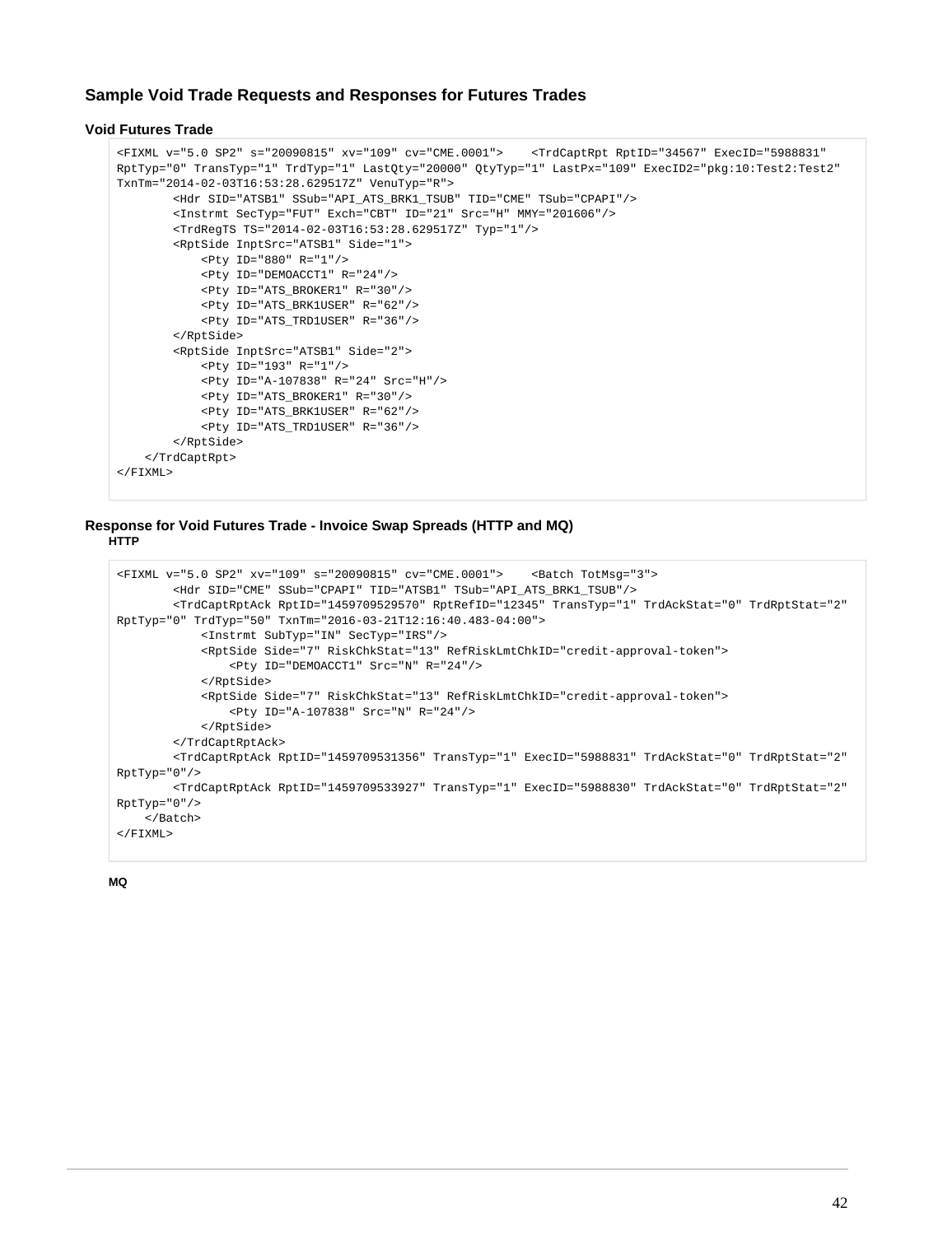```
<FIXML v="5.0 SP2" xv="109" s="20090815" cv="CME.0001"> <Batch TotMsg="3">
         <Hdr SID="CME" SSub="CPAPI" TID="ATSB1" TSub="API_ATS_BRK1_TSUB"/>
         <TrdCaptRptAck RptID="1459710230126" RptRefID="12345" TransTyp="1" TrdAckStat="0" TrdRptStat="2" 
RptTyp="0" TrdTyp="50" TxnTm="2016-03-21T13:13:04.868-04:00">
             <Instrmt SubTyp="IN" SecTyp="IRS"/>
             <RptSide Side="7" RiskChkStat="13" RefRiskLmtChkID="credit-approval-token">
                 <Pty ID="A-107838" Src="N" R="24"/>
             </RptSide>
             <RptSide Side="7" RiskChkStat="13" RefRiskLmtChkID="credit-approval-token">
                 <Pty ID="DEMOACCT1" Src="N" R="24"/>
             </RptSide>
         </TrdCaptRptAck>
         <TrdCaptRptAck RptID="1458934911422" TransTyp="1" ExecID="5988837" TrdAckStat="0" TrdRptStat="2" 
RptTyp="0">
             <Instrmt Exch="CBT"/>
             <RptSide Side="1" InptSrc="ATSB1"/>
             <RptSide Side="2" InptSrc="ATSB1"/>
         </TrdCaptRptAck>
         <TrdCaptRptAck RptID="1459710235150" TransTyp="1" ExecID="5988836" TrdAckStat="0" TrdRptStat="2" 
RptTyp="0">
             <Instrmt Exch="CBT"/>
             <RptSide Side="1" InptSrc="ATSB1"/>
             <RptSide Side="2" InptSrc="ATSB1"/>
         </TrdCaptRptAck>
     </Batch>
</FIXML>
```
# **Response for Void Futures Trade - Invoice Swap Calendar Spreads (HTTP and MQ) HTTP**

```
<FIXML v="5.0 SP2" xv="109" s="20090815" cv="CME.0001"> <Batch TotMsg="5">
         <Hdr SID="CME" SSub="CPAPI" TID="ATSB1" TSub="API_ATS_BRK1_TSUB"/>
         <TrdCaptRptAck RptID="1459709640292" RptRefID="12345" TransTyp="1" TrdAckStat="0" TrdRptStat="2" 
RptTyp="0" TrdTyp="50" TxnTm="2016-03-21T13:17:25.753-04:00">
             <Instrmt SubTyp="SC" SecTyp="IRS"/>
             <RptSide Side="7" RiskChkStat="13" RefRiskLmtChkID="credit-approval-token">
                 <Pty ID="DEMOACCT1" Src="N" R="24"/>
             </RptSide>
             <RptSide Side="7" RiskChkStat="13" RefRiskLmtChkID="credit-approval-token">
                 <Pty ID="A-107838" Src="N" R="24"/>
             </RptSide>
         </TrdCaptRptAck>
         <TrdCaptRptAck RptID="1459709642890" TransTyp="1" ExecID="5988853" TrdAckStat="0" TrdRptStat="2" 
RptTyp="0"/>
         <TrdCaptRptAck RptID="1459709645506" TransTyp="1" ExecID="5988852" TrdAckStat="0" TrdRptStat="2" 
RptTyp="0"/>
         <TrdCaptRptAck RptID="1459709647137" TransTyp="1" ExecID="5988851" TrdAckStat="0" TrdRptStat="2" 
RptTyp="0"/>
         <TrdCaptRptAck RptID="1459709649718" TransTyp="1" ExecID="5988850" TrdAckStat="0" TrdRptStat="2" 
RptTyp="0"/>
     </Batch>
</FIXML>
```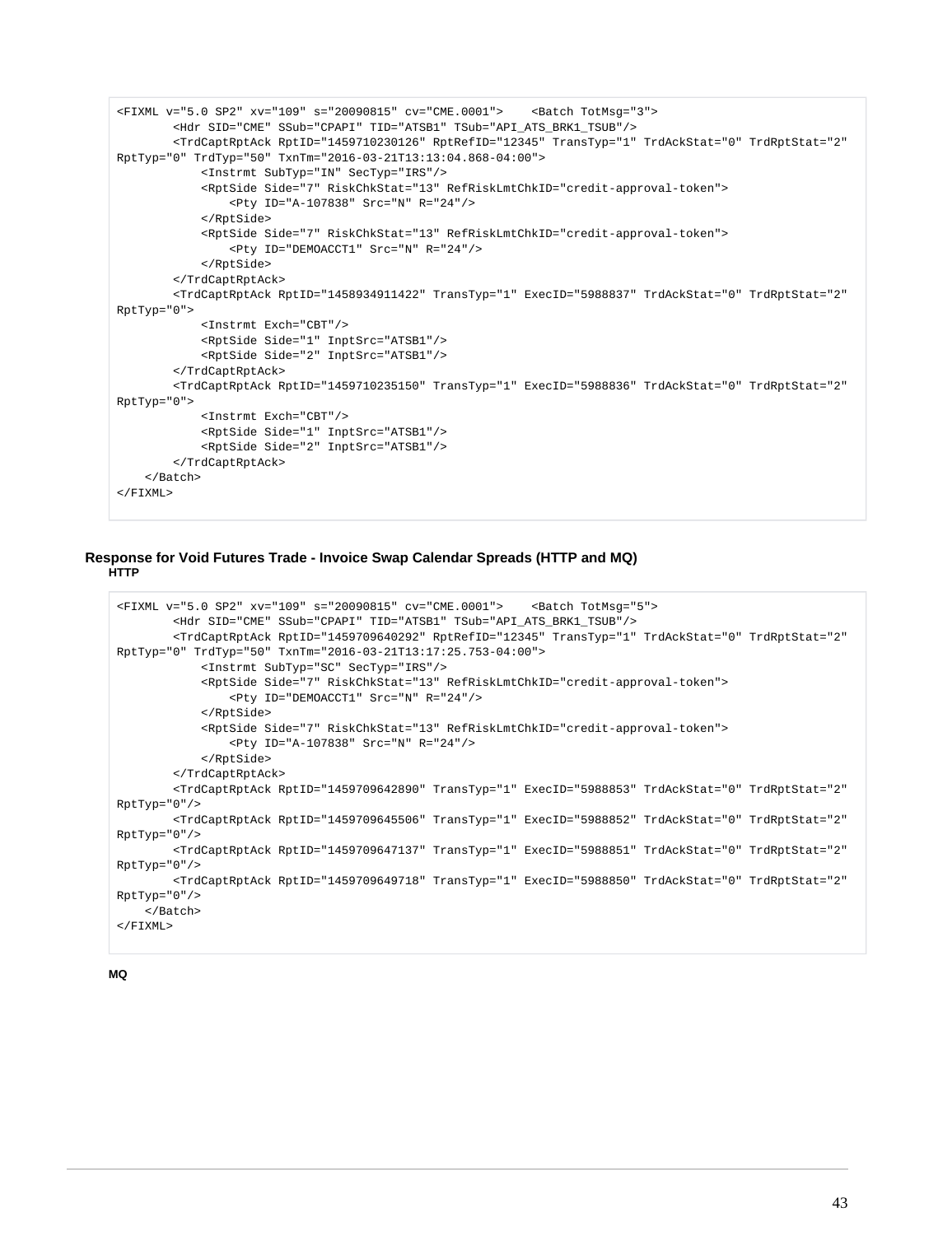```
 <FIXML v="5.0 SP2" xv="109" s="20090815" cv="CME.0001"> <Batch TotMsg="5">
         <Hdr SID="CME" SSub="CPAPI" TID="ATSB1" TSub="API_ATS_BRK1_TSUB"/>
         <TrdCaptRptAck RptID="1459710754427" RptRefID="12345" TransTyp="1" TrdAckStat="0" TrdRptStat="2" 
RptTyp="0" TrdTyp="50" TxnTm="2016-03-21T13:41:38.822-04:00">
             <Instrmt SubTyp="SC" SecTyp="IRS"/>
             <RptSide Side="7" RiskChkStat="13" RefRiskLmtChkID="credit-approval-token">
                 <Pty ID="A-107838" Src="N" R="24"/>
             </RptSide>
             <RptSide Side="7" RiskChkStat="13" RefRiskLmtChkID="credit-approval-token">
                 <Pty ID="DEMOACCT1" Src="N" R="24"/>
             </RptSide>
         </TrdCaptRptAck>
         <TrdCaptRptAck RptID="1459710756989" TransTyp="1" ExecID="5988904" TrdAckStat="0" TrdRptStat="2" 
RptTyp="0">
             <Instrmt Exch="CBT"/>
             <RptSide Side="1" InptSrc="ATSB1"/>
             <RptSide Side="2" InptSrc="ATSB1"/>
         </TrdCaptRptAck>
         <TrdCaptRptAck RptID="1459710759533" TransTyp="1" ExecID="5988903" TrdAckStat="0" TrdRptStat="2" 
RptTyp="0">
             <Instrmt Exch="CBT"/>
             <RptSide Side="1" InptSrc="ATSB1"/>
             <RptSide Side="2" InptSrc="ATSB1"/>
         </TrdCaptRptAck>
         <TrdCaptRptAck RptID="1458935435271" TransTyp="1" ExecID="5988902" TrdAckStat="0" TrdRptStat="2" 
RptTyp="0">
             <Instrmt Exch="CBT"/>
             <RptSide Side="1" InptSrc="ATSB1"/>
             <RptSide Side="2" InptSrc="ATSB1"/>
         </TrdCaptRptAck>
         <TrdCaptRptAck RptID="1459710763073" TransTyp="1" ExecID="5988901" TrdAckStat="0" TrdRptStat="2" 
RptTyp="0">
             <Instrmt Exch="CBT"/>
             <RptSide Side="1" InptSrc="ATSB1"/>
             <RptSide Side="2" InptSrc="ATSB1"/>
         </TrdCaptRptAck>
     </Batch>
</FIXML>
```
## **Response for Void Futures Trade - Invoice Swap Switch Spreads (HTTP and MQ) HTTP**

```
<FIXML v="5.0 SP2" xv="109" s="20090815" cv="CME.0001"> <Batch TotMsg="5">
         <Hdr SID="CME" SSub="CPAPI" TID="ATSB1" TSub="API_ATS_BRK1_TSUB"/>
         <TrdCaptRptAck RptID="1459709818956" RptRefID="12345" TransTyp="1" TrdAckStat="0" TrdRptStat="2" 
RptTyp="0" TrdTyp="50" TxnTm="2016-03-21T13:24:11.711-04:00">
             <Instrmt SubTyp="SW" SecTyp="IRS"/>
             <RptSide Side="7" RiskChkStat="13" RefRiskLmtChkID="credit-approval-token">
                 <Pty ID="A-107838" Src="N" R="24"/>
             </RptSide>
             <RptSide Side="7" RiskChkStat="13" RefRiskLmtChkID="credit-approval-token">
                 <Pty ID="DEMOACCT1" Src="N" R="24"/>
             </RptSide>
         </TrdCaptRptAck>
         <TrdCaptRptAck RptID="1459709821623" TransTyp="1" ExecID="5988871" TrdAckStat="0" TrdRptStat="2" 
RptTyp="0"/>
         <TrdCaptRptAck RptID="1459709824067" TransTyp="1" ExecID="5988870" TrdAckStat="0" TrdRptStat="2" 
RptTyp="0"/>
         <TrdCaptRptAck RptID="1459709825762" TransTyp="1" ExecID="5988869" TrdAckStat="0" TrdRptStat="2" 
RptTyp="0"/>
         <TrdCaptRptAck RptID="1459709828252" TransTyp="1" ExecID="5988868" TrdAckStat="0" TrdRptStat="2" 
RptTyp="0"/>
     </Batch>
</FIXML>
```